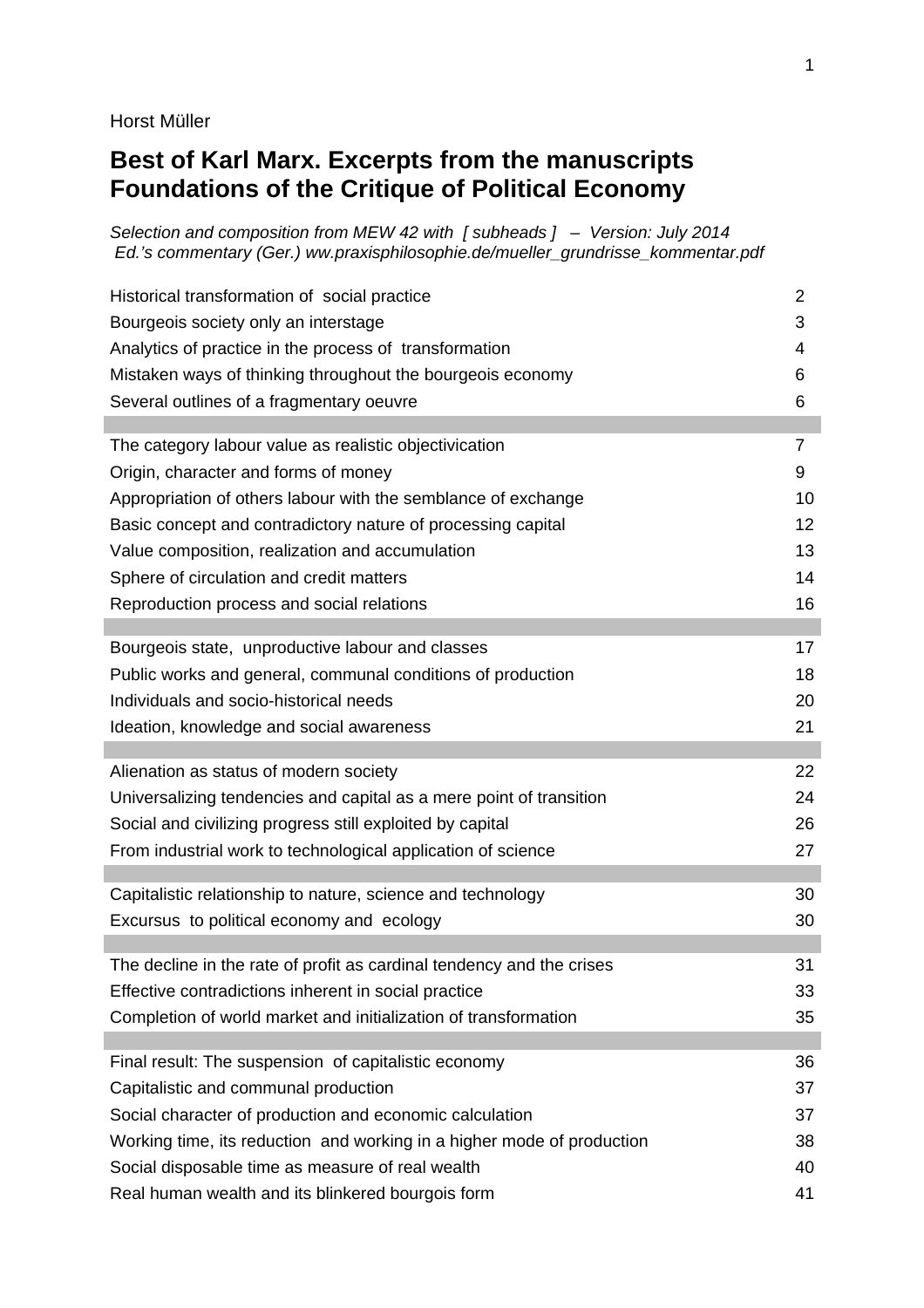#### **[ Historical transformation of the forms of social practice ]**

**495 …** In the last analysis, their community, as well as the property based on it, resolves itself into a specific stage in the development of the productive forces of working subjects to which correspond their specific relations amongst one another and towards nature. Until a certain point, reproduction. Then turns into dissolution.

**493…** This *reproduction, however, is at the same time necessarily new production and destruction of the old form.* 

**496 …** All forms (more or less naturally arisen, spontaneous, all at the same time however results of a historic process) in which the community presupposes its subjects in a specific objective unity with their conditions of production, or in which a specific subjective mode of being presupposes the communities themselves as conditions of production, necessarily correspond to a development of the forces of production which is only limited, and indeed limited in principle. The development of the forces of production dissolves these forms, and their dissolution is itself a development of the human productive forces. Labour begins with a certain foundation - naturally arisen, spontaneous, at first-then historic presupposition. Then, however, this foundation or presupposition is itself suspended, or posited as a vanishing presupposition which has become too confining for the unfolding of the progressing human pack.

**158…** Relations of personal dependence (entirely spontaneous at the outset) are the first social forms, in which human productive capacity develops only to a slight extent and at isolated points.

Personal independence founded on *objective [sachlicher]* dependence is the second great form, in which a system of general social metabolism, of universal relations, of all-round needs and universal capacities is formed for the first time.

Free individuality, based on the universal development of individuals and on their subordination of their communal, social productivity as their social wealth, is the third stage. The second stage creates the conditions for the third.

**109 …** regard to points to be mentioned here and not to be forgotten: [ … …] In general, the concept of progress not to be conceived in the usual abstractness [...] disproportion […] within practical-social relations themselves […] how relations of production develop unevenly as legal relations. This conception [of historical progress – H.M.] appears as necessary development. But legitimation of chance …Of freedom also, among other things.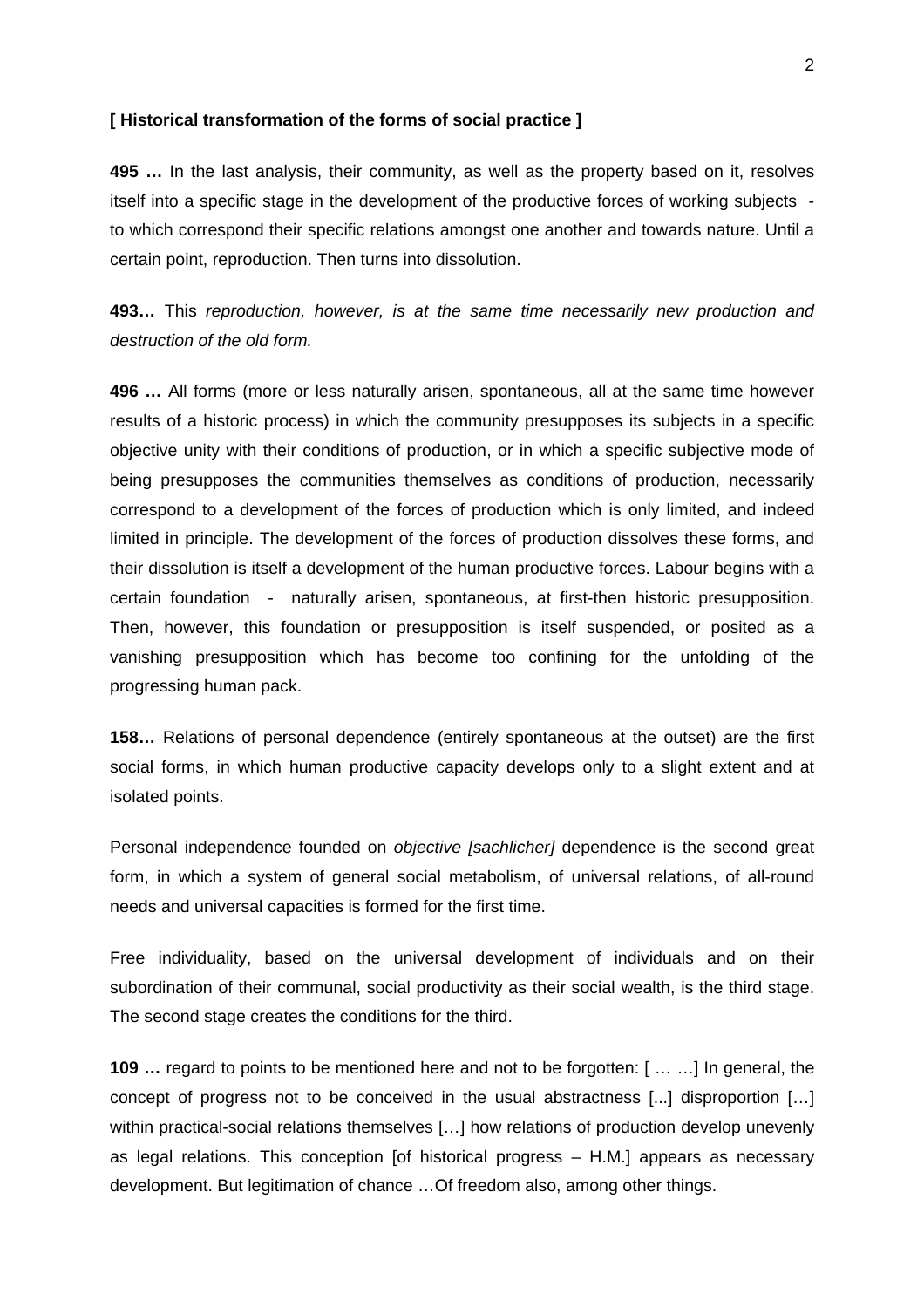#### **[ Bourgeois society only an interstage ]**

**540 …** All previous forms of society - or, what is the same, of the forces of social production - foundered on the development of wealth. Those thinkers of antiquity who were possessed of consciousness therefore directly denounced wealth as the dissolution of the community. The feudal system, for its part, foundered on urban industry, trade, modern agriculture (even as a result of individual inventions like gunpowder and the printing press).

With the development of wealth - and hence also new powers and expanded intercourse on the part of individuals - the economic conditions on which the community rested were dissolved, along with the political relations of the various constituents of the community which corresponded to those conditions: religion, in which it was viewed in idealized form (and both [religion and political relations] rested in turn on a given relation to nature, into which all productive force resolves itself); the character, outlook etc. of the individuals.

**157 …** The social character of activity, as well as the social form of the product, and the share of individuals in production here appear as something alien and objective, confronting the individuals, not as their relation to one another, but as their subordination to relations which subsist independently of them and which arise out of collisions between mutually indifferent individuals. The general exchange of activities and products, which has become a vital condition for each individual - their mutual interconnection here appears as something alien to them, autonomous, as a thing. In exchange value, the social connection between persons is transformed into a social relation between things; personal capacity into objective wealth.

**161 …** It has been said and may be said that this is precisely the beauty and the greatness of it: this spontaneous interconnection, this material and mental metabolism which is independent of the knowing and willing of individuals, and which presupposes their reciprocal independence and indifference. And, certainly, this objective connection is preferable to the lack of any connection, or to a merely local connection resting on blood ties, or on primeval, natural or master-servant relations. Equally certain is it that individuals cannot gain mastery over their own social interconnect- **162** tions before they have created them. But it is an insipid notion to conceive of this merely *objective bond* as a spontaneous, natural attribute inherent in individuals and inseparable from their nature (in antithesis to their conscious knowing and willing). This bond is their product. It is a historic product. It belongs to a specific phase of their development. The alien and independent character in which It presently exists *vis-à-vis* individuals proves only that the latter are still engaged in the creation of the conditions of their social life, and that have not yet begun, on the basis of these conditions, to live it. It is the bond natural to individuals within specific and limited relations of production.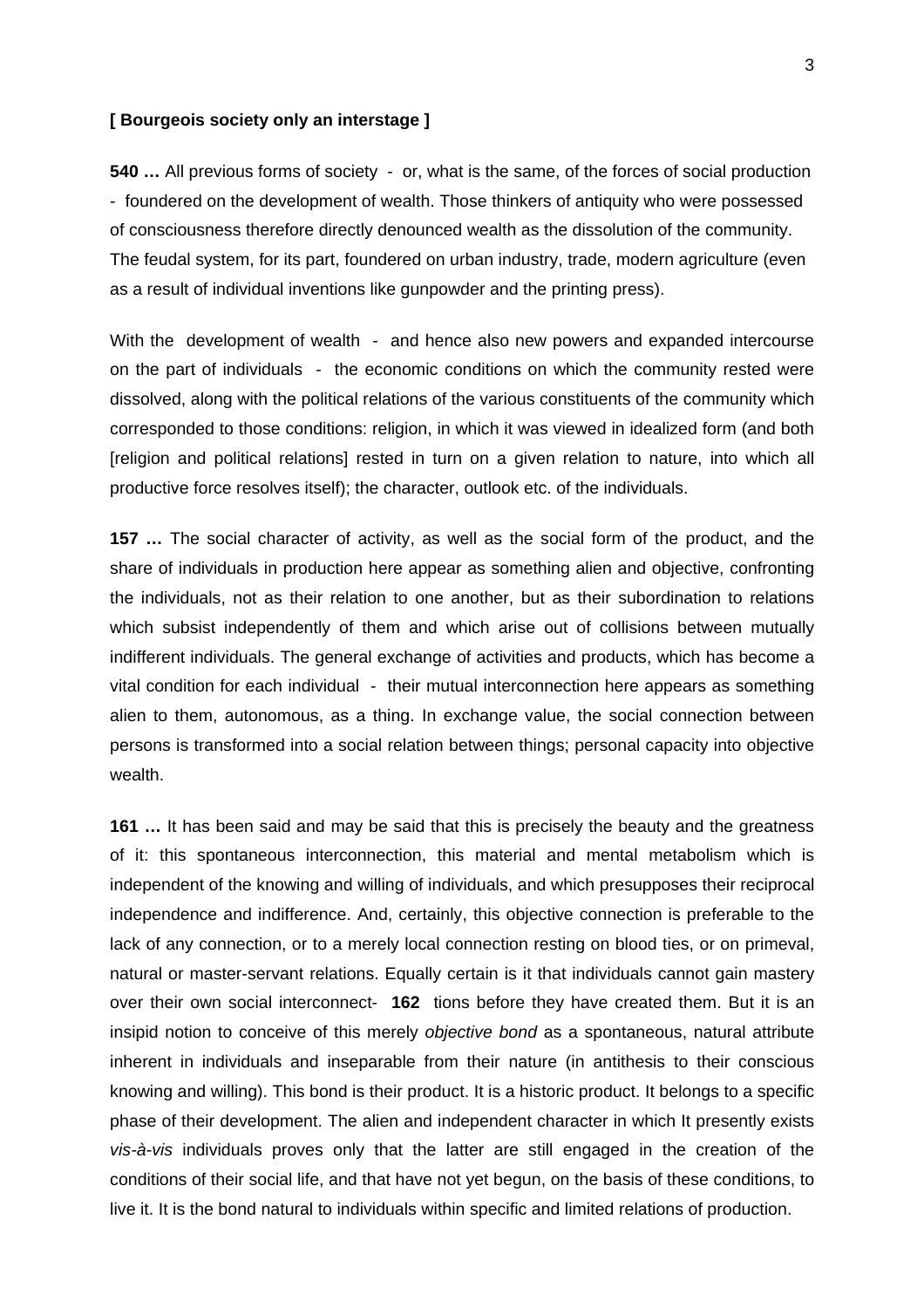Universally developed individuals, whose social relations, as their own communal [*gemeinschaftlich*] relations, are hence also subordinated to their own communal control, are no product of nature, but of history. The degree and the universality of the development of wealth where *this* individuality becomes possible supposes production on the basis of exchange values as a prior condition, whose universality produces not only the alienation of the individual from himself and from others, but also the universality and the comprehensiveness of his relations and capacities. In earlier stages of development the single individual seems to be developed more fully, because he has not yet worked out his relationships in their fullness, or erected them as independent social powers and relations opposite himself. It is as ridiculous to yearn for a return to that original fullness as it is to believe that with this complete emptiness history has come to a standstill. The bourgeois viewpoint has never advanced beyond this antithesis between itself and this romantic viewpoint, and therefore the latter will accompany it as legitimate antithesis up to its blessed end.

#### **[ Analytics of practice in the process of transformation ]**

**105 …** Bourgeois society is the most developed and the most complex historic organization of production. The categories which express its relations, the comprehension of its structure, thereby also allows insights into the structure and the relations of production of all the vanished social formations out of whose ruins and elements it built itself up, whose partly still unconquered remnants are carried along within it, whose mere nuances have developed explicit significance within it, etc. Human anatomy contains a key to the anatomy of the ape. The intimations of higher development among the subordinate animal species, however, can be understood only after the higher development is already known.

**100 …** As soon as these individual moments had been more or less firmly established and abstracted, there began the economic systems, which ascended from the simple relations, such as labour, division of labour, need, **101** exchange value, to the level of the state, exchange between nations and the world market. The latter is obviously the scientifically correct method. The concrete is concrete because it is the concentration of many determinations, hence unity of the diverse. It appears in the process of thinking, therefore, as a process of concentration, as a result, not as a point of departure, even though it is the point of departure in reality and hence also the point of departure for observation *[Anschauung]*  and conception. Along the first path the full conception was evaporated to yield an abstract determination; along the second, the abstract determinations lead towards a reproduction of the concrete by way of thought.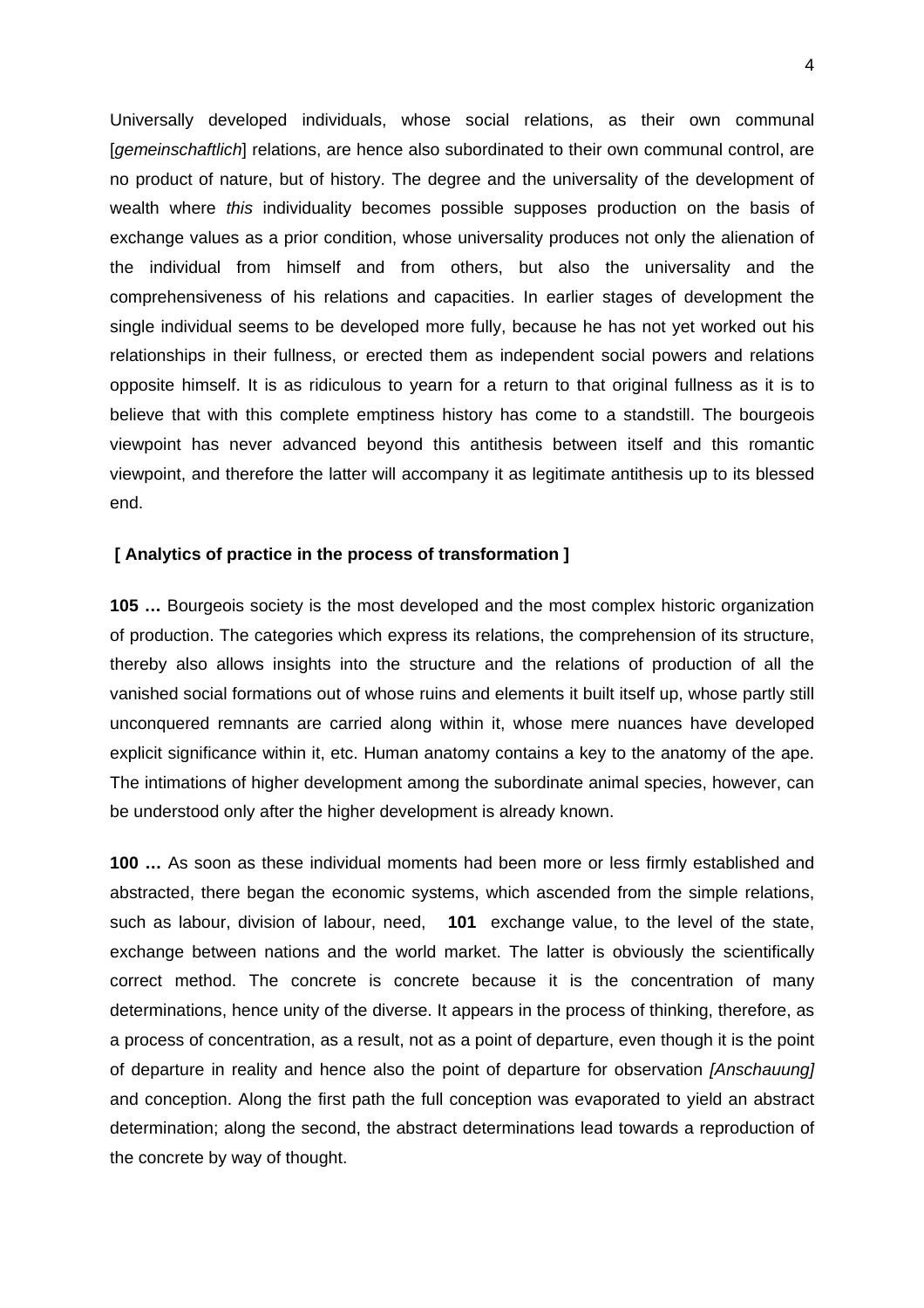In this way Hegel fell into the illusion of conceiving the real as the product of thought concentrating itself, probing its own depths, and unfolding itself out of itself, by itself, whereas the method of rising from the abstract to the concrete is only the way in which thought appropriates the concrete, reproduces it as the concrete in the mind. But this is by no means the process by which the concrete itself comes into being.

**101 …** Therefore, to the kind of consciousness—and this is characteristic of the philosophical consciousness—for which conceptual thinking is the real human being, and for which the conceptual world as such is thus the only reality, the movement of the categories appears as the real act of production—which only, unfortunately, receives a jolt from the outside—whose product is the world; and—but this is again a tautology—this is correct in so far as the concrete totality is a totality of thoughts, concrete in thought, in fact a product of thinking and comprehending; but not in any way a product of the concept which thinks and generates itself outside or above observation and conception; a product, rather, of the working-up of observation and conception into concepts. The totality as it appears in the head, as a totality of thoughts, is a product of a thinking head, which appropriates the world in the only way it can, a way different from the artistic, religious, practical and mental appropriation of this world. The real subject retains its autonomous existence outside the head just as before; namely as long as the head's conduct is merely speculative, merely theoretical. Hence, in the theoretical method, too, the subject, society, must always be kept in mind as the presupposition.

**341 …** All these statements correct only in this abstraction for the relation from the present standpoint [ or reached point of theoretical explanation – H.M. ]. Additional relations will enter which modify them significantly.

**Marx to Engels 27. June 1867:** ... the good thing about this method [the whole dialectical method of exposition ] is that it is constantly *setting traps* for those fellows which will provoke them into an untimely display of their idiocy.

**460 …** On the other side, much more important for us is that our method indicates the points where historical investigation must enter in, or where bourgeois economy as a merely historical form of the production process points beyond itself to earlier historical modes of production. In order to develop the laws of bourgeois economy, therefore, it is not necessary to write the *real history of the relations of production,* But the correct observation and deduction of these laws, as having themselves become in history, always **461** leads to primary equations - like the empirical numbers e.g. in natural science - which point towards a past lying behind this system. These indications [*Andeutung*], together with a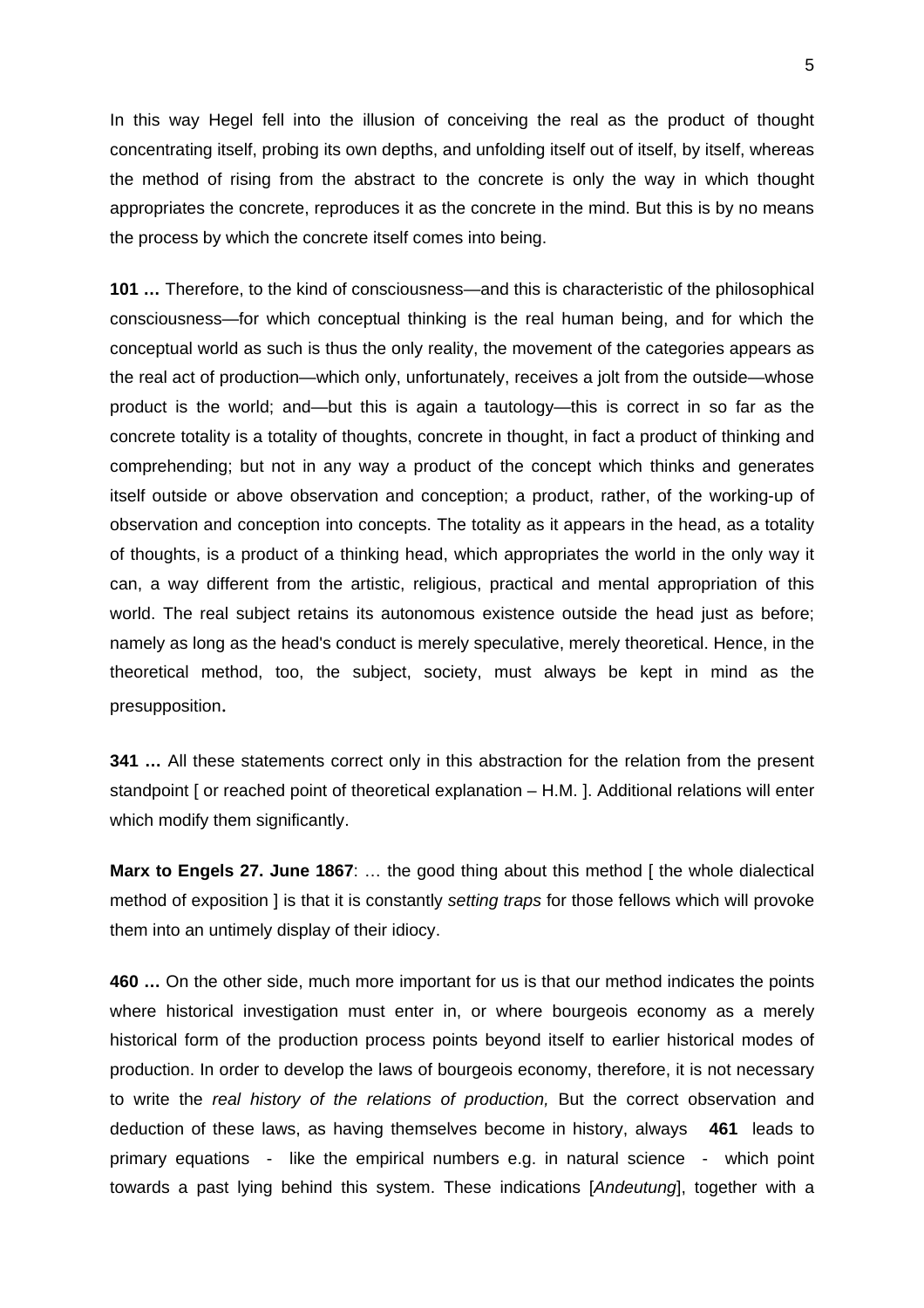correct grasp of the present, then also offer the key to the understanding of the past - a work in its own right which, it is to be hoped, we shall be able to undertake as well.

This correct view likewise leads at the same time to the points at which t he suspension of the present form of production relations gives signs of its becoming - foreshadowings of the future. Just as, on one side the pre-bourgeois phases appear as *merely historical,* i.e. suspended presuppositions, so do the contemporary conditions of production likewise appear as engaged in *suspending themselves* and hence in positing the *historic presuppositions* for a new state of society.

### **[ Mistaken ways of thinking throughout the bourgeois economy ]**

**687 …** The crude materialism of the economists who regard as the *natural properties* of things what are social relations of production among people, and qualities which things obtain because they are subsumed under these relations, is at the same time just as crude an idealism, even fetishism, since it imputes social relations to things as inherent characteristics, and thus mystifies them.

**852 …** Political economy has to do with the specific social forms of wealth or rather of the production of wealth. [ … ] What it is customary to say about this in general terms is restricted to abstractions which had a historic value in the first tentative steps of political economy, when the forms still had to be laboriously **853** peeled out of the material, and were, at the cost of great effort, fixed upon as a proper object of study. Later, they become leathery commonplaces, the more nauseating, the more they parade their scientific pretensions. This holds for everything which the German economists are in the habit of rattling off under the category 'goods'.

**228 …** This shows the internal desperate poverty, which forms the basis of bourgeois wealth and of its science.

## **[ Several outlines of a fragmentary oeuvre ]**

**108 …** The order obviously has to be (1) the general, abstract determinants which obtain in more or less all forms of society, but in the above-explained sense. (2) The categories which make up the inner structure of bourgeois society and on which the fundamental classes rest. Capital, wage labour, landed property. Their interrelation. Town and country. The three great social classes. Exchange between them. Circulation. Credit system (private). (3) Concentration of bourgeois society in the form of the state. Viewed in relation to itself. The 'unproductive' classes. Taxes. State debt. Public credit. The population. The colonies.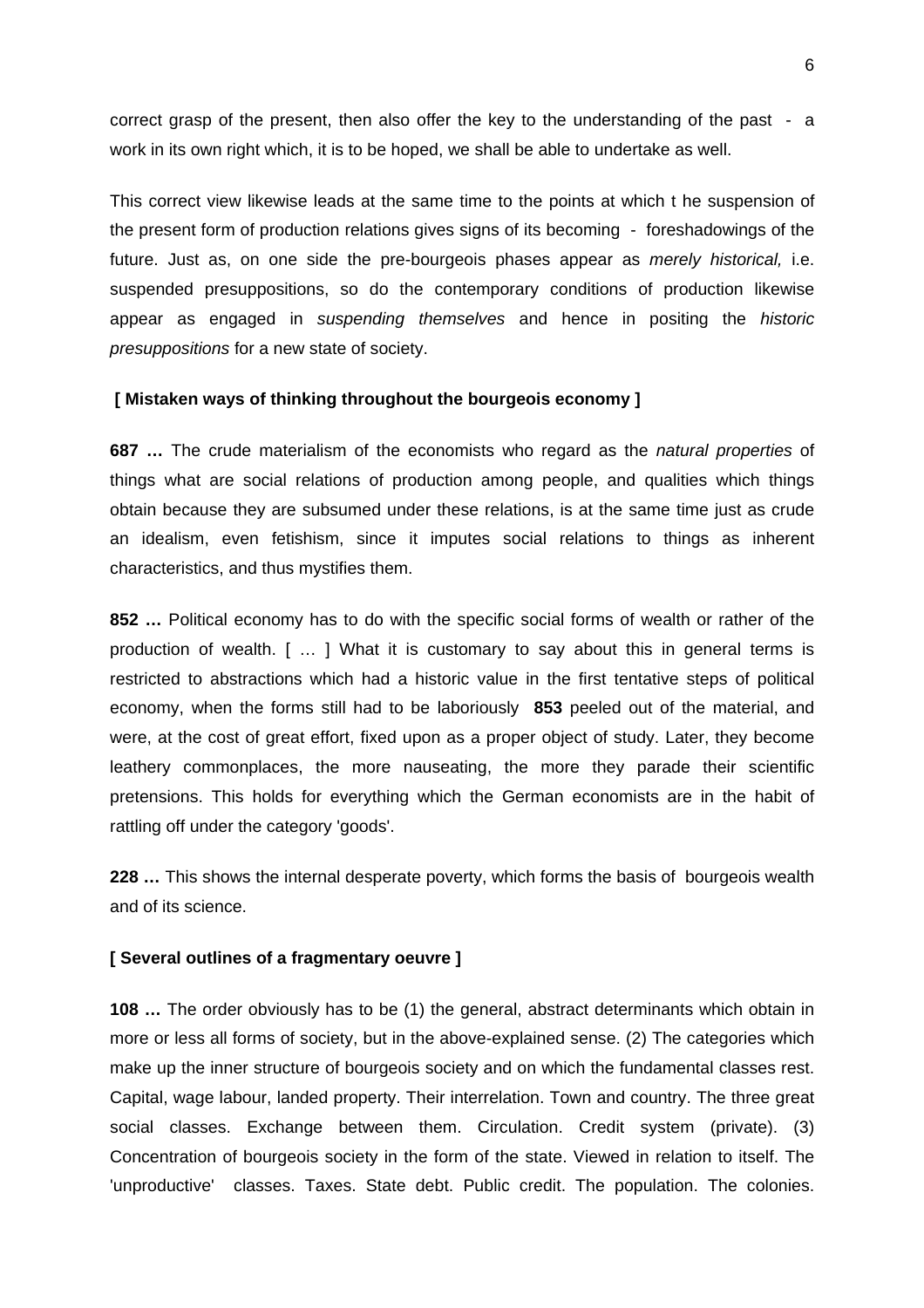Emigration. (4) The international relation of production. International division of labour. International exchange. Export and import. Rate of exchange. (5) The world market and crises.

**264 …** I. (1) General concept of capital. - (2) Particularity of capital: circulating capital, fixed capital. (Capital as the necessaries of life, as raw material, as instrument of labour.) (3) Capital as money. II. (1) *Quantity of capital. Accumulation.* (2) *Capital measured by itself. Profit. Interest. Value of capital*: i.e. capital as distinct from itself as interest and profit. (3) *The circulation of capitals.* (a) Exchange of capital and capital. Exchange of capital with revenue. Capital and *prices*. (b) *Competition of capitals*. (g) *Concentration of capitals.* III. Capital as credit. IV. Capital as share capital. V. *Capital as money market*. VI. Capital as source of wealth.

The capitalist. After capital, landed property would be dealt with. After that, wage labour. All three presupposed, *the movement of prices*, as circulation now defined in its inner totality. On the other side, the three classes, as production posited in its three basic forms and presuppositions of circulation.

*Then the state*. (State and bourgeois society. - Taxes, or the existence of the unproductive classes. - The state debt. - population. - The state externally: colonies. External trade. Rate of exchange. Money as international coin. - Finally the world market. Encroachment of bourgeois society over the state. Crises. Dissolution of the mode of production and form of society based on exchange value. Real positing of individual labour as social and vice versa.)

109 … This conception appears as necessary development. But legitimation of chance. How. (Of freedom also, among other things.) (Influence of means of communication. World history has not always existed; history as world history a result.)

#### **[ The category labour value as realistic objectivication ]**

**776 …** Value distinguished only juridically from *pretium,* against fraud etc. The concept of value is entirely peculiar to the most modern economy, since it is the most abstract expression of capital itself and of the production resting on it. In the concept of value, its secret betrayed.

**156 …**The dissolution of all products and activities into exchange values presupposes the dissolution of all fixed personal (historic) relations of dependence in production, as well as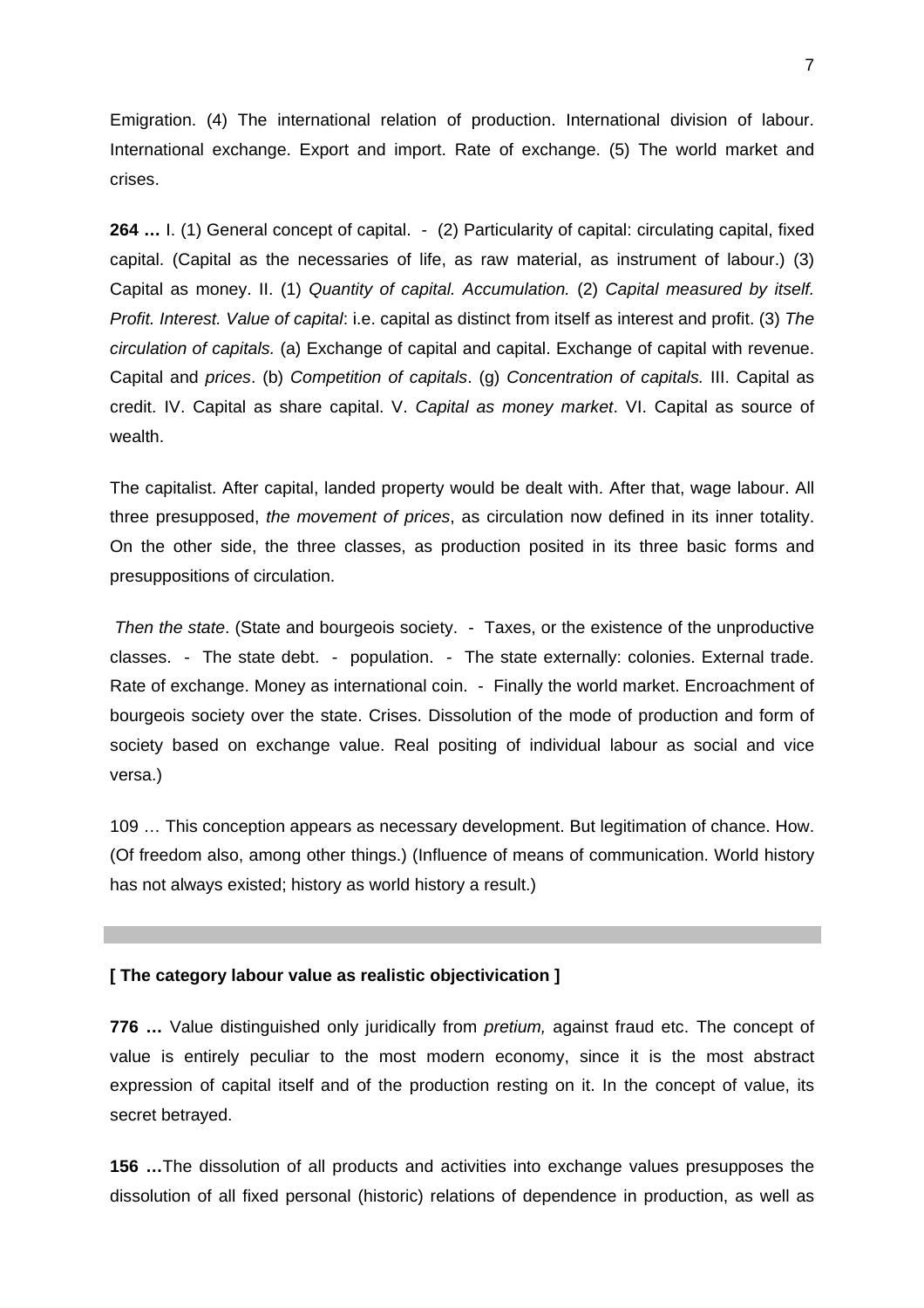the all-sided dependence of the producers on one another. Each individual's production is dependent on the production of all others; and the transformation of his product into the necessaries of his own life is [similarly] dependent on the consumption of all others.

**171 …** A. Smith's thesis, that the worker has to produce a general commodity alongside his particular commodity, in other words that he has to give a part of his products the form of money, more generally that he has to convert into money all that part of his commodity which is to serve not as use value for himself but as exchange value -- this statement means, subjectively expressed, nothing more than that the worker's particular labour time cannot be directly exchanged for every other particular labour time, but rather that this, its general exchangeability, has first to be mediated, that it has first to take on an objective form, a form different from itself, in order to attain this general exchangeability.

**526** … Exchange value, which presupposes a more or less developed division of labour, depending on **527** the level of exchange itself, presupposes that, instead of one individual (the society) doing different kinds of labour and employing his labour time in different forms, each and every individuals labour time is devoted exclusively to the necessary particular functions. If we speak of *necessary labour time,* then the particular separate branches of labour appear *as necessary.* Where exchange value is the basis, this reciprocal necessity is mediated through exchange, and shows itself precisely in the fact that every particular [piece of] objectified labour, every particularly specified and materialized [piece of] labour time exchanges for the product and symbol of labour time in general, of objectified labour time pure and simple, for money, and can thus be exchanged again for every particular labour.

**158 …** Exchange, when mediated by exchange value and money, presupposes the all-round dependence of the producers on one another, together with the total isolation of their private interests from one another, as well as a division of social labour whose unity and mutual complementarity exist in the form of a natural relation, as it were, external to the individuals and independent of them. The pressure of general demand and supply on one another mediates the connection of mutually indifferent persons.

**158…** The very necessity of first transforming individual products or activities into *exchange value,* into *money,*so that they obtain and demonstrate their social *power* in this *objective [sachlichen]* form, proves two things: (1) That individuals now produce only for society and in society; (2) that production is not *directly* social, is not 'the offspring of association', which distributes labour internally.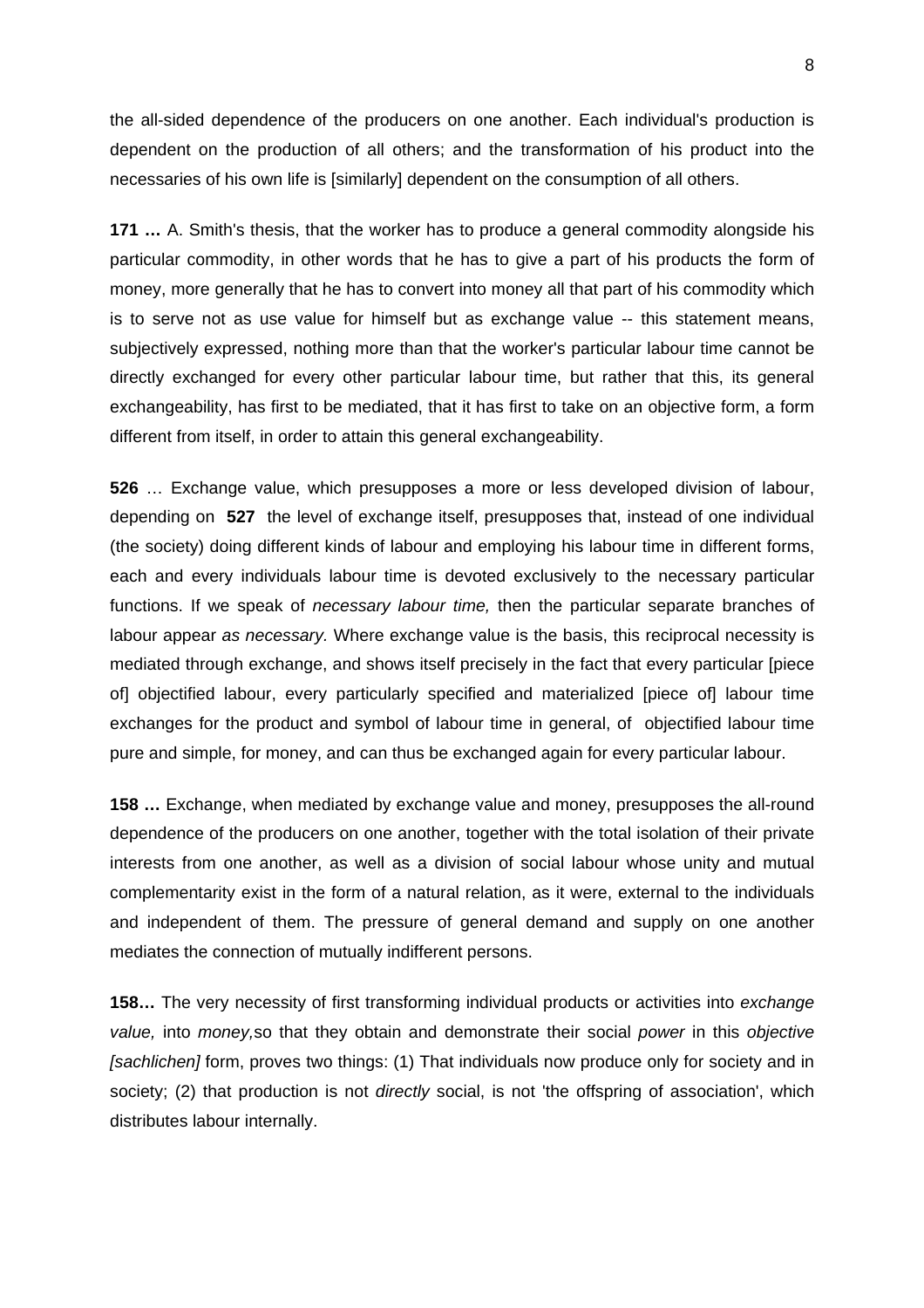Individuals are subsumed under social production; social production exists outside them as their fate; but social production is not subsumed under individuals, manageable by them as their common wealth.

**159 …** The *private exchange* of all products of labour, all activities and all wealth stands in antithesis […] to free exchange among individuals who are associated on the basis of common appropriation and control of the means of production. (The latter form of association is not arbitrary; it presupposes the development of material and cultural conditions which are not to be examined any further at this point.)

## **[ Origin, character and forms of money ]**

**146…** The product becomes a commodity; the commodity becomes **147** exchange value; the exchange value of the commodity is its immanent money-property; this, its moneyproperty, separates itself from it in the form of money, and achieves a general social existence separated from all particular commodities and their natural mode of existence; the relation of the product to itself as exchange value becomes its relation to money, existing alongside it; or, becomes the relation of all products to money, external to them all. Just as the real exchange of products creates their exchange value, so does their exchange value create money.

**791 …** Money is a *measure* only because it is labour time materialized in a specific substance, hence itself *value,* and, more particularly, because this specific materiality counts as its general objective one [*allgemeingegenständliche*], as the materiality of labour time as such, as distinct from its merely particular incarnations; hence because it is an *equivalent […]*  only an imagined point of comparison, only needs to exist ideally - only the ideal transposition of commodities into their general value-presence takes place…

**167 …** It aises from the essence of exchange value itself that a specific commodity appears as the money-subject, despite the monetary properties possessed by every commodity. In the course of development, the exchange value of money can again exist separately from its matter, its substance, as in the case of paper money…

**225 …** It is the elementary precondition of bourgeois society that labour should directly produce exchange value, i.e. money; and, similarly, that money should directly purchase labour, and therefore the labourer, but only in so far as he alienates [*veräussert*] his activity in the exchange. *Wage labour* on one side, *capital* on the other, are therefore only other forms of developed exchange value and of money (as the incarnation of exchange value).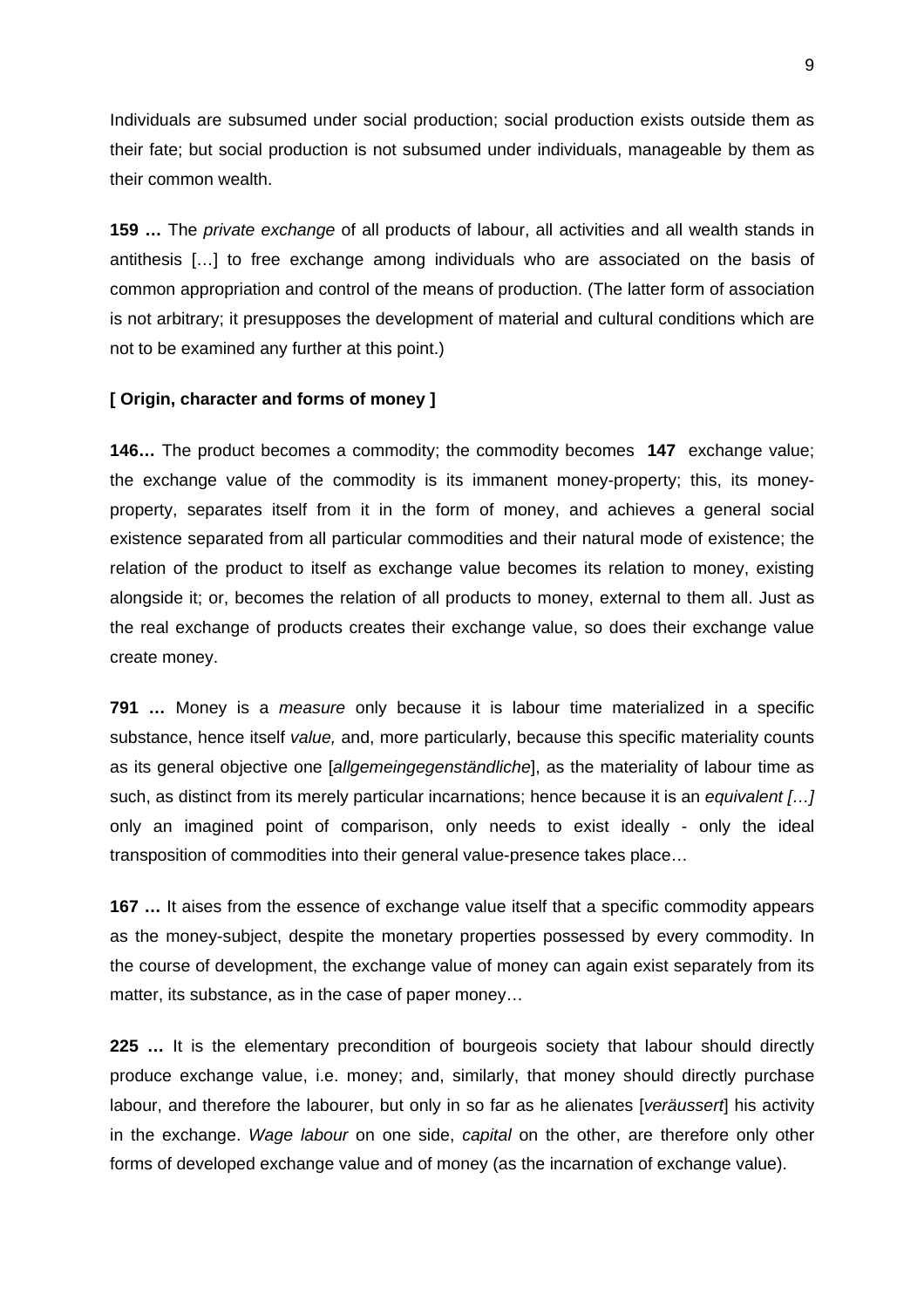**249 …** It is just as pious as it is stupid to wish that exchange value would not develop into capital, nor labour which produces exchange value into wage labour.

**145 …**Now, just as it is impossible to suspend the complications and contradictions which arise from the existence of money alongside the particular commodities merely by altering the form of money (although difficulties characteristic of a lower form of money may be avoided by moving to a higher form), so also is it impossible to abolish money itself as long as exchange value remains the social form of products.

It is necessary to see this clearly in order to avoid setting impossible tasks, and in order to know the limits within which monetary reforms and transformations of circulation are able to give a new shape to the relations of production and to the social relations which rest on the latter.

#### **[ Appropriation of others labour with the semblance of exchange ]**

**509 …** This shows at the same time that the development of exchange and of exchange value, which is everywhere mediated through trade […] brings with it both the dissolution of labour's relations of property in its conditions of existence, in one respect, and at the same time the dissolution of labour which is itself classed as one of the objective conditions of production; all these are relations which express a predominance of use value and of production directed towards use value, as well as of a real community which is itself still directly present as a presupposition of production.

Production based on exchange value and the community based on the exchange of these exchange values - even though they seem, as we saw in the previous chapter on money, to posit property as the outcome of labour alone, and to posit private property over the product of one's own labour as condition - and labour as general condition of wealth, all presuppose and produce the separation of labour from its objective conditions. This exchange of equivalents proceeds; it is only the surface layer of a production which rests on the appropriation of alien labour without exchange, but with the semblance of exchange.

This system of exchange rests on capital as its foundation, and, when it is regarded in isolation from capital, as it appears on the surface, as an independent system, then it is a mere illusion, but a necessary illusion. Thus there is no longer any ground for astonishment that the system of exchange values - exchange of equivalents measured through labour turns into, or rather reveals as its hidden background, the appropriation of alien labour without exchange, complete separation of labour and property. For the domination of exchange value **510** itself, and of exchange-value-producing production, presupposes alien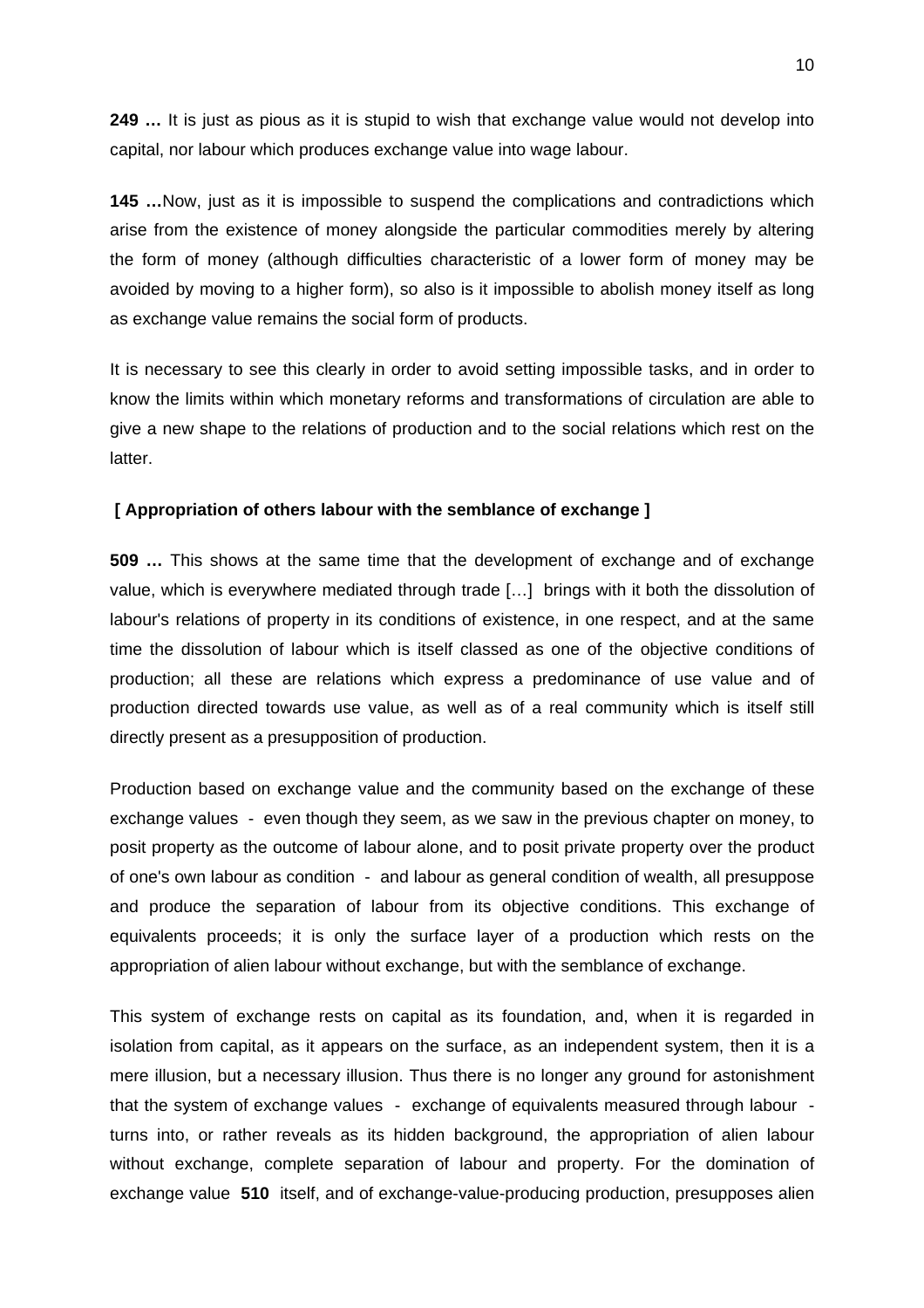labour capacity itself as an exchange value - i.e. the separation of living labour capacity from its objective conditions; a relation to them - or to its own objectivity - as alien property; a relation to them, in a word, as capital.

**163 …** In the money relation, in the developed system of exchange (and this semblance seduces the democrats), the ties of personal dependence, of distinctions of blood, education, etc, are in fact exploded […]; and individuals *seem* independent (this is an independence which is at bottom merely an illusion and it is more correctly called indifference), free to collide with one another and to engage in ex- **164** change within this freedom; but they appear thus only for someone who abstracts from the *conditions*, the *conditions of existence*  within which these individuals enter into contact (and these conditions, in turn, are independent of the individuals and, although created by society, appear as if they were *natural conditions,* not controllable by individuals).

**303 …** In the first act, in the exchange between capital and labour, labour as such, existing *for itself*, necessarily appeared as *the worker*. Similarly here in the second process: capital as such is posited as a value existing for itself, as egotistic value, so to speak (something to which money could only aspire). But capital in its being-for-itself is the *capitalist*. Of course, socialists sometimes say, we need capital, but not the capitalist. Then capital appears as a pure thing, not as a relation of production which, reflected in itself, is precisely the capitalist. I may well separate capital from a given individual capitalist, and it can be transferred to another. But, in losing capital, he loses the quality of being a capitalist. Thus capital is indeed separable from an individual capitalist, but not from *the* capitalist, who, as such, confronts *the*  worker. Thus also the individual worker can cease to be the being-for-itself [*Fürsichsein*] of labour; **304** he may inherit or steal money etc. But then he ceases to be a *worker*. As a worker he is nothing more than labour in its being-for-itself.

**832 …** The worker's propertylessness, and the ownership of living labour by objectified labour, or the appropriation of alien labour by capital - both merely expressions of the same relation from opposite poles - are fundamental conditions of the bourgeois mode of production, in no way accidents irrelevant to it.

**510 …** In order for labour to relate to its objective conditions as its property again,another system must take the place of the system of private exchange, which, as we saw, posits the exchange of objectified labour for labour capacity, and therefore the appropriation of living labour without exchange.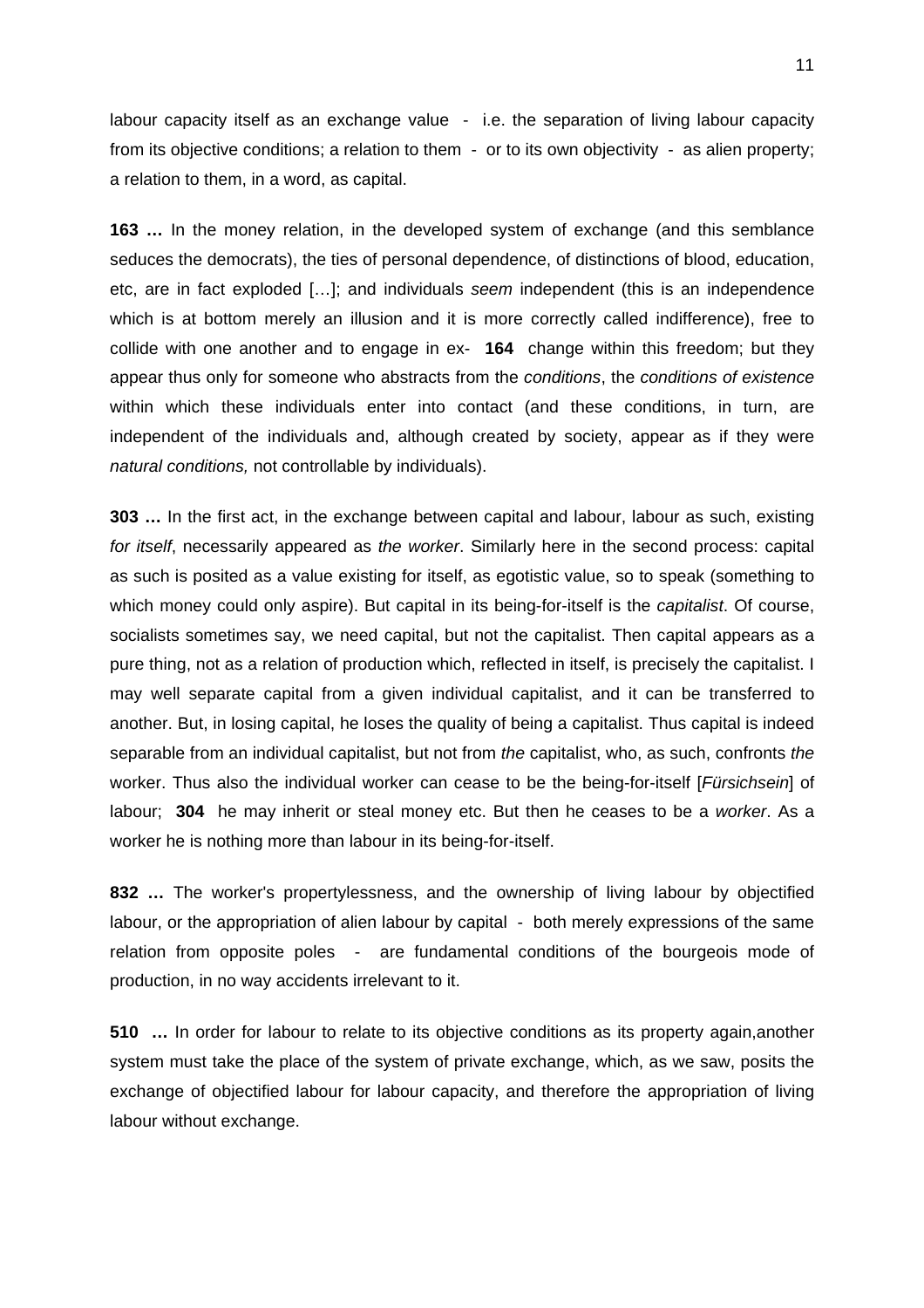#### **[ Basic concept and contradictory nature of processing capital ]**

**331 …** The exact development of the concept of capital [is] necessary, since it [is] the fundamental concept of modern economics, just as capital itself, whose abstract, reflected image [is] its concept [*dessen abstraktes Gegenbild sein Begriff*], [is] the foundation of bourgeois society. The sharp formulation of the basic presuppositions of the relation must bring out all the contradictions of bourgeois production, as well as the boundary where it drives beyond itself.

**310 …** Hitherto, capital has been regarded from its material side as a *simple production process*. But, from the side of its formal speci- **311** ficity this process is a *process of selfrealization*. Self-realization includes preservation of the prior value, as well as its multiplication. Value enters as subject. [ as a value existing for itself, as egotistic value, so to speak - 303 ].

**746 …** The product of capital is *profit.* The magnitude, surplus value, is therefore measured by the value-magnitude of the capital, and the *rate of profit* is therefore determined by the proportion between its value and the value of capital. A very large part of what belongs here has been developed above. But the anticipated material is to be put here. In so far as the newly posited value, which is of the same nature as the capital, is itself in turn taken up into the production process, itself in turn maintains itself as capital, to that extent the capital itself has grown, and now acts as a capital of greater value. After it has distinguished the profit, as newly reproduced value, from itself as presupposed, self-realizing value, and has posited profit as the measure of its realization, it suspends the separation again, and posits it in its identity to itself as capital which, grown by the amount of the profit, now begins the same process anew in larger dimensions. By describing its circle it expands itself as the subject of the circle and thus describes a self-expanding circle, a spiral.

**511 …** While, as we have seen, the transformation of money into capital presupposes a historic process which divorces the objective con- **512** ditions of labour from the worker and makes them independent of him, it is at the same time the effect of capital and of its process, once arisen, to conquer all of production and to develop and complete the divorce between labour and property, between labour and the objective conditions of labour, everywhere.

**541** … Capital posits the *production of wealth* itself and hence the universal development of the productive forces, the constant overthrow of its prevailing presuppositions, as the presupposition of its reproduction. Value excludes no use value; i.e. includes no particular kind of consumption etc., of intercourse etc. as absolute condition; and likewise every degree of the development of the social forces of production, of intercourse, of knowledge etc.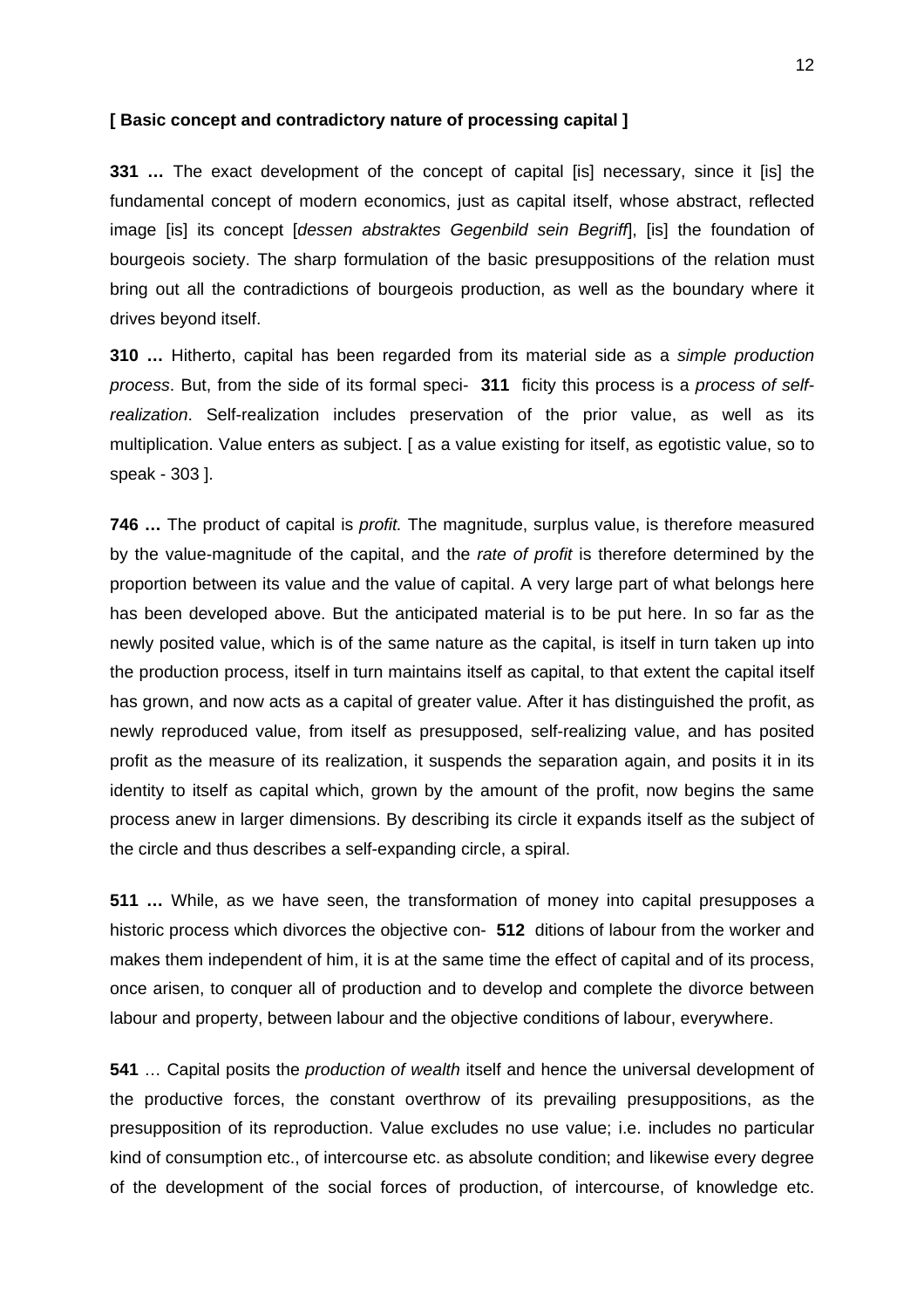appears to it only as a barrier which it strives to overpower. Its own presupposition - value is posited as product, not as a loftier presupposition hovering over production. The barrier to *capital* is that this entire development proceeds in a contradictory way, and that the workingout of the productive forces, of general wealth etc., knowledge etc., appears in such a way that the working individual *alienates* himself [*sich entäussert*]; relates to the conditions brought out of him by his labour as those not of his *own* but of an *alien wealth* and of his own poverty.

#### **[ Value composition, realization and accumulation ]**

**274** … If we consider the exchange between capital and labour, then we find that it splits into two processes which are not only formally but also qualitatively different, and even contradictory: (1) The worker sells his commodity, labour, which has a use value, and, as commodity, also a *price*, like all other commodities , for a specific sum of exchange values, specific sum of money, which capital concedes to him. (2) The capitalist obtains labour itself, labour as value- positing activity, as productive labour; i.e. he obtains the productive force which maintains and multiplies capital, and which thereby becomes the productive force, the reproductive force of capital, a force belonging to capital itself.

**354** … We have always spoken only about the two elements of capital, the two parts of the living work day, of which one represents wages, the other profit; one, necessary labour, the other, surplus labour. But what about the other two parts of capital, which are realized in the material of labour and the instrument of labour?

**742 …** Although labour must merely **743** maintain the value of what we earlier called constant capital in one production process, it must constantly reproduce it in another, since what appears as presupposition of material and instrument in one production process is product in the other, and this renewal, reproduction, must constantly proceed simultaneously.

**365** … We see therefore that the capitalist, by means of the exchange process with the worker - by indeed paying the worker an equivalent for the costs of production contained in his labour capacity, i.e. giving him the means of maintaining his labour capacity, but appropriating living labour for himself - obtains two things free of charge, first the surplus labour which increases the value of his capital; but at the same time, secondly, the quality of living labour which maintains the previous labour materialized in the component parts of capital and thus preserves the previously existing value of capital.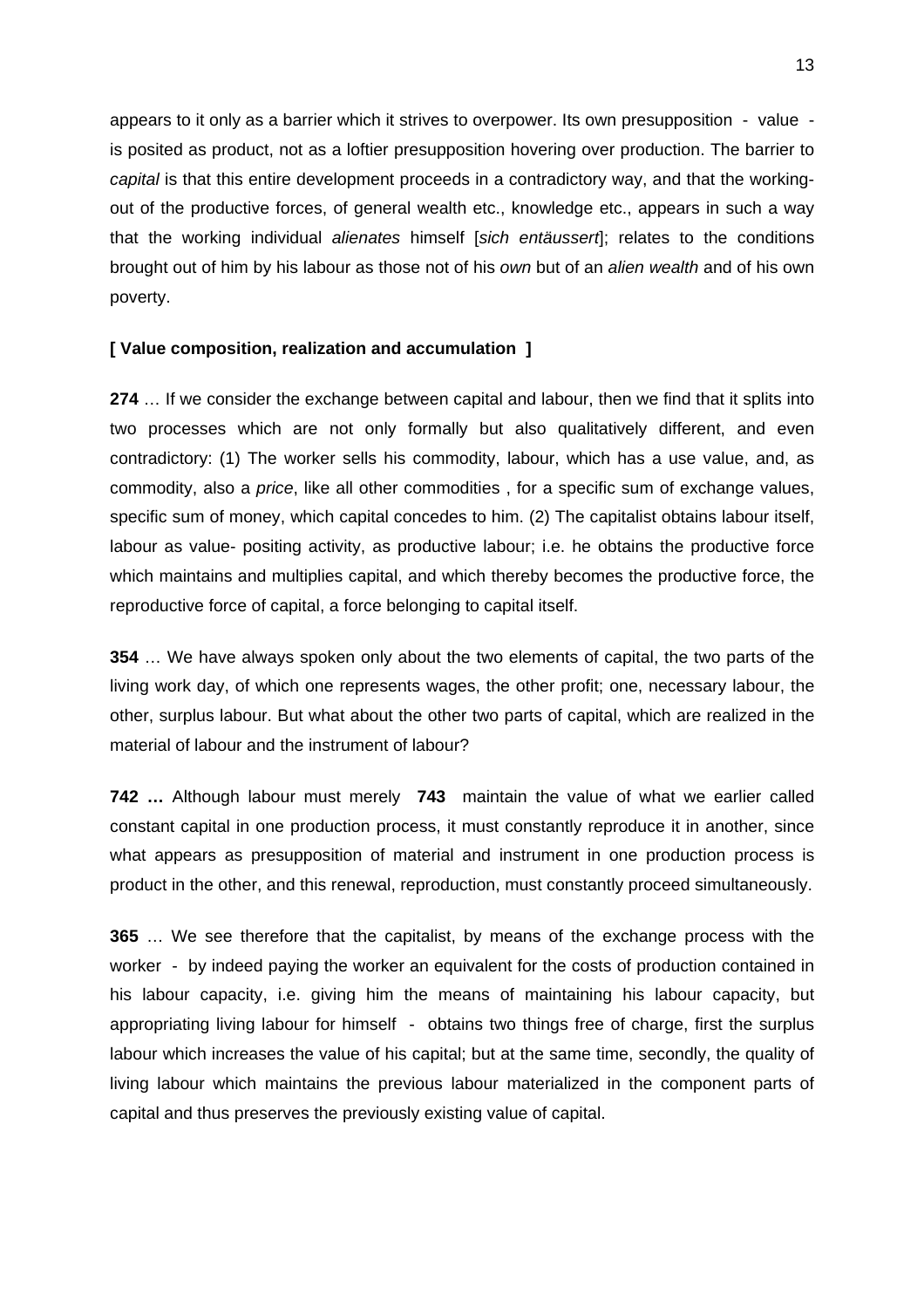444 … just as the creation of surplus value by capital depends on the creation of surplus labour, so does the increase of capital as capital (accumulation, and, without accumulation, capital cannot form the foundation of production, since it would remain stagnant, and would not be an element of progress, required already by the mere increase of population etc.) depend on the transformation of a part of this surplus product into new capital. If the surplus value were simply consumed, then capital would *not* have realized itself as capital, and not produced itself as *capital,* i.e. as value which produces value.

**552 …** Competition generally, this essential locomotive force of the bourgeois economy, does not establish its laws, but is rather their executor. Unlimited competition is therefore not the presupposition for the truth of the economic laws, but rather the consequence - the form of appearance in which their necessity realizes itself. For the economists to presuppose, as does Ricardo, that unlimited competition exists is to presuppose the full reality and realization of the bourgeois relations of production in their specific and distinct character. Competition therefore does not *explain* these laws; rather, it lets them be *seen,* but does not produce them.

**651 …** As soon as it begins to sense itself and become conscious of itself as a barrier to development, it seeks refuge in forms which, by restricting free competition, seem to make the rule of capital more perfect, but are at the same time the heralds of its dissolution and of the dissolution of the mode of production resting on it.

## **[ Sphere of circulation and credit matters ]**

**266 …** But the wholeness of circulation, regarded in itself, lies in the fact that the same exchange value, exchange value as subject, posits itself once as commodity, another time as money, and that it is just this movement of positing itself in this dual character and of preserving itself in each of them as its pposite, in the commodity as money and in money as commodity. This in itself is present in simple circulation, but is not posited in it. Exchange value posited as the unity of commodity and money is *capital*, and this positing itself appears as the circulation of capital. (Which is, however, a spiral, an expanding curve, not a simple circle.)

**535 …** It is clear from everything said above that circulation appears as an essential process of capital. The production process cannot be begun anew before the transformation of the commodity into money. The *constant continuity* of the process, the unobstructed and fluid transition of value from one form into the other, or from one phase of the process into the next, appears as a fundamental condition for production based on capital to a much greater degree than for all earlier forms of production. On another side, while the necessity of this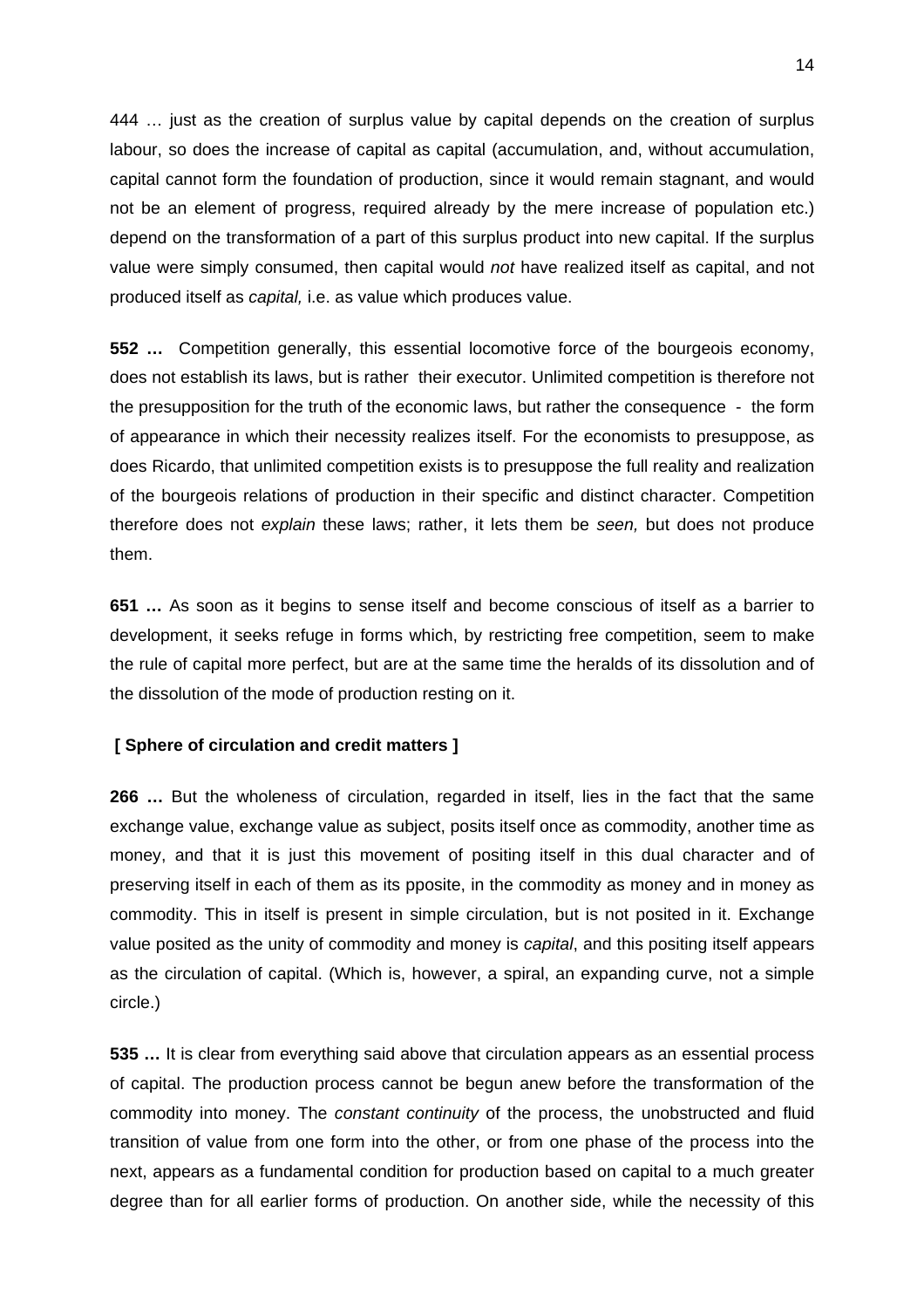continuity is given, its phases are separate in time and space, and appear as particular, mutually indifferent processes. It thus appears as a matter of chance for production based on capital whether or not its essential condition, the continuity of the different processes which constitute its process as a whole, is actually brought about. The suspension of this chance element by capital itself is *credit.* (It has other aspects as well; but this aspect arises out of the direct nature of the production process and is hence the foundation of the necessity of credit.)

**659 …** The necessary tendency of capital is therefore *circulation without circulation time,* and this tendency is the fundamental determinant of credit and of capital's credit contrivances. At the same time, credit is then also a form in which capital tries to posit itself as distinct from the individual capitals, or the individual capital [tries to posit] itself as capital as distinct from its quantitative barrier. But the highest result it achieves in this line is, on one side, *fictitious capital;* on the other side, credit only appears as a new element of *concentration*, of the destruction of capitals by individual, centralizing capitals.

**MEW 25: 486 …** All this paper actually represents nothing more than accumulated claims, or legal titles, to future production whose money or capital value represents either no capital at all, as in the case of state debts, or is regulated independently of the value of real capital which it represents. In all countries based on capitalist production, there exists in this form an enormous quantity of so-called interest-bearing capital, or moneyed capital. And by accumulation of money-capital nothing more, in the main, is connoted than an accumulation of these claims on production, an accumulation of the market-price, the illusory capital-value of these claims.

**122 …**We have here reached the fundamental question, which is no longer related to the point of departure. The general question would be this: Can the existing relations of production and the relations of distribution which correspond to them be revolutionized by a change in the instrument of circulation, in the organization of circulation? Further question: Can such a transformation of circulation be undertaken without touching the existing relations of production and the social relations which rest on them? If every such transformation of circulation presupposes changes in other conditions of production and social upheavals, there would naturally follow from this the collapse of the doctrine which proposes tricks of circulation as a way of, on the one hand, avoiding the violent character of these social changes, and, on the other, of making these changes appear to be not a presupposition but a gradual result of the transformations in circulation.

**133 …** the monetary system can be completely regulated on the present basis -- all the evils Darimon bewails can be abolished -- without departing from the present social basis; while at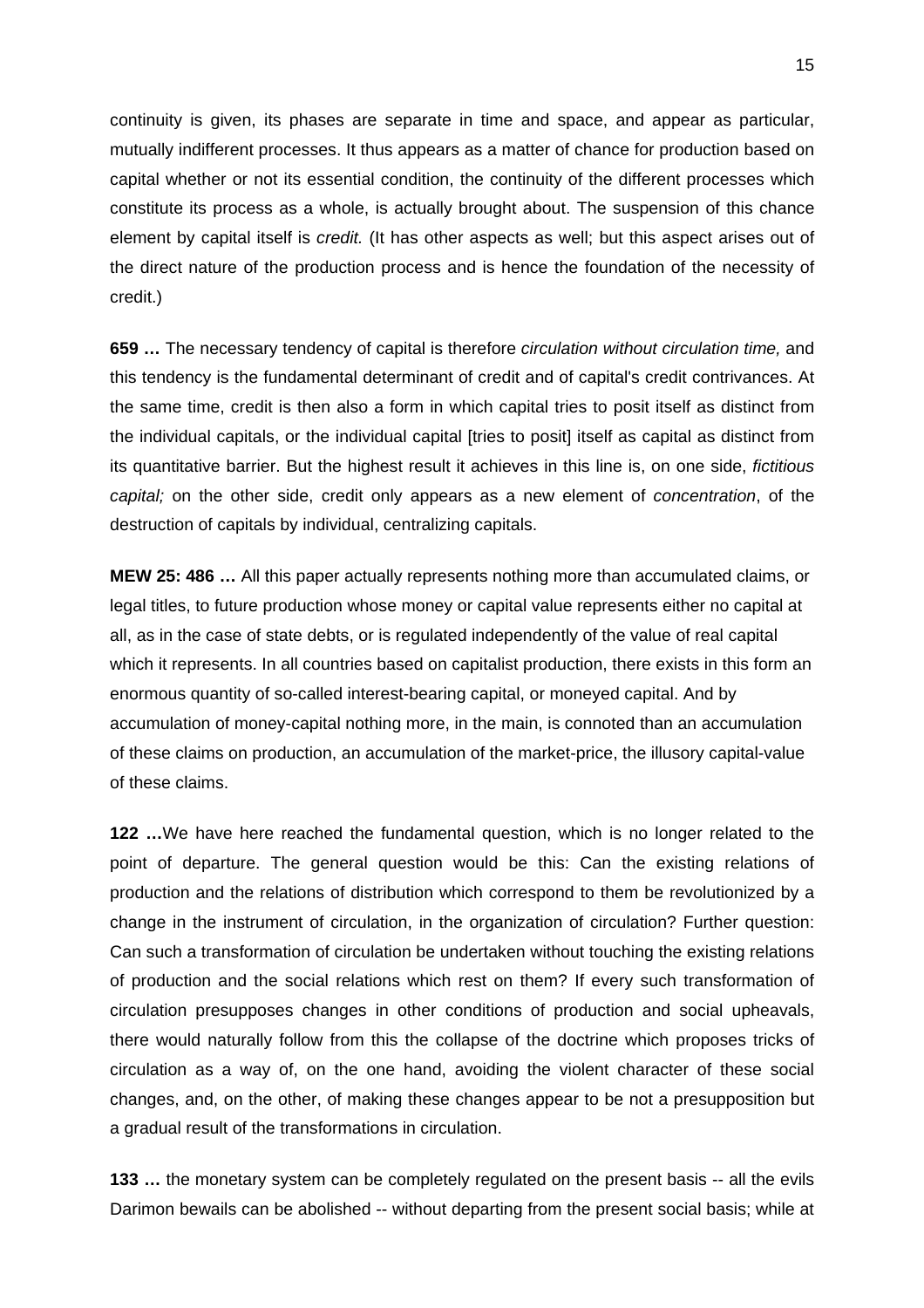the same time its contradictions, its antagonisms, the class contradiction etc. have reached an even higher degree

**134** … Hence one last problem: to revolutionize bourgeois society economically. It would then have been self-evident from the outset that the evil of bourgeois society is not to be remedied by 'transforming' the banks or by founding a rational 'money system'.

#### **[ Reproduction process and social relations ]**

**295 …** *Separation of property from labour* appears as the necessary law of this exchange between capital and labour. Labour posited as *not-capital* as such is […] labour separated from all means and objects of labour, from its entire objectivity. [ … … ] **296** The last point to which attention is still to be drawn in the relation of labour to capital is this, that as the use value which confronts money posited as capital, labour is not this or another labour, but *labour pure and simple*, abstract labour; absolutely indifferent to its particular *specificity*  [*Bestimmtheit*], but capable of all specificities. [ … …] **297** On the other side, the worker himself is absolutely indifferent to the specificity of his labour; it has no interest for him as such, but only in as much as it is in fact *labour* and, as such, a use value for capital.

**512 …** The production of capitalists and wage labourers is thus a chief product of capital's realization process. Ordinary economics, which looks only at the things produced, forgets this completely. When objectified labour is, in this process, at the same time posited as the worker's non-objectivity, as the objectivity of a subjectivity antithetical to the worker, as property of a will alien to him, then capital is necessarily at the same time the capitalist, and the idea held by some socialists that we need capital but not the capitalists is altogether wrong. It is posited within the concept of capital that the objective conditions of labour - and these are its own product - take on a personality towards it, or, what is the same, that they are posited as the property of a personality alien to the worker. The concept of capital contains the capitalist.

**852** ... But in the bourgeois economy, interest [is ]determined by profit, and only one of the latter's parts. Hence profit must be large enough to allow of a part of it branching off as interest. [ … … ] The real difference between profit and interest exists as the difference between a moneyed class of capitalists and an industrial class of capitalists.

**676 …** Now, as regards the worker's consumption, this reproduces one thing - namely himself, as living labour capacity. Because this, his reproduction, is itself a condition for capital, therefore the worker's consumption also appears as the reproduction not of capital directly, but of the relations under which alone it is capital.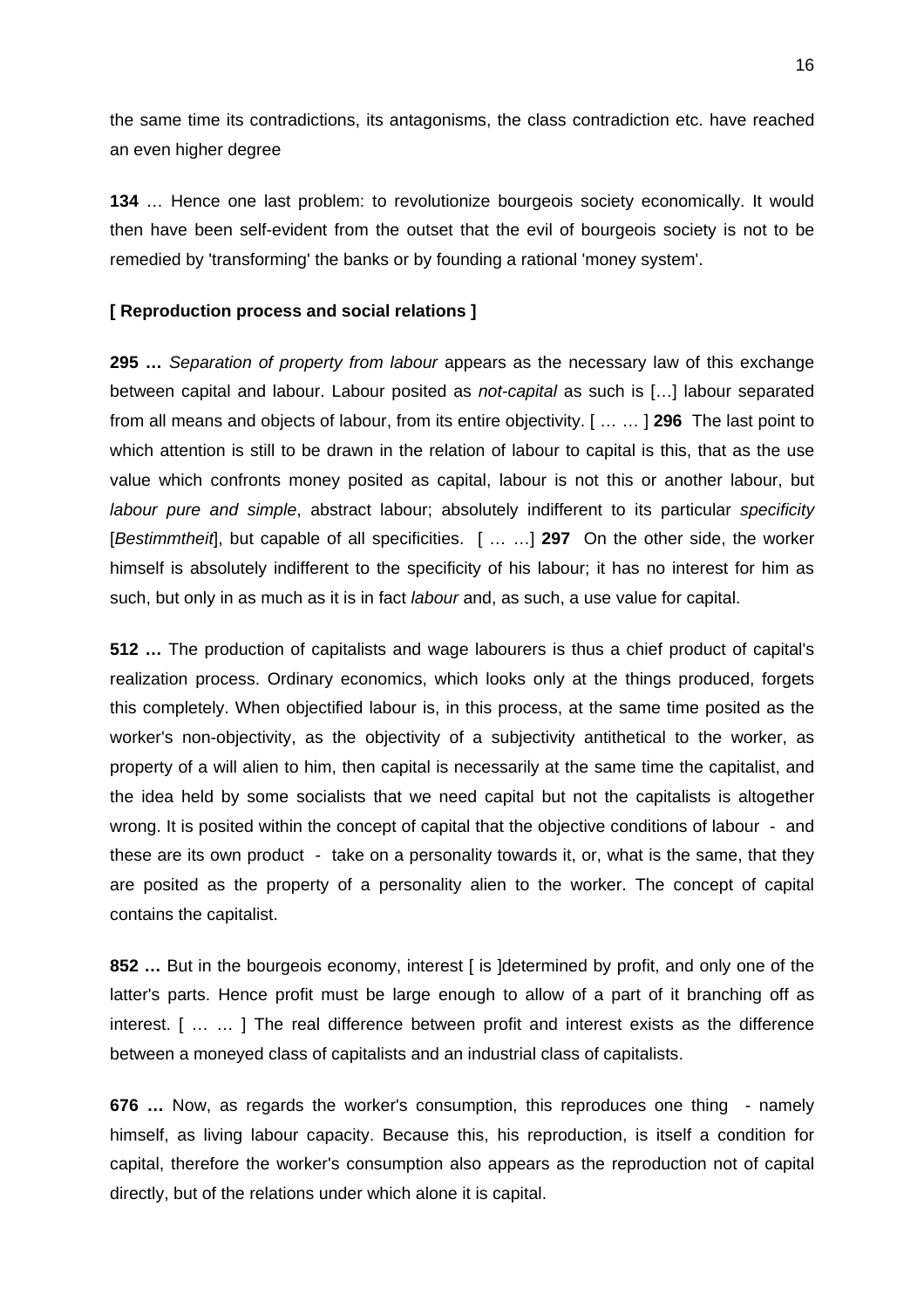**712 …** When we consider bourgeois society in the long view and as a whole, then the final result of the process of social production always appears as the society itself, i.e. the human being itself in its social relations. Everything that has a fixed form, such as the product etc., appears as merely a moment, a vanishing moment, in this movement. The direct production process itself here appears only as a moment. The conditions and objectifications of the process are themselves equally moments of it, and its only subjects are the individuals, but individuals in mutual relationships, which they equally reproduce and produce anew. The constant process of their own movement, in which they renew themselves even as they renew the world of wealth they create.

#### **[ Bourgeois state, unproductive labour and classes ]**

**108** ... The order obviously has to be [ ... ] (3) Concentration of bourgeois society in the form of the state. Viewed in relation to itself. The 'unproductive' classes. Taxes. State debt. Public credit.

**88 …** All the bourgeois economists are aware of is that production can be carried on better under the modern police than e.g. on the principle of might makes right. They forget only that this principle is also a legal relation, and that the right of the stronger prevails in their 'constitutional republics' as well, only in another form.

**885 …** If the bourgeois relations are regarded in themselves, i.e. after deduction of state influences, they will indeed always confirm the harmonic laws of the bourgeois economy. The question to what extent these state influences, public debt, taxes etc., grow out of the bourgeois relations themselves [ … ] and in North America itself the power of the central government grows with the centralization of capital -, is one which Carey naturally does not raise.

**531 …** Incidentally, the state itself and everything connected with it belongs with these deductions from *revenue,* belongs so to speak to the *consumption costs* for the individual, the production costs for society.

**468 …** The pay [*Sold*] of the common soldier is also reduced to a minimum - determined purely by the production costs necessary to procure him. But he exchanges the performance of his services not for *capital,* but for the revenue of the state.

**272 …** Labour as mere performance of services for the satisfaction of immediate needs has nothing whatever to do with capital [ ... ] If a capitalist hires a woodcutter to chop wood to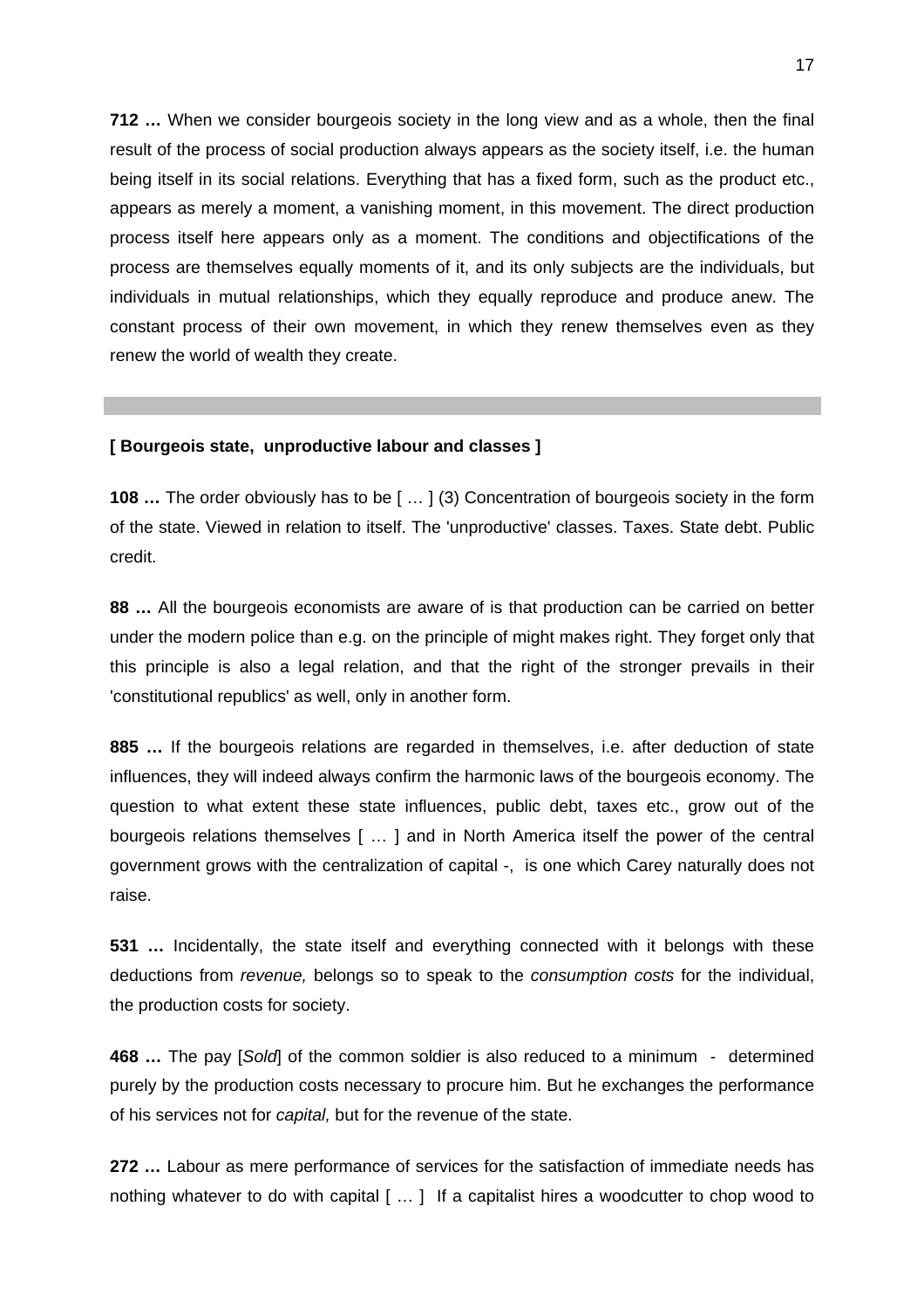roast his mutton over, then not only does the wood-cutter relate to the capitalist, but also the capitalist to the wood-cutter, in the relation of simple exchange. The woodcutter gives him his service, a use value, which does not increase capital; rather, capital consumes itself in it; and the capitalist gives him another commodity for it in the form of money. The same relation holds for all services which workers exchange directly for the money of other persons, and which are consumed by these persons. This is consumption of revenue, which, as such, always falls within simple circulation; it is not consumption of capital.

**272 …** Labour as mere performance of services for the satisfaction of immediate needs has nothing whatever to do with capital [ … ] This is consumption of revenue, which, as such, always falls within simple circulation; it is not consumption of capital. Since one of the contracting parties does not confront the other as a capitalist, this performance of a service cannot fall under the category of productive labour. From whore to pope, there is a mass of such rabble.

**468 …** In bourgeois society itself, all exchange of personal services for revenue - including labour for personal consumption, cooking, sewing etc., garden work etc., up to and including all of the unproductive classes, civil servants, physicians, lawyers, scholars etc. - belongs under this rubric, within this category.

**401 …** [It] can already be recalled here, that the creation of surplus labour on the one side corresponds to the creation of minus-labour, relative idleness (or *not-productive* labour at best), on the other. This goes without saying as regards capital itself; but holds then also for the classes with which it shares; hence […] the part of the servant classwhich lives not from capitalbut from revenue. Essential difference between this *servant* class and the *working*  class. In relation to the whole of society, the creation of disposable time is then also creation of time for the production of science, art etc.

## **[ Public works and general, communal conditions of production ]**

**524 …** Capital by its nature drives beyond every spatial barrier. Thus the creation of the physical conditions of exchange - of the means of communication and transport - the annihilation of space by time - becomes an extraordinary necessity for it. Only in so far as the direct product can be realized in distant markets in mass quantities in proportion to reductions in the transport costs, and only in so far as at the same time the means of communication and transport themselves can yield spheres of realization for labour, driven by capital; only in so far as commercial traffic takes place in massive volume – in which more than necessary labour is replaced - only to that extent is the production of cheap means of communication and transport a condition for production based on capital, and promoted by it *for that reason.*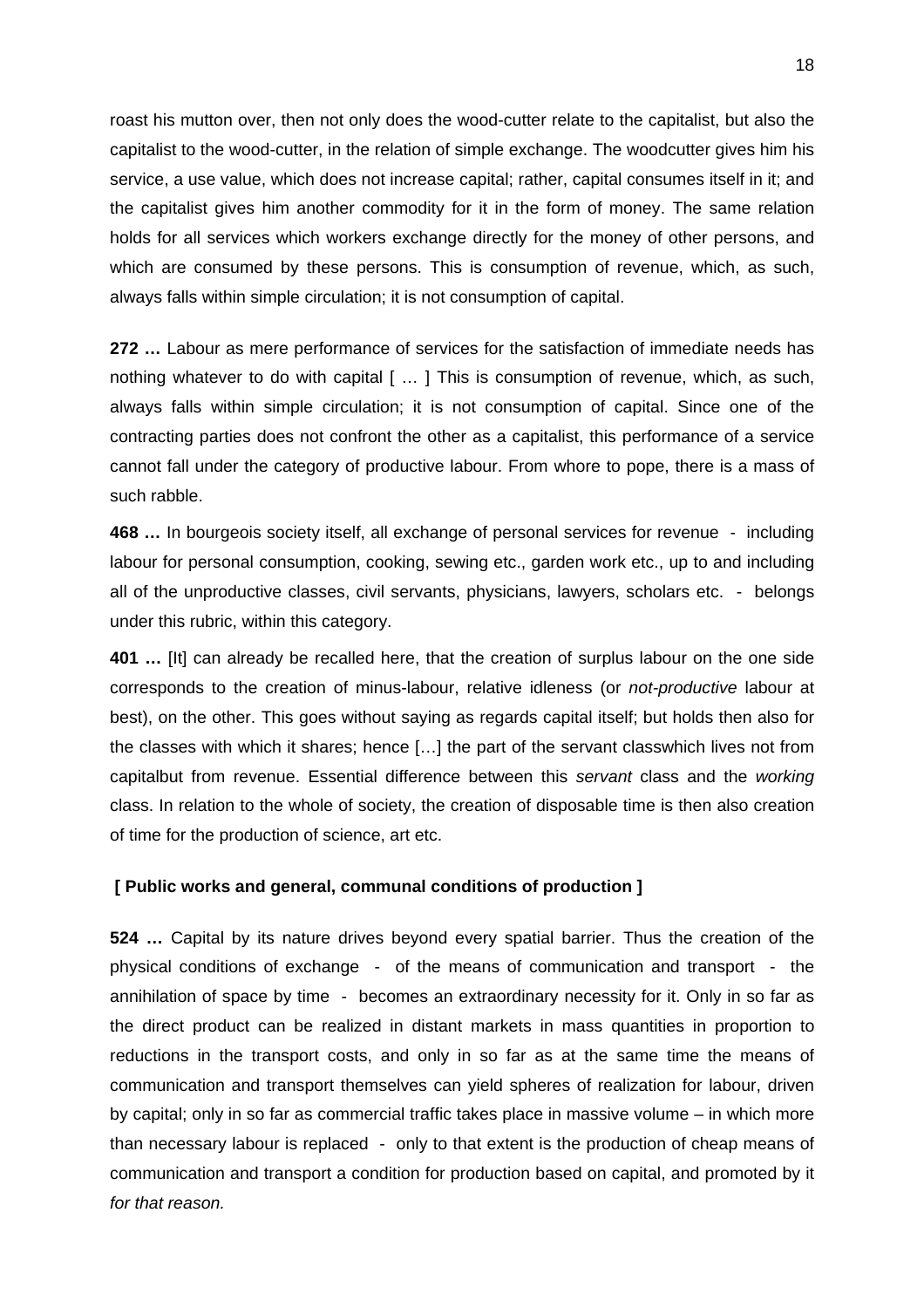**686 …** The latter circumstance becomes important where the fixed capital appears not as a mere instrument of production within the production process, but rather as an independent form of capital, e.g. in the form of railways, canals, roads, aqueducts, improvements of the land, etc. This latter aspect becomes notably important for the proportion in which the total capital of a country is divided into these two forms.

**725 …** It does [ in this case H.M. ] not appear as locked within a particular production process, but rather as the connecting artery of a mass of such production processes of particular capitals, who use it up only in portions.

**525 …** On the other side, highways originally fall to the community, later for a long period to the governments, as pure deductions from production, deducted from the common surplus product of the country, but do not constitute a source of its wealth, i.e. do not cover their production costs. [ … ] Road construction by means of the *corvée,* or through taxes, which is another form, is a forced transformation of a part of a country's surplus labour or surplus product into roads. If an individual capital is to undertake this - i.e. if it is to create the conditions of the production process which are not included in the *production* process directly - then the work must provide a profit.

**529 …** Now, for the capitalist to undertake road building as a business, at his expense, [ … ] various conditions are required, which all amount to this, that the mode of production based on capital is already developed to its highest stage.

**531 …** The separation of *public works* from the state, and their migration into the domain of the works undertaken by capital itself, indicates the degree to which the real community has constituted itself in the form of capital. [… …]

Then capital shifts the burden on to the shoulders of the state; or, where the state traditionally still takes up a position superior to capital, it still possesses the authority and the will to force the society of capitalists to put a part of their *revenue,* not of their capital, into such generally useful works, which appear at the same time as *general* conditions of production…

**532 …** The highest development of capital exists when the general conditions of the process of social production are not paid out of *deductions from the social revenue,* the states taxes where revenue and not capital appears as the labour fund, and where the worker, although he is a free wage worker like any other, nevertheless stands economically in a different relation - but rather out of *capital as capital.* This shows the degree to which capital has subjugated all conditions of social production to itself, on one side; and, on the other side,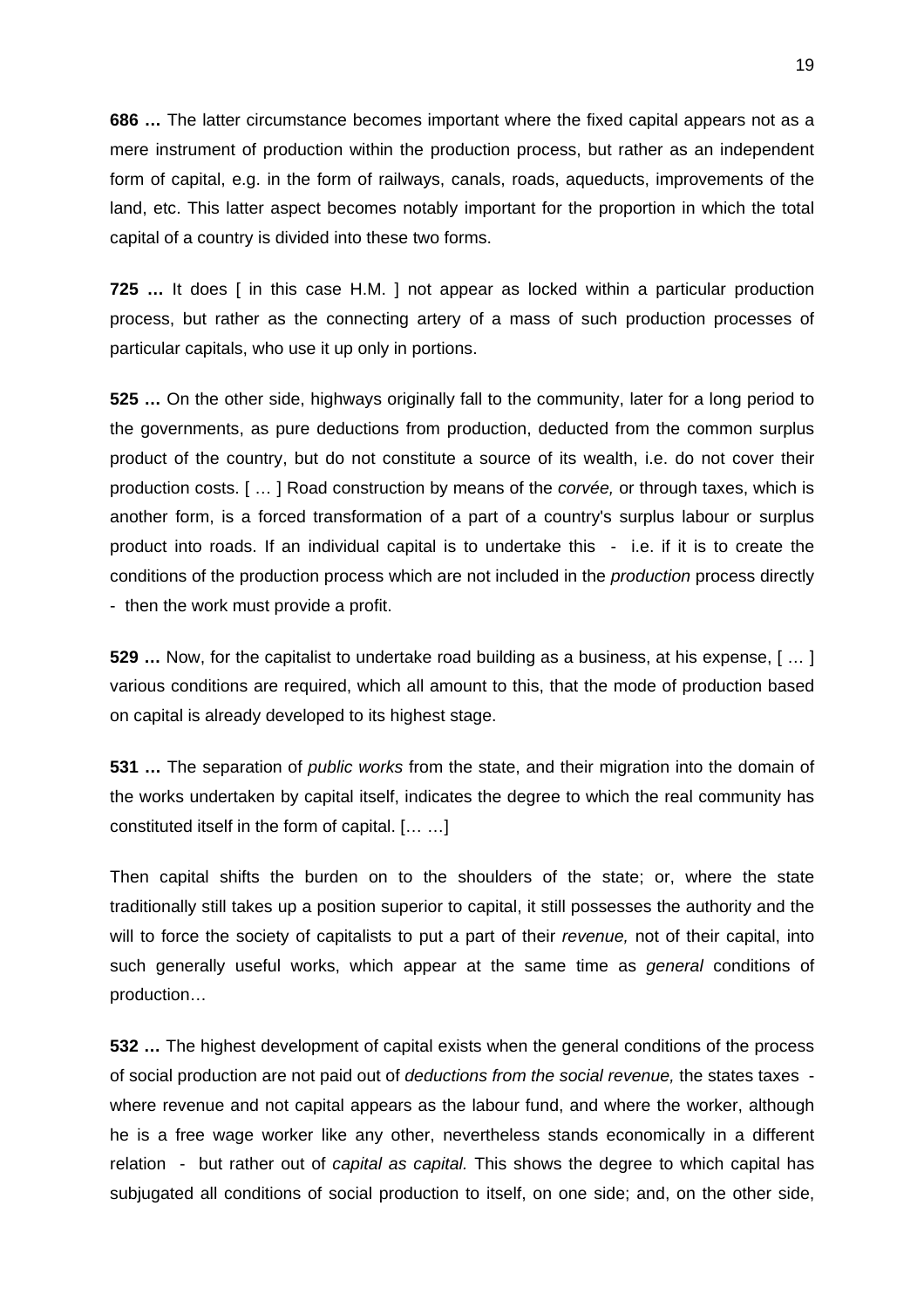hence, the extent to which social reproductive wealth has been *capitalized,* and all needs are satisfied through the exchange form; as well as the extent to which the *socially posited* needs of the individual, i.e. those which he consumes and feels not as a single individual in society, but communally with others – whose mode of consumption is social by the nature of the thing - are likewise not only consumed but also produced through exchange, individual exchange.

**533 …** All *general, communal* conditions of production - so long as their production cannot yet be accomplished by capital as such and under its conditions - are therefore paid for out of a part of the country's revenue - out of the governments treasury - and the workers do not appear as productive workers, even though they increase the productive force of capital.

**533 …** The result of our digression is, incidentally, that the production of the means of communication, of the physical conditions of circulation, is put into the category of the production of fixed capital, and hence does not constitute a special case. Meanwhile, and incidentally, there opened up for us the prospect, which cannot be sharply defined yet at 440 this point, *of a specific relation of capital to the communal, general conditions of social production,* as distinct from the conditions of a *particular capital* and its *particular production*  process.

**687 …** But what we want to examine here first of all is the relation of fixed capital not towards the outside, but rather the extent to which the relation is given through its continued enclosure within the production process.

## **[ Individuals and socio-historical needs ]**

325 … Capital's ceaseless striving towards the general form of wealth drives labour beyond the limits of its natural paltriness [*Naturbedürftigkeit*], and thus creates the material elements for the development of the rich individuality which is as all-sided in its production as in its consumption, and whose labour also therefore appears no longer as labour, but as the full development of activity itself, in which natural necessity in its direct form has disappeared; because a historically created need has taken the place of the natural one.

This is why *capital is productive; i.e. an essential relation for the development of the social productive forces.* It ceases to exist as such only where the development of these productive forces themselves encounters its barrier in capital itself.

**287** ... Incidentally - in so far as the whole thing is not a hypocritical phrase of bourgeois 'philanthropy', which consists in fobbing the worker off with 'pious wishes' - each capitalist does demand that his workers should save, but only *his own*, because they stand towards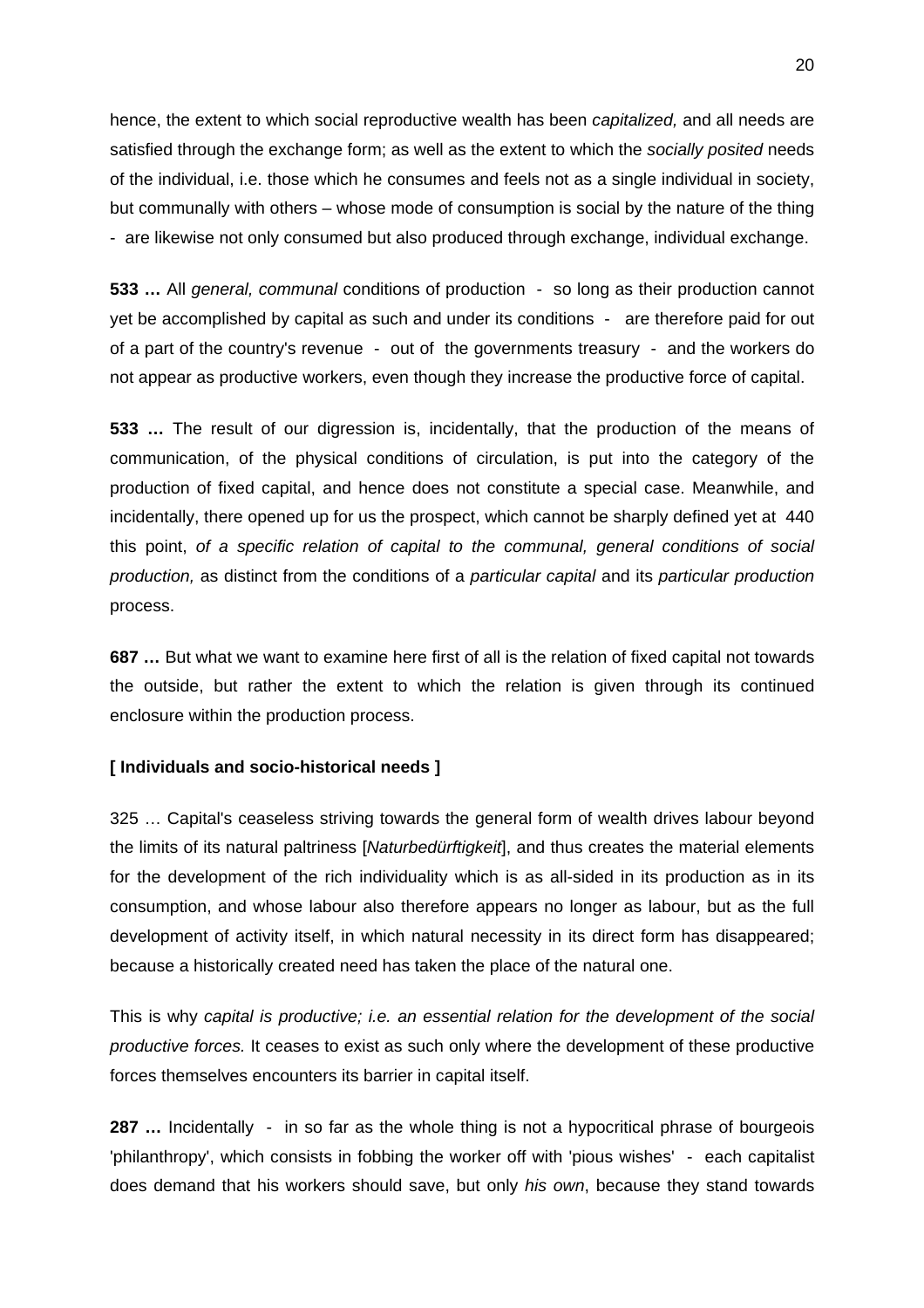him as workers; but by no means the remaining *world of workers*, for these stand towards him as consumers. In spite of all 'pious' speeches he therefore searches for means to spur them on to consumption, to give his wares new charms, to inspire them with new needs by constant chatter etc. It is precisely this side of the relation of capital and labour which is an essential civilizing moment, and on which the historic justification, but also the contemporary power of capital rests.

**528 …** hence the transformation of what was previously superfluous into what is necessary, as a historically created necessity - is the tendency of capital. The general foundation of all industries comes to be general exchange itself, the world market, and hence the totality of the activities, intercourse, needs etc. of which it is made up. *Luxury* is the opposite of the *naturally necessary.* Necessary needs are those of the individual himself reduced to a natural subject. The development of industry suspends this natural necessity as well as this former luxury - in bourgeois society, it is true, it does so only in *antithetical form,* in that it itself only posits another specific social standard as necessary, opposite luxury. These questions about the *system of needs* and *system of labours -* at what point is this to be dealt with? Will be seen in due course.

**171 …** The communal character of production would make the product into a communal, general product from the outset. The exchange which originally takes place in production which would not be an exchange of exchange values but of activities, determined by communal needs and communal purposes - would from the outset include the participation of the individual in the communal world of products [ … ] i.e. the exchange of products would in no way be the *medium* by which the participation of the individual in general production is mediated. Mediation must, of course, take place.

**708 …** *disposable time* thereby ceases to have an *antithetical* existence - then, on one side, necessary labour time will be measured by the needs of the social individual, and, on the other, the development of the power of social production will grow so rapidly that, even though production is now calculated for the wealth of all, *disposable time* will grow for all. For real wealth is the developed productive power of all individuals. The measure of wealth is then not any longer, in any way, labour time, but rather disposable time.

#### **[ Ideation, knowledge and social awareness ]**

**164 …** Relations can be expressed, of course, only in ideas, and thus philosophers have determined the reign of ideas to be the peculiarity of the new age, and have identified the creation of free individuality with the overthrow of this reign. This error was all the more easily committed, from the ideological stand-point, as this reign exercised by the relations (this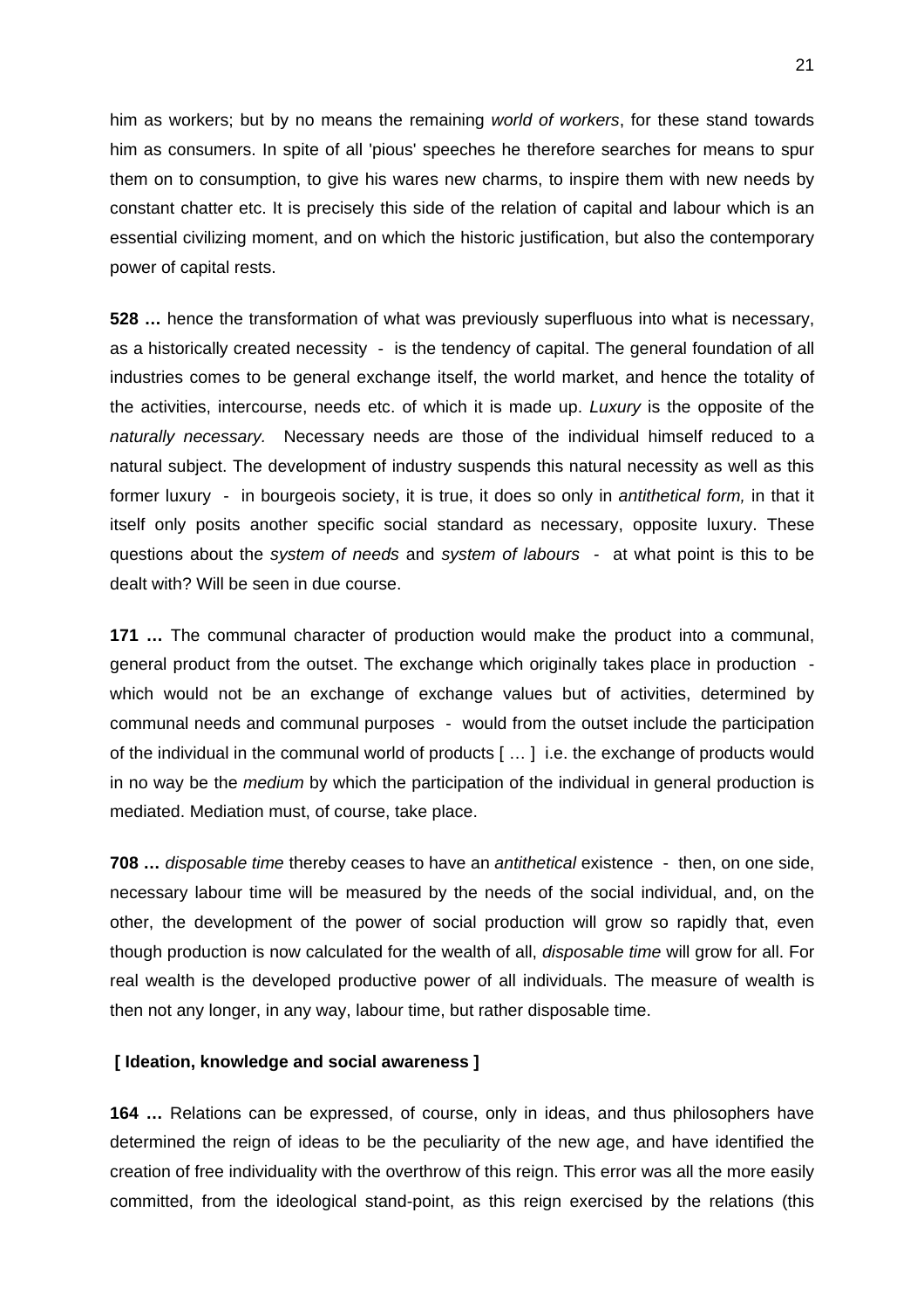objective dependency, which, incidentally, turns into certain definite relations of personal dependency, but stripped **165** of all illusions)appears within the consciousness of individuals as the reign of ideas, and because the belief in the permanence of these ideas, i.e. of these objective relations of dependency, is of course consolidated, nourished and inculcated by the ruling classes by all means available.

**245 …** Therefore, when the economic form, exchange, posits the all-sided equality of its subjects, then the content, the individual as well as the objective material which drives towards the exchange, is *freedom*. Equality and freedom are thus not only respected in exchange based on exchange values but, also, the exchange of exchange values is the productive, real basis of all *equality* and *freedom.* As pure ideas they are merely the idealized expressions of this basis; as developed in juridical, political, social relations, they are merely this basis to a higher power.

**687 …** The crude materialism of the economists who regard as the *natural properties* of things what are social relations of production among people, and qualities which things obtain because they are subsumed under these relations, is at the same time just as crude an idealism, even fetishism, since it imputes social relations to things as inherent characteristics, and thus mystifies them.

**463 …** The recognition [*Erkennung*] of the products as its own, and the judgment that its separation from the conditions of its realization is improper - forcibly imposed - is an enormous [advance in] awareness [*Bewusstsein*], itself the product of the mode of production resting on capital, and as much the knell to its doom as, with the slave's awareness that he *cannot be the property of another,* with his consciousness of himself as a person, the existence of slavery becomes a merely artificial, vegetative existence, and ceases to be able to prevail as the basis of production.

#### **[ Alienation as status of modern society ]**

**196 …** As much, then, as the whole of this movement appears as a social process, and as much as the individual moments of this movement arise from the conscious will and particular purposes of individuals, so much does the totality of the process appear as an objective interrelation, which arises spontaneously from nature; arising, it is true, from the mutual influence of conscious individuals on one another, but neither located in their consciousness, nor subsumed under them as a whole. Their own collisions with one another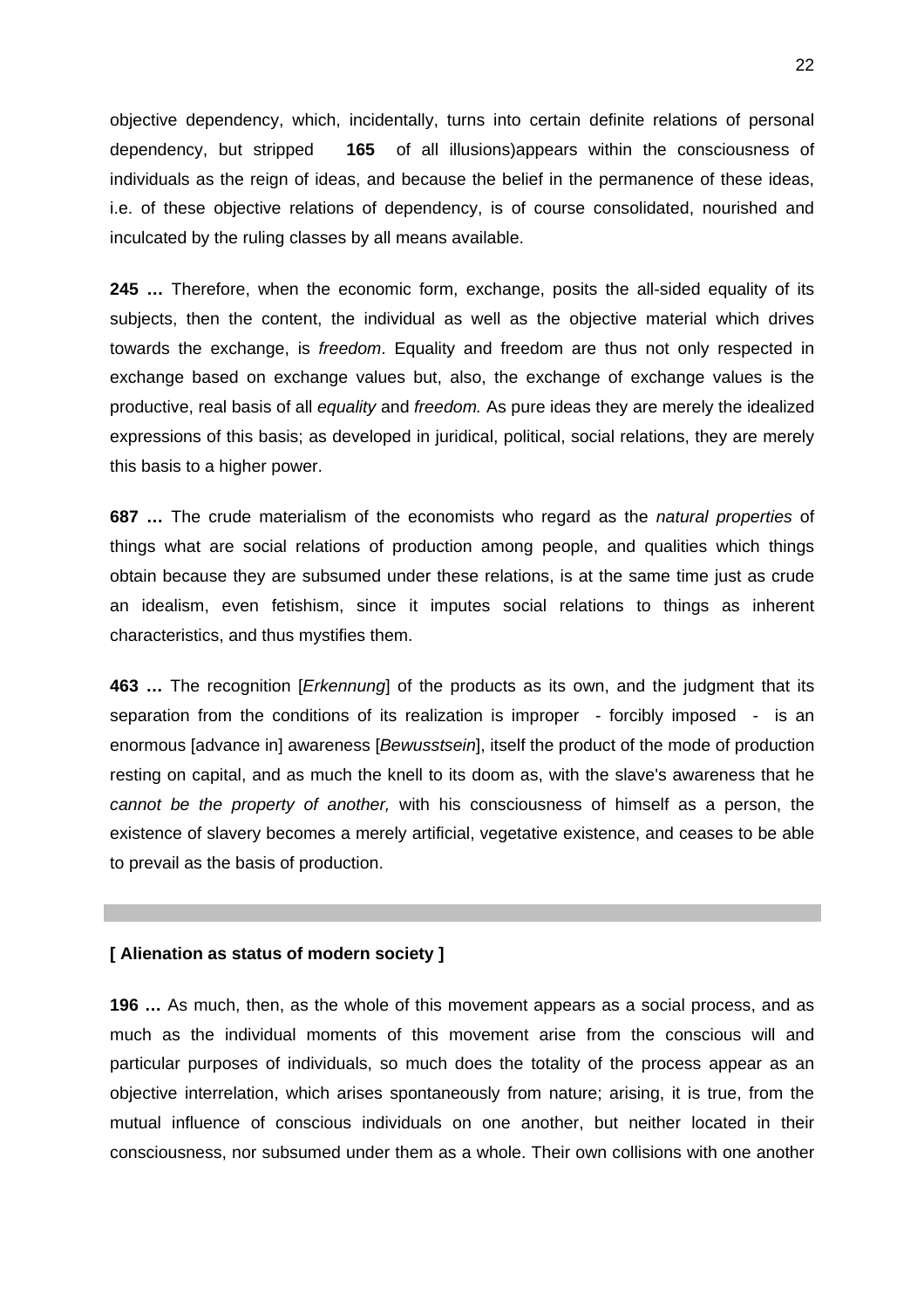produce an alien social power standing above them, produce their mutual interaction as a process and power independent of them.

**831 …** The fact that in the development of the productive powers of labour the objective conditions of labour, objectified labour, must grow relative to living labour - this is actually a tautological statement, for what else does growing productive power of labour mean than that less immediate labour is required to create a greater product, and that therefore social wealth expresses itself more and more in the conditions of labour created by labour itself? - this fact appears from the standpoint of capital not in such a way that one of the moments of social activity - objective labour - becomes the ever more powerful body of the other moment, of subjective, living labour, but rather - and this is important for wage labour - that the objective conditions of labour assume an ever more colossal independence, represented by its very extent, opposite living labour, and that social wealth confronts labour in more powerful portions as an alien and dominant power. The emphasis comes to be placed not on the state of being *objectified,* but on the state of being *alienated,* dispossessed, sold [Der Ton wird gelegt nicht auf das *Vergegenständlichtsein,* sondern das *Entfremdet-, E*ntäussert-, Veräussertsein]; on the condition that the monstrous objective power which social labour itself erected opposite itself as one of its moments belongs not to the worker, but to the personified conditions of production, i.e. to capital.

**831 …** To the extent that, from the standpoint of capital and wage labour, the creation of the objective body of activity happens in antithesis to the immediate labour capacity [ … ] this twisting and inversion [*Verdrehung und Verkehrung*] is a *real* [*phenomenon*], not a merely *supposed one* existing merely in the imagination of the workers and the capitalists. But obviously this process of inversion is a merely *historical* necessity, a necessity **832** for the development of the forces of production solely from a specific historic point of departure, or basis, but in no way an *absolute* necessity of production; rather, a vanishing one, and the result and the inherent purpose of this process is to suspend this basis itself, together with this form of the process.

The bourgeois economists.are so much cooped up within the notions belonging to a specific historic stage of social development that the necessity of the *objectification* of the powers of social labour appears to them as inseparable from the necessity of their *alienation vis-à-vis*  living labour. But with the suspension of the *immediate* character of living labour, as merely *individual,* or as general merely internally or merely externally, with the positing of the activity of individuals as immediately general or *social* activity, the objective moments of production are stripped of this form of alienation; they are thereby posited as property, as the organic social body within which the individuals reproduce themselves as individuals, but as social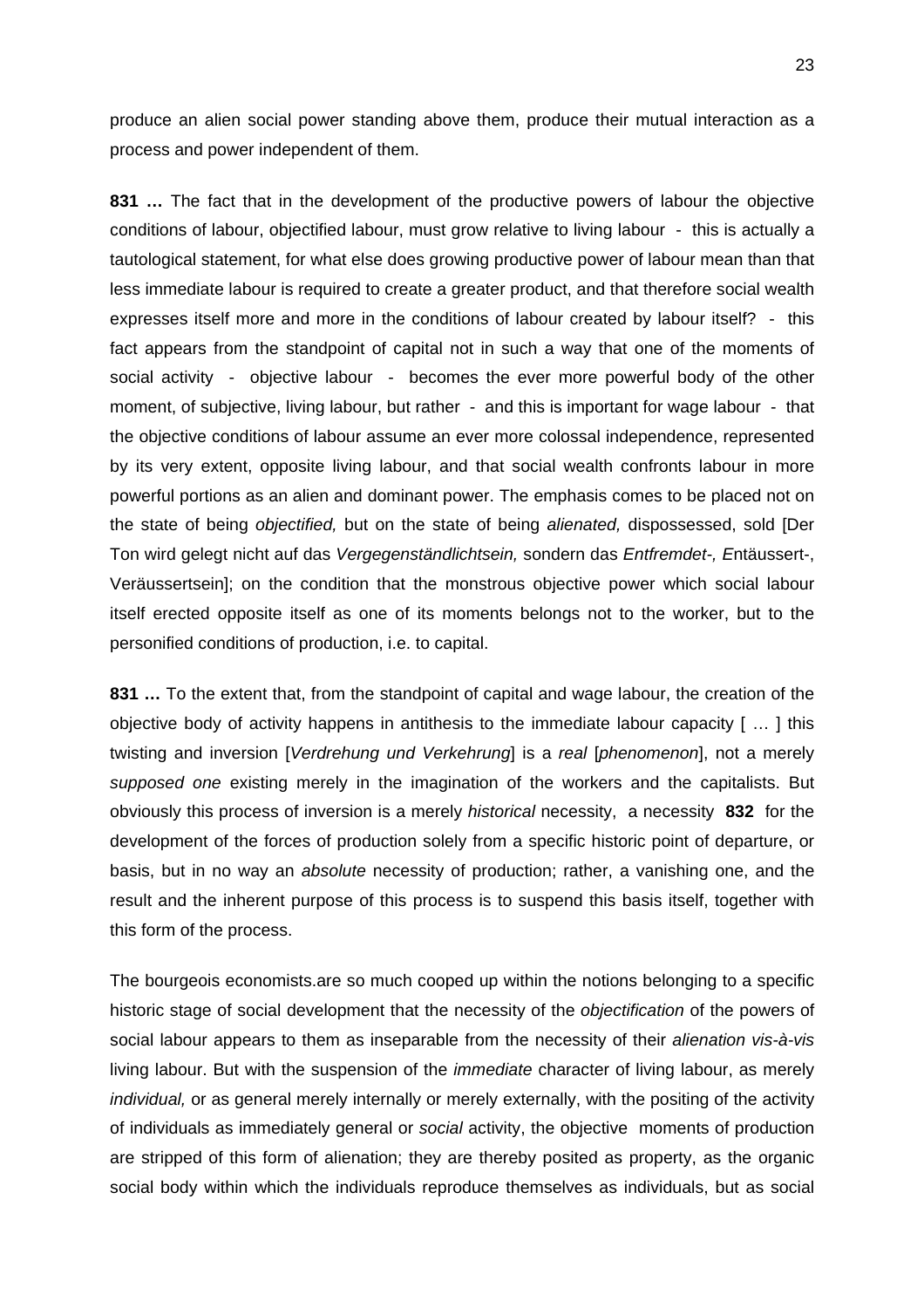individuals. [ … ] The worker's propertylessness, and the ownership of living labour by objectified labour, or the appropriation of alien labour by capital - both merely expressions of the same relation from opposite poles - are fundamental conditions of the bourgeois mode of production, in no way accidents irrelevant to it…

It is therefore highly absurd when e.g. J. St. Mill says [ … ]: ''The laws and conditions of the production of wealth partake of the character of physical truths... It is not so with the distribution of wealth. That is a matter of human institutions solely.'

**455 …** It here becomes evident that labour itself progressively extends and gives an ever wider and fuller existence to the objective world of wealth as a power alien to labour, so that, relative to the values created or to the real conditions of value-creation, the penurious subjectivity of living labour capacity forms an ever more glaring contrast. The greater the extent to which labour objectifies itself, the greater becomes the objective world of values, which stands opposite it as alien - alien property. With the creation of surplus capital, labour places itself under the compulsion to create yet further surplus capital etc.

**652 …** The assertion that free competition = the ultimate form of the development of the forces of production and hence of human freedom means nothing other than that middleclass rule is the culmination of world history – certainly an agreeable thought for the parvenus of the day before yesterday.

**515 …** It will be shown later that the *most extreme form of alienation,* wherein labour appears in the relation of capital and wage labour, and labour, productive activity appears in relation to its own conditions and its own product, is a necessary point of transition - and therefore already contains in *itself,* in a still only inverted form, turned on its head, the dissolution of all *limited presuppositions of production,* and moreover creates and produces the unconditional presuppositions of production, and therewith the full material conditions for the total, universal development of the productive forces of the individual.

#### **[ Universalizing tendencies and capital as a mere point of transition ]**

**539 …** Thus, while capital must on one side strive to tear down every spatial barrier to intercourse, i.e. to exchange, and conquer the whole earth for its market, it strives on the other side to annihilate this space with time, i.e. to reduce to a minimum the time spent in motion from one place to another. The more developed the capital, therefore, the more extensive the market over which it circulates, which forms the spatial orbit of its circulation, the more does it strive simultaneously for an even greater extension of the market and for greater annihilation of space by time…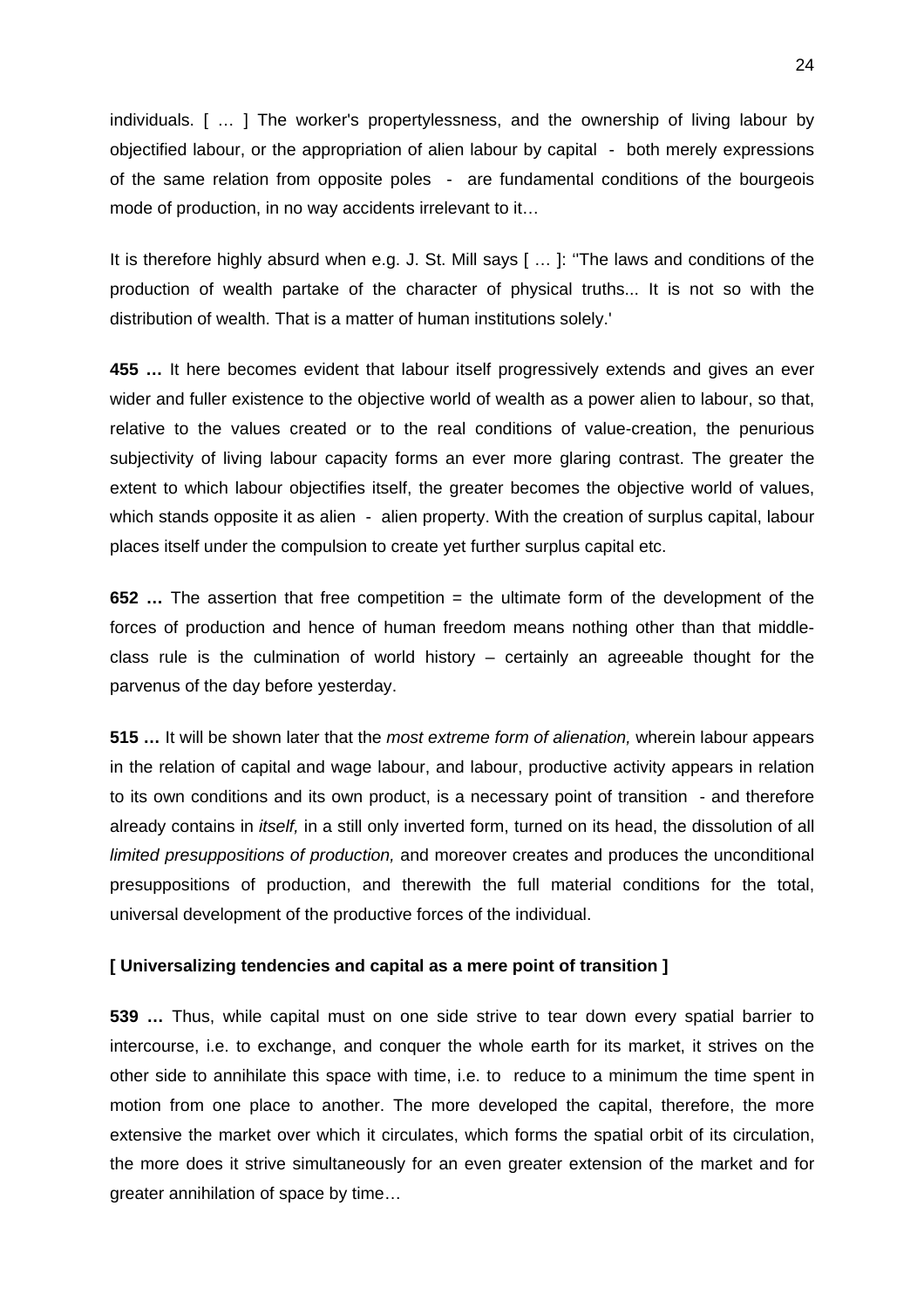**540 …** There appears here the universalizing tendency of capital, which distinguishes it from all previous stages of production. Although limited by its very nature, it strives towards the universal development of the forces of production, and thus becomes the presupposition of a new mode of production, which is founded not on the development of the forces of production for the purpose of reproducing or at most expanding a given condition, but where the free, unobstructed, progressive and universal development of the forces of production is itself the presupposition of society and hence of its reproduction; where advance beyond the point of departure is the only presupposition.

This tendency - which capital possesses, but which at the same time, since capital is a limited form of production, contradicts it and hence drives it towards dissolution distinguishes capital from all earlier modes of production, and at the same time contains this element, that capital is posited as a mere point of transition.

**541 …** Capital posits the *production of wealth* itself and hence the universal development of the productive forces, the constant overthrow of its prevailing presuppositions, as the presupposition of its reproduction. Value excludes no use value; i.e. includes no particular kind of consumption etc., of intercourse etc. as absolute condition; and likewise every degree of the development of the social forces of production, of intercourse, of knowledge etc. appears to it only as a barrier which it strives to overpower. Its own presupposition - value is posited as product, not as a loftier presupposition hovering over production. The barrier to *capital* is that this entire development proceeds in a contradictory way, and that the workingout of the productive forces, of general wealth etc., knowledge etc., appears in such a way that the working individual *alienates* himself [*sich entäussert*]; relates to the conditions brought out of him by his labour as those not of his *own* but of an *alien wealth* and of his own poverty.

But this antithetical form is itself meeting, and produces the real conditions **542** of its own suspension.

**542 …** The result is: the tendentially and potentially general development of the forces of production - of wealth as such - as a basis; likewise, the universality of intercourse, hence the world market as a basis. The basis as the possibility of the universal development of the individual, and the real development of the individuals from this basis as a constant suspension of its *barrier,* which is recognized as a barrier, not taken for a *sacred limit.* Not an ideal or imagined universality of the individual, but the universality of his real and ideal relations. Hence also the grasping of his own history as a *process,* and the recognition of nature (equally present as practical power over nature) as his real body. The process of development itself posited and known as the presupposition of the same. For this, however,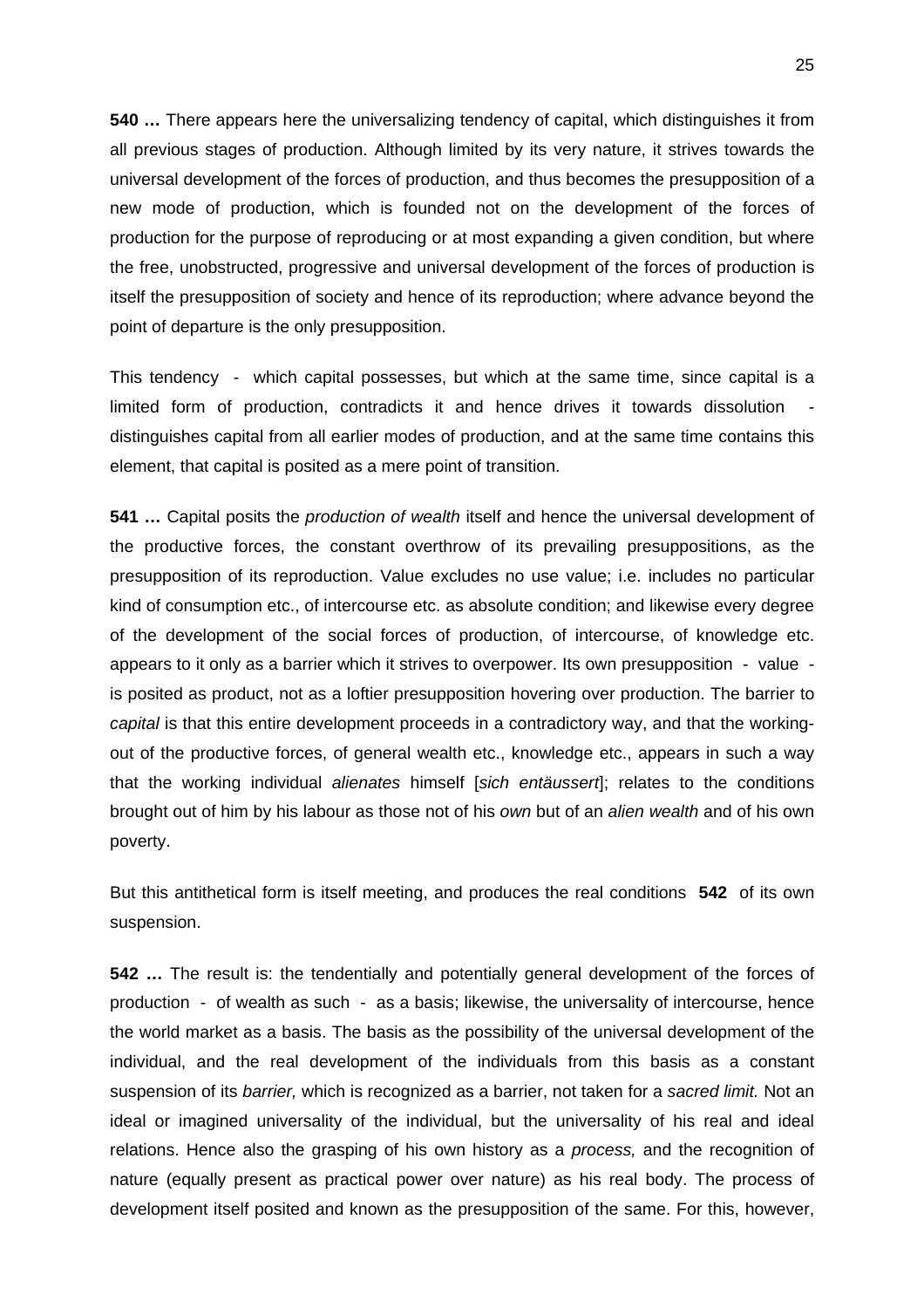necessary above all that the full development of the forces of production has become the *condition of production;* and not that specific *conditions of production* are posited as a limit to the development of the productive forces.

**422 …** Out of place here would be the question how, while it has the tendency to *heighten the productive forces boundlessly,* it *also and equally* makes one-sided, limits etc. the *main force of production, the human being himself,* and has the tendency in general to restrict the forces of production.

## **[Social and civilizing progress still exploited by capital ]**

**409 …** Hence exploration of all of nature in order to discover new, useful qualities in things; universal exchange of the products of all alien climates and lands; new (artificial) preparation of natural objects, by which they are given new use values. The exploration of the earth in all directions, to discover new things of use as well as new useful qualities of the old; such as new qualities of them as raw materials etc.; the development, hence, of the natural sciences to their highest point; likewise the discovery, creation and satisfaction of new needs arising from society itself; the cultivation of all the qualities of the social human being, production of the same in a form as rich as possible in needs, because rich in qualities and relations production of this being as the most total and universal possible social product, for, in order to take gratification in a many-sided way, he must be capable of many pleasures [*genussfähig*], hence cultured to a high degree – [ This means – H.M.] the development of a constantly expanding and more comprehensive system of different kinds of labour, different kinds of production, to which a constantly expanding and constantly enriched system of needs corresponds.

**409 …** Thus, just as production founded on capital creates universal industriousness on one side - i.e. surplus labour, value-creating labour - so does it create on the other side a system of general exploitation of the natural and human qualities, a system of general utility, utilizing science itself just as much as all the physical and mental qualities, while there appears nothing *higher in itself,* nothing legitimate for itself, outside this circle of social production and exchange.

Thus capital creates the bourgeois society, and the universal appropriation of nature as well as of the social bond itself by the members of society. Hence the great civilizing influence of capital; its production of a stage of society in comparison to which all earlier ones appear as mere *local 410 developments* of humanity and as *nature-idolatry.*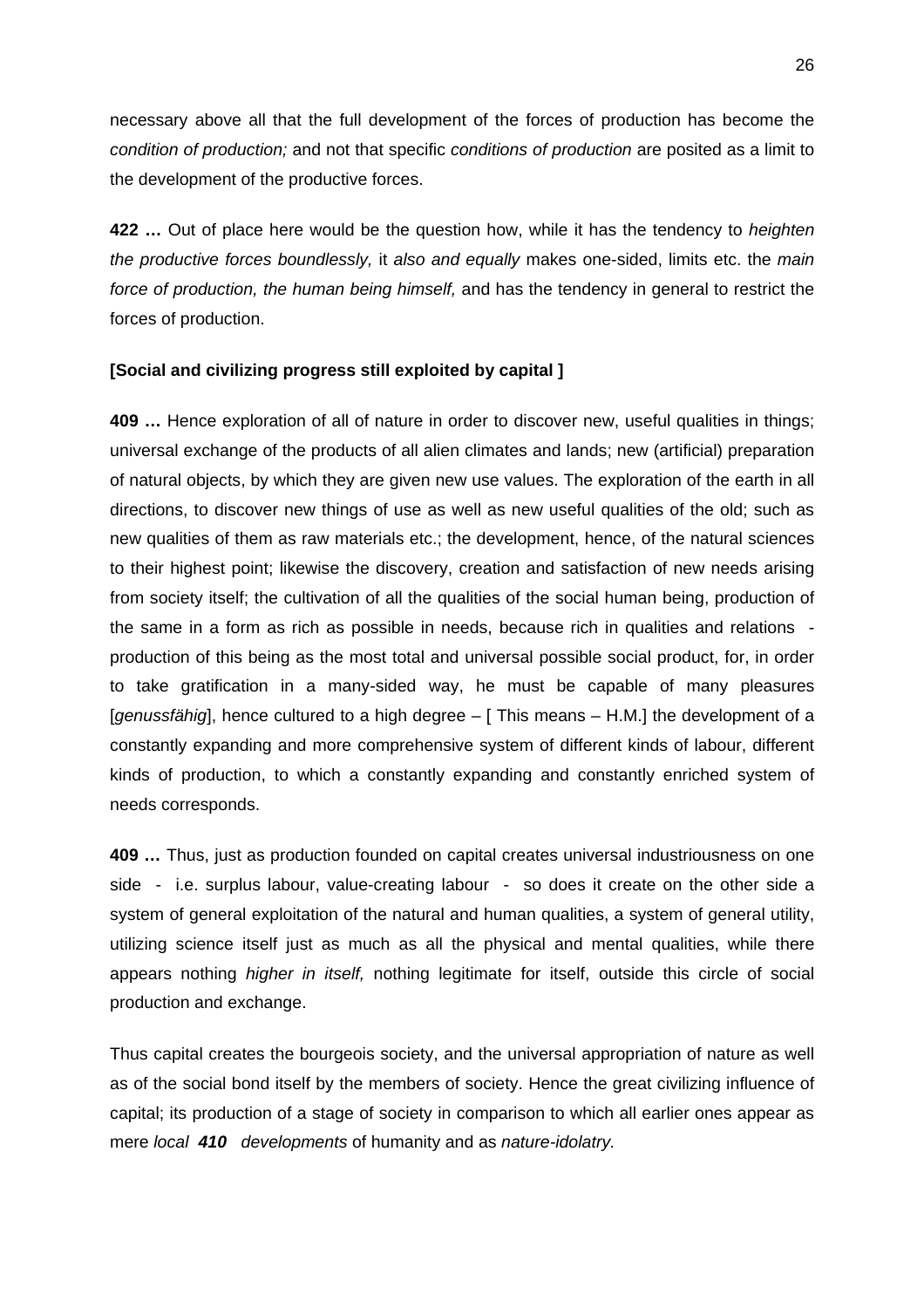**408 …** On the other side, the production of *relative surplus value,* i.e. production of surplus value based on the increase and development of the productive forces, requires the production of new consumption; requires that the consuming circle within circulation expands as did the productive circle previously.

Firstly quantitative expansion of existing consumption; secondly: creation of new needs by propagating existing ones in a wide circle; *thirdly:* production of *new* needs and discovery and creation of new use values. In other words, so that the surplus labour gained does not remain a merely quantitative surplus, but rather constantly increases the circle of qualitative differences within labour (hence of surplus labour), makes it more diverse, more internally differentiated.

**528 …** *Luxury* is the opposite of the *naturally necessary.* Necessary needs are those of the individual himself reduced to a natural subject. The development of industry suspends this natural necessity as well as this former luxury - in bourgeois society, it is true, it does so only in *antithetical form,* in that it itself only posits another specific social standard as necessary, opposite luxury. These questions about the *system of needs* and *system of labours -* at what point is this to be dealt with? Will be seen in due course.

**589 …** This progression, this social progress belongs [to] and is exploited by capital. All earlier forms of property condemn the greater part of humanity, the slaves, to be pure instruments of labour. Historical development, political development, art, science etc. take place in higher circles over their **590** heads. But only capital has subjugated historical progress to the service of wealth.

## **[ From industrial work to technological application of science ]**

**709 …** In the production process of large-scale industry, by contrast, just as the conquest of the forces of nature by the social intellect is the precondition of the productive power of the means of labour as developed into the automatic process, on one side, so, on the other, is *the labour of the individual in its direct presence posited as suspended individual, i.e. as social, labour.*

**704 …** The exchange of living labour for objectified labour - i.e. the positing of social labour in the form of the contradiction of capital and wage labour - is the ultimate development of the *value-relation* and of production resting on value. Its presupposition is - and remains the mass of direct labour time, the quantity of labour employed, as the determinant factor in the production of wealth.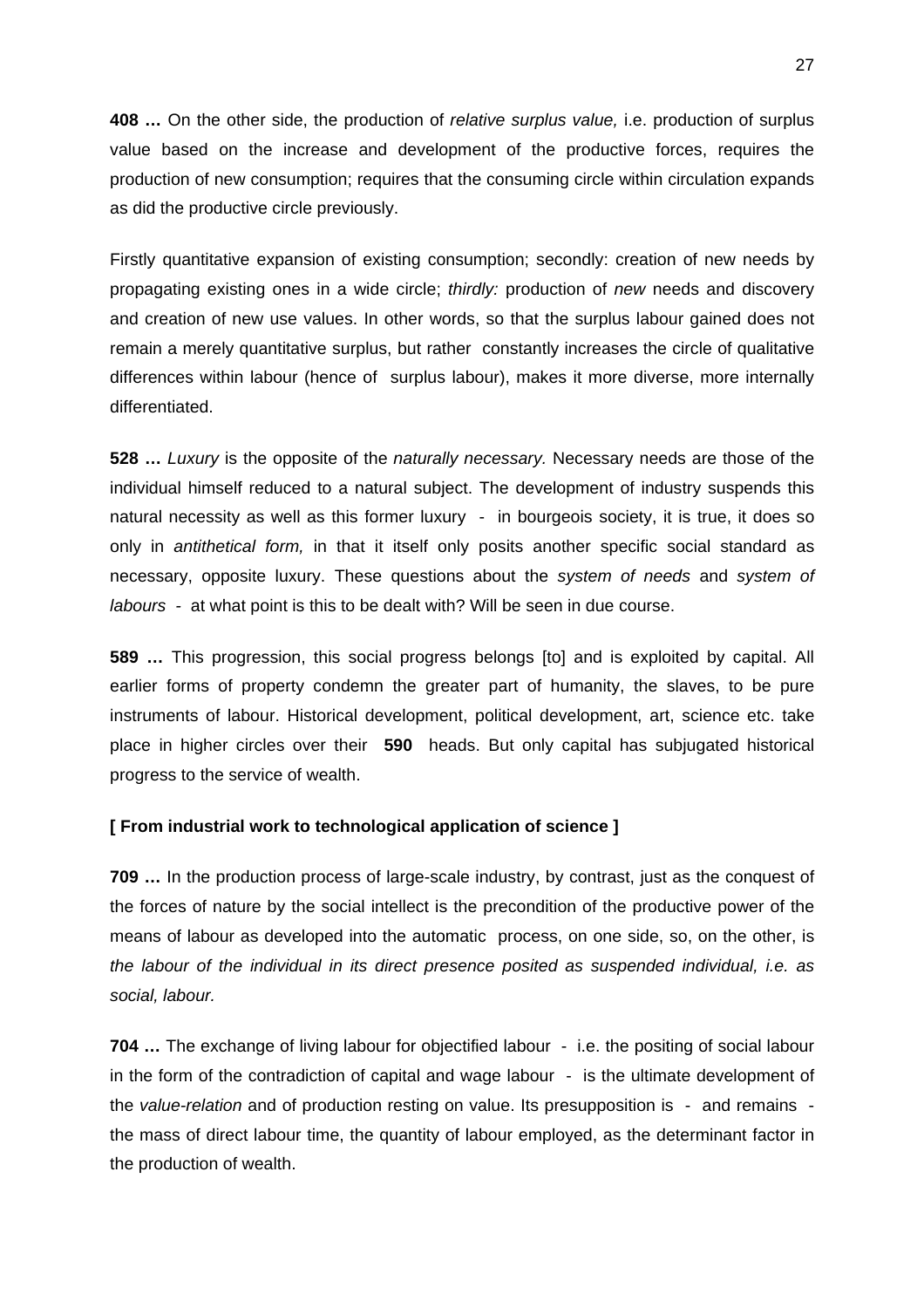But to the degree that large industry develops, the creation of real wealth comes to depend less on labour time and on the amount of labour employed than on the power of the agencies set in motion during labour time, whose powerful effectiveness' is **705** itself in turn out of all proportion to the direct labour time spent on their production, but depends rather on the general state of science and on the progress of technology, or the application of this science to production. (The development of this science, especially natural science, and all others with the latter, is itself in turn related to the development of material production.) Agriculture, e.g., becomes merely the application of the science of material metabolism, its regulation for the greatest advantage of the entire body of society.

Real wealth manifests itself, rather - and large industry reveals this - in the monstrous disproportion between the labour time applied, and its product, as well as in the qualitative imbalance between labour, reduced to a pure abstraction, and the power of the production process it superintends. Labour no longer appears so much to be included within the production process; rather, the human being comes to relate more as watchman and regulator to the production process itself. (What holds for machinery holds likewise for the combination of human activities and the development of human intercourse.) No longer does the worker insert a modified natural thing [*Naturgegenstand*] as middle link between the object [*Objekt*] and himself; rather, he inserts the process of nature, transformed into an industrial process, as a means between himself and inorganic nature, mastering it. He steps to the side of the production process instead of being its chief actor. In this transformation, it is neither the direct human labour he himself performs, nor the time during which he works, but rather the appropriation of his own general productive power, his understanding of nature and his mastery over it by virtue of his presence as a social body - it is, in a word, the development of the social individual which appears as the great foundation-stone of production and of wealth.

The *theft of alien labour time, on which the present wealth is based, appears a miserable* foundation in face of this new one, created by large-scale industry itself. As soon as labour in the direct form has ceased to be the great well-spring of wealth, labour time ceases and must cease to be its measure, and hence exchange value [must cease to be the measure] of use value. The *surplus labour of the mass* has ceased to be the condition for the development of general wealth, just as the *non-labour of the few,* for the development of the general powers of the human head.

With that, production based on exchange value breaks down, and the direct, material production process is stripped of the form of **706** penury and antithesis. The free development of individualities, and hence not the reduction of necessary labour time so as to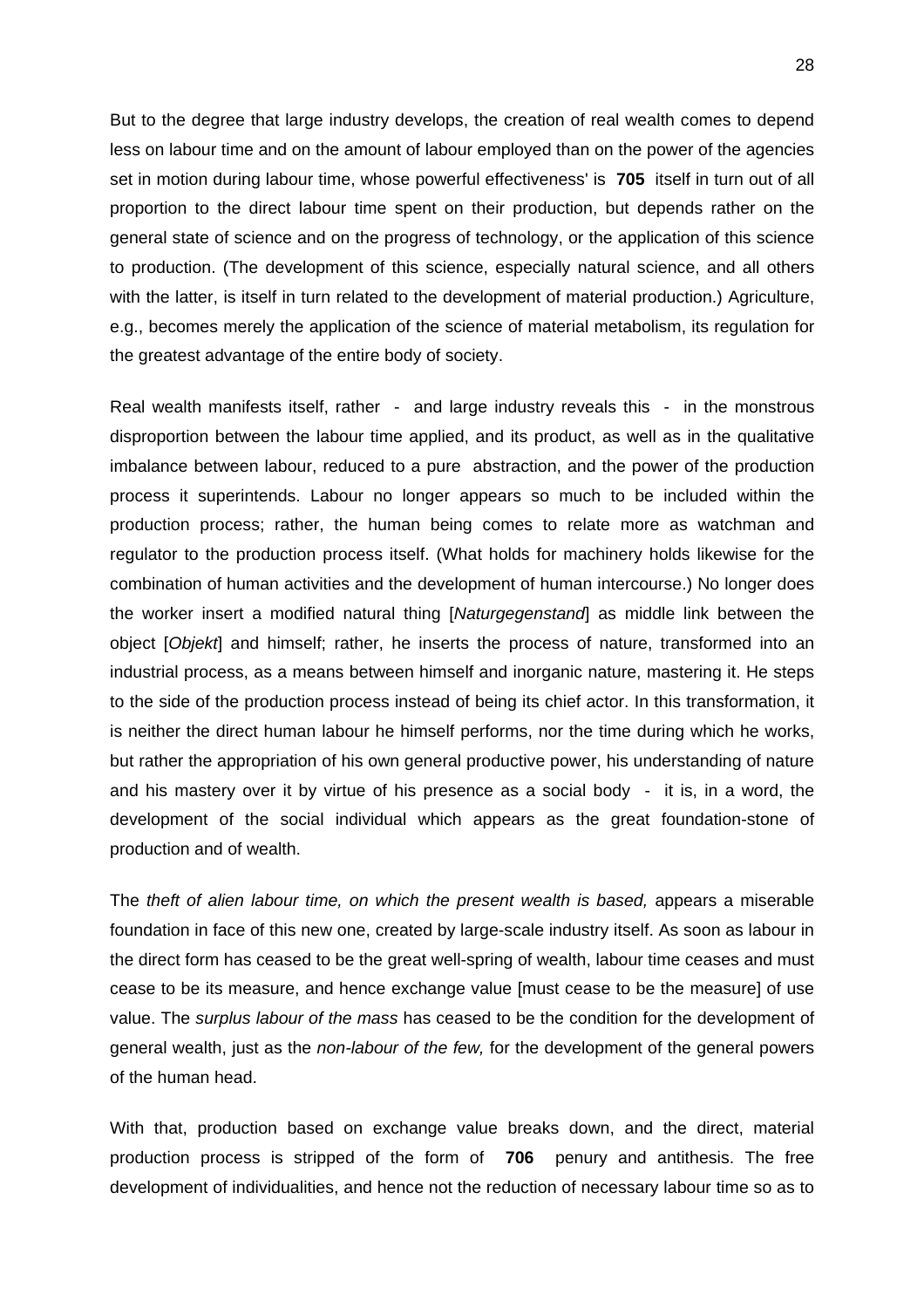posit surplus labour, but rather the general reduction of the necessary labour of society to a minimum, which then corresponds to the artistic, scientific etc. development of the individuals in the time set free, and with the means created, for all of them.

**706 …** Nature builds no machines, no locomotives, railways, electric telegraphs, self-acting mules etc. These are products of human industry; natural material transformed into organs of the human will over nature, or of human participation in nature. They are *organs of the human brain, created by the human hand;* the power of knowledge, objectified. The development of fixed capital indicates to what degree general social knowledge has become a *direct force of production,* and to what degree, hence, the conditions of the process of social life itself have come under the control of the general intellect and been transformed in accordance with it. To what degree the powers of social production have been produced, not only in the form of knowledge, but also as immediate organs of social practice, of the real life process.

**692 …** But, once adopted into the production process of capital, the means of labour passes through different metamorphoses, whose culmination is the *machine,* or rather, an *automatic system of machinery* (system of machinery: the *automatic* one is merely its most complete, most adequate form, and alone transforms machinery into a system), set in motion by an automaton, a moving power that moves itself; …

**699 …** While machinery is the most appropriate form of the use value of fixed capital, it does not at all **700** follow that therefore subsumption under the social relation of capital is the most appropriate and ultimate social relation of production for the application of machinery.

To the degree that labour time - the mere quantity of labour - is posited by capital as the sole determinant element, to that degree does direct labour and its quantity disappear as the determinant principle of production - of the creation of use values - and is reduced both quantitatively, to a smaller proportion, and qualitatively, as an, of course, indispensable but subordinate moment, compared to general scientific labour, technological application of natural sciences [ … ] Capital thus works towards its own dissolution as the form dominating production.

**832 …** It requires no great penetration to grasp that, where e.g. free labour or wage labour arising out of the dissolution of bondage is the point of departure, there machines can only *arise* in antithesis to living labour, as property alien to it, and as power hostile to it; i.e. that they must confront it as capital. But it is just as easy to perceive that machines will not cease to be agencies of social production when they become e.g. property of the associated workers. In the first case, however, their distribution, i.e. that they *do not belong* to the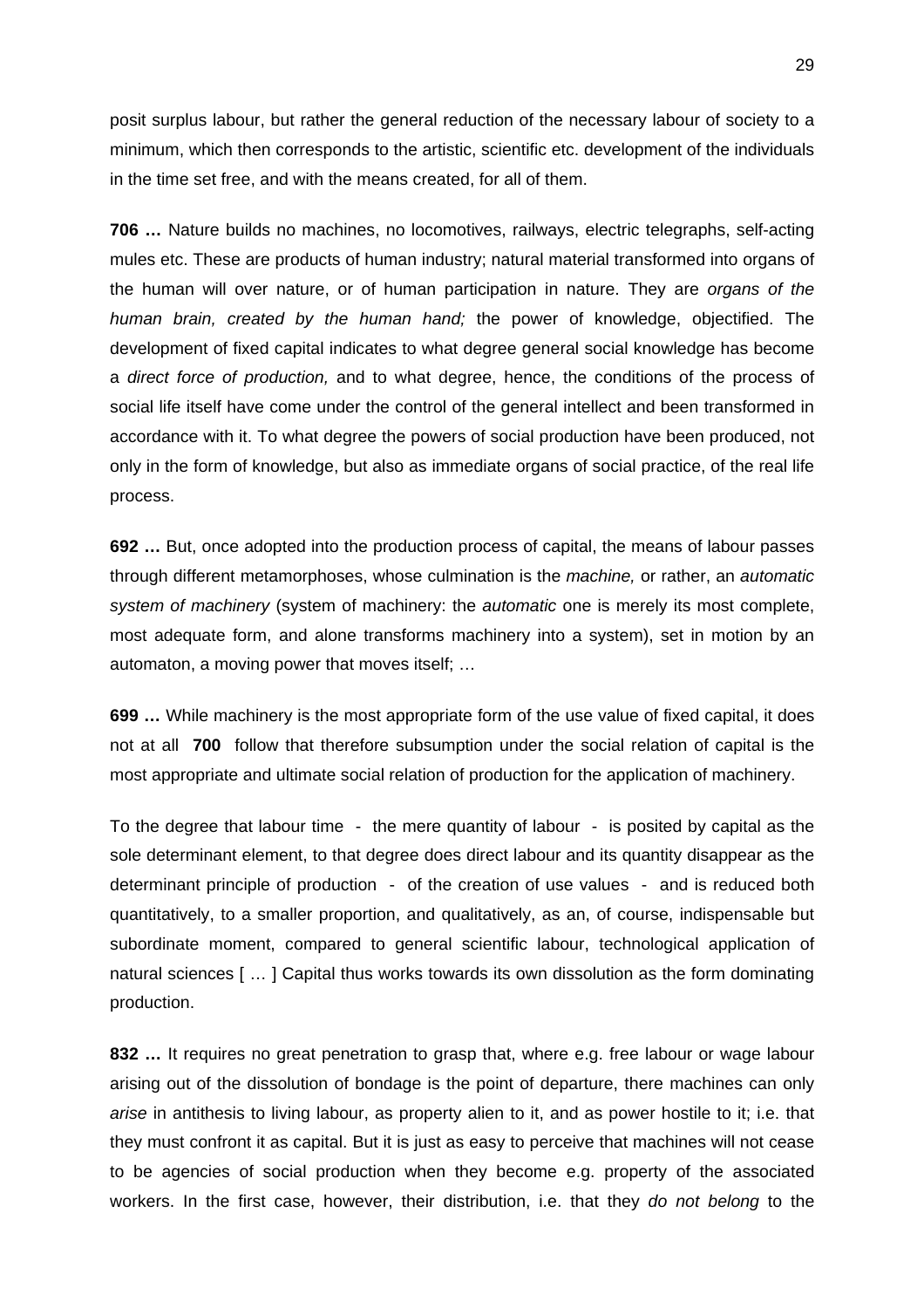worker, is just as much a condition of the mode of production founded on wage labour. In the second case the changed distribution would start from a *changed* foundation of production, a new foundation first created by the process of history.

### **[ Capitalistic relationship to nature, science and technology ]**

**410 …** For the first time, nature becomes purely an object for humankind, purely a matter of utility; ceases to be recognized as a power for itself; and the theoretical discovery of its autonomous laws appears merely as a ruse so as to subjugate it under human needs, whether as an object of consumption or as a means of production. In accord with this tendency, capital drives beyond national barriers and prejudices as much as beyond nature worship, as well as all traditional, confined, complacent, encrusted satisfactions of present needs, and reproductions of old ways of life. It is destructive towards all of this, and constantly revolutionizes it, tearing down all the barriers which hem in the development of the forces of production, the expansion of needs, the all-sided development of production, and the exploitation and exchange of natural and mental forces.

**699 …** The full development of capital, therefore, takes place - or capital has posited the mode of production corresponding to it - only when the means of labour has not only taken the economic form of *fixed capital,* but has also been suspended in its immediate form, and when *fixed capital* appears as a machine within the production process, opposite labour; and the entire production process appears as not subsumed under the direct skillfulness of the worker, but rather as the technological application of science. [It is,] hence, the tendency of capital to give production a scientific character; direct labour [is] reduced to a mere moment of this process.

**542 …** The result is: the tendentially and potentially general development of the forces of production [ … ] Not an ideal or imagined universality of the individual, but the universality of his real and ideal relations. Hence also the grasping of his own history as a *process,* and the recognition of nature (equally present as practical power over nature) as his real body.

## **[ Excursus to political economy and ecology ]**

**268 F. …** Above all it will and must become clear in the development of the individual sections to what extend use value exists not only as a presupposed matter, outside economics and its forms, but to what extend it enters into it.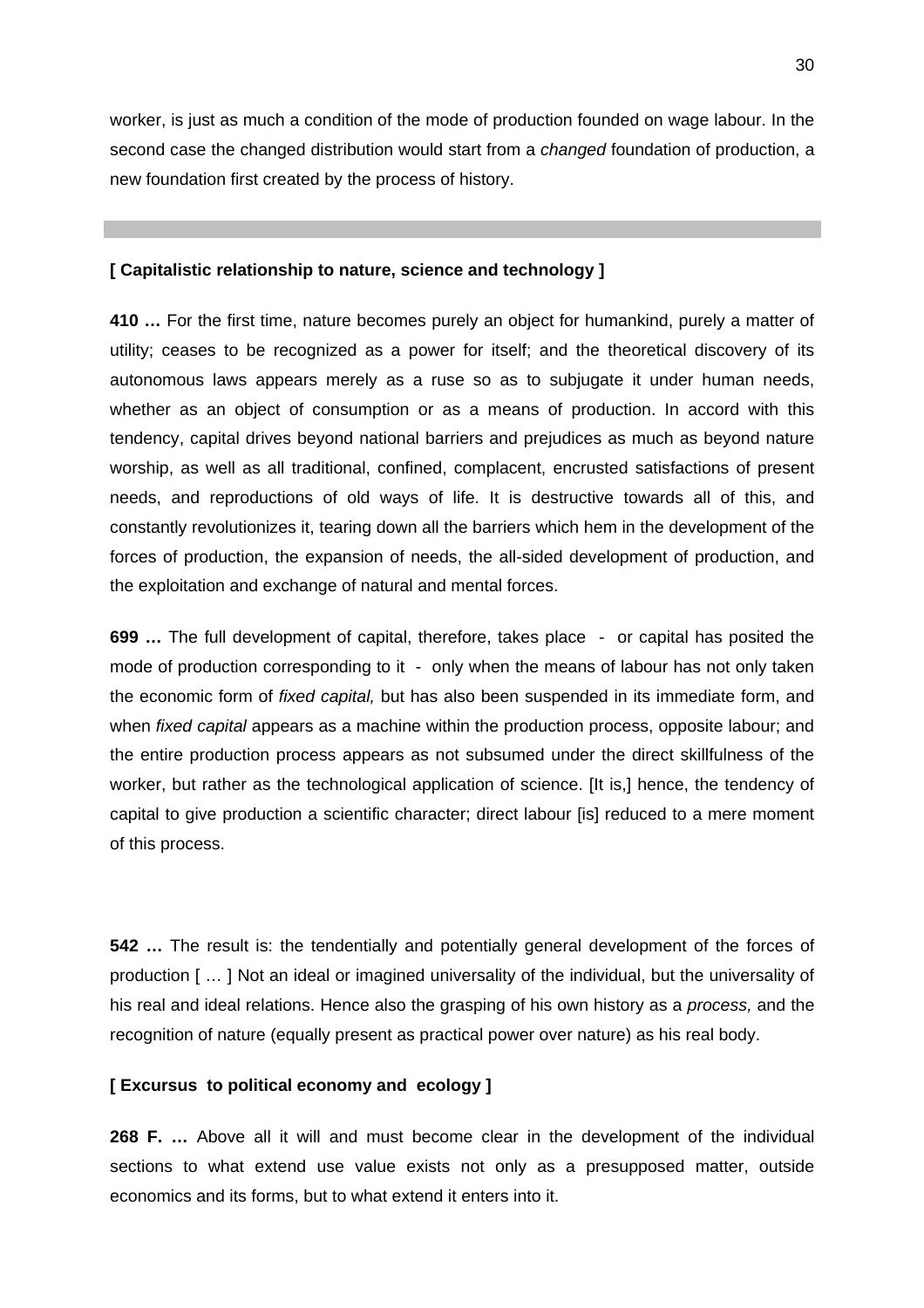**Theories of surplus value (MIA): 886 …** *Anticipation* of the future - real anticipation occurs in the production of wealth only in relation to the worker and to the land. The future can indeed be anticipated and ruined in both cases by premature over-exertion and exhaustion, and by the disturbance of the balance between expenditure and income. In capitalist production this happens to both the worker and the land.

**Capital Vol. 1 (MIA): 326 …** Moreover, all progress in capitalistic agriculture is a progress in the art, not only of robbing the abourer, but of robbing the soil; all progress in increasing the fertility of the soil for a given time, is a progress towards ruining the lasting sources of that fertility. The more a country starts its development on the foundation of modern industry [ … ] Capitalist production, therefore, develops technology, and the combining together of various processes into a social whole, only by sapping the original sources of all wealth the soil and the labourer.

**740** ... The transformation of the latter [of land and soil ] into mere exchangeable value - its mobilization - is the product of capital and of the complete subordination of the state organism to it.

**Capital Vol. 3 (MIA): 530 …** From the standpoint of a higher economic form of society, private ownership of the globe by single individuals will appear quite as absurd as private ownership of one man by another. Even a whole society, a nation, or even all simultaneously existing societies taken together, are not the owners of the globe. They are only its possessors, its usufructuaries, and, like *boni patres familias,* they must hand it down to succeeding generations in an improved condition.

## **[ The decline in the rate of profit as cardinal tendency and the crises ]**

**340 …** The self-realization of capital becomes more difficult to the extent that it has already been realized.

**748 …** Thus, expressed in general terms: if the rate of profit declines for the larger capital, but not in relation with its size, then the gross profit rises although the rate of profit declines. If the profit rate declines relative to its size, then the gross profit remains the same as that of the smaller capital; remains stationary. If the profit rate declines more than its size increases, then the gross profit of the larger capital decreases relative to the smaller one in proportion as its rate of profit declines.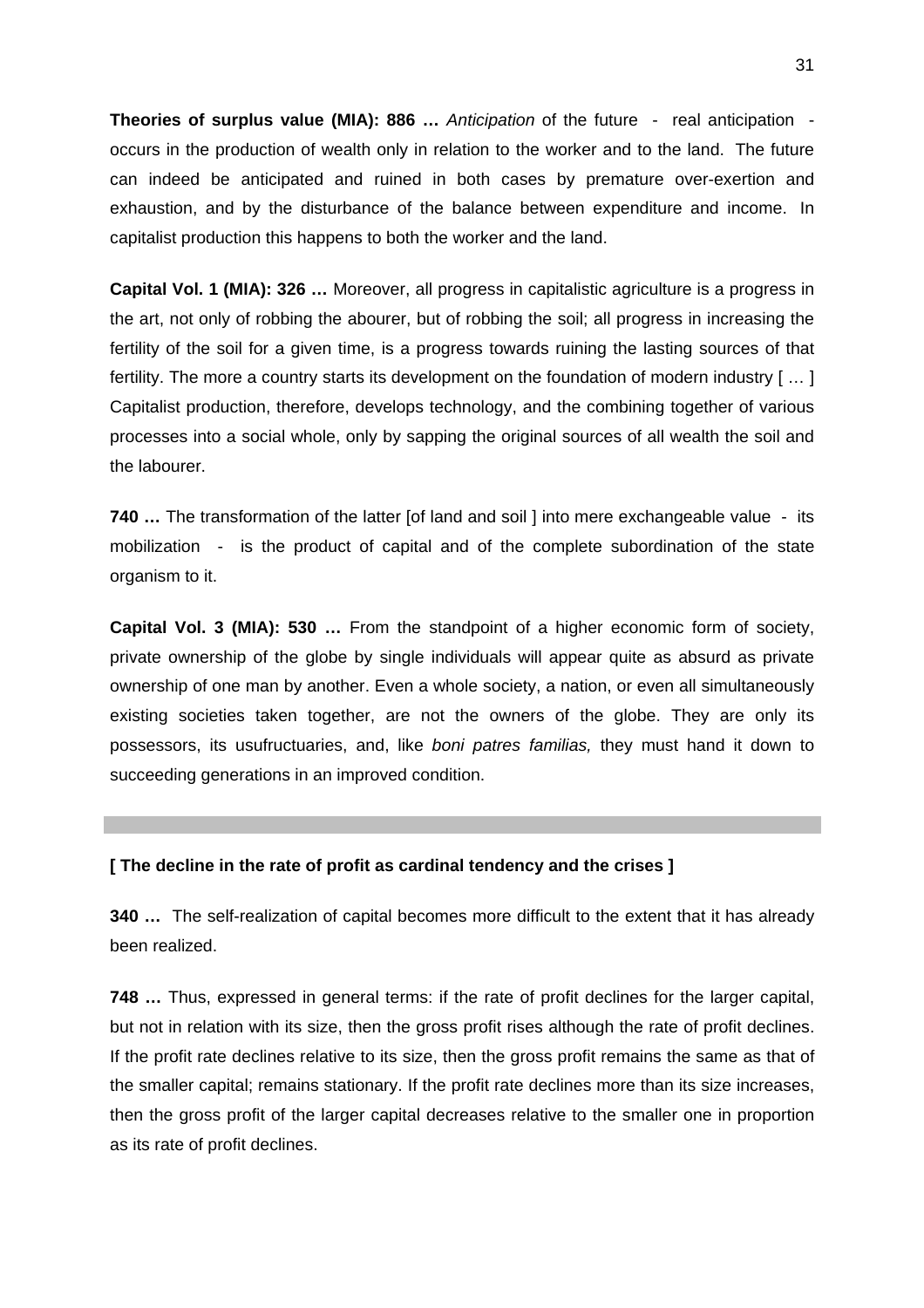This is in every respect the most important law of modern political economy, and the most essential for understanding the most difficult relations. It is the most important law from the historical standpoint. It is a law which, despite its simplicity, has never before been grasped and, even less, consciously articulated. Since this decline in the rate of profit is **749** identical in meaning

(1) with the productive power already produced, and the foundation formed by it for new production; this simultaneously presupposing an enormous development of scientific powers;

(2) with the decline of the part of the capital already produced which must be exchanged for immediate labour, i.e. with the decline in the immediate labour required for the reproduction of an immense value, expressing itself in a great mass of products, great mass of products with low prices, because the total sum of prices is  $=$  to the reproduced capital  $+$  profit;

(3) [with] the dimension of capital generally, including the portion of it which is not fixed capital; hence intercourse on a magnificent scale, immense sum of exchange operations, large size of the market and all-sidedness of simultaneous labour; means of communication etc., presence of the necessary consumption fund to undertake this gigantic process (workers' food, housing etc.);

hence it is evident that the material productive power already present, already worked out, existing in the form of fixed capital, together with the population etc., in short all conditions of wealth, that the greatest conditions for the reproduction of wealth, i.e. the abundant development of the social individual - that the development of the productive forces brought about by the historical development of capital itself, when it reaches a certain point, suspends the self-realization of capital, instead of positing it. Beyond a certain point, the development of the powers of production becomes a barrier for capital; hence the capital relation a barrier for the development of the productive powers of labour.

749 **…** When it has reached this point, capital, i.e. wage labour, enters into the same relation towards the development of social wealth and of the forces of production as the guild system, serfdom, slavery, and is necessarily stripped off as a fetter. The last form of servitude assumed by human activity, that of wage labour on one side, capital on the other, is thereby cast off like a skin, and this casting-off itself is the result of the mode of production corresponding to capital; the material and mental conditions of the negation of wage labour and of capital, themselves already the negation of earlier forms of unfree social production, are themselves results of its production process.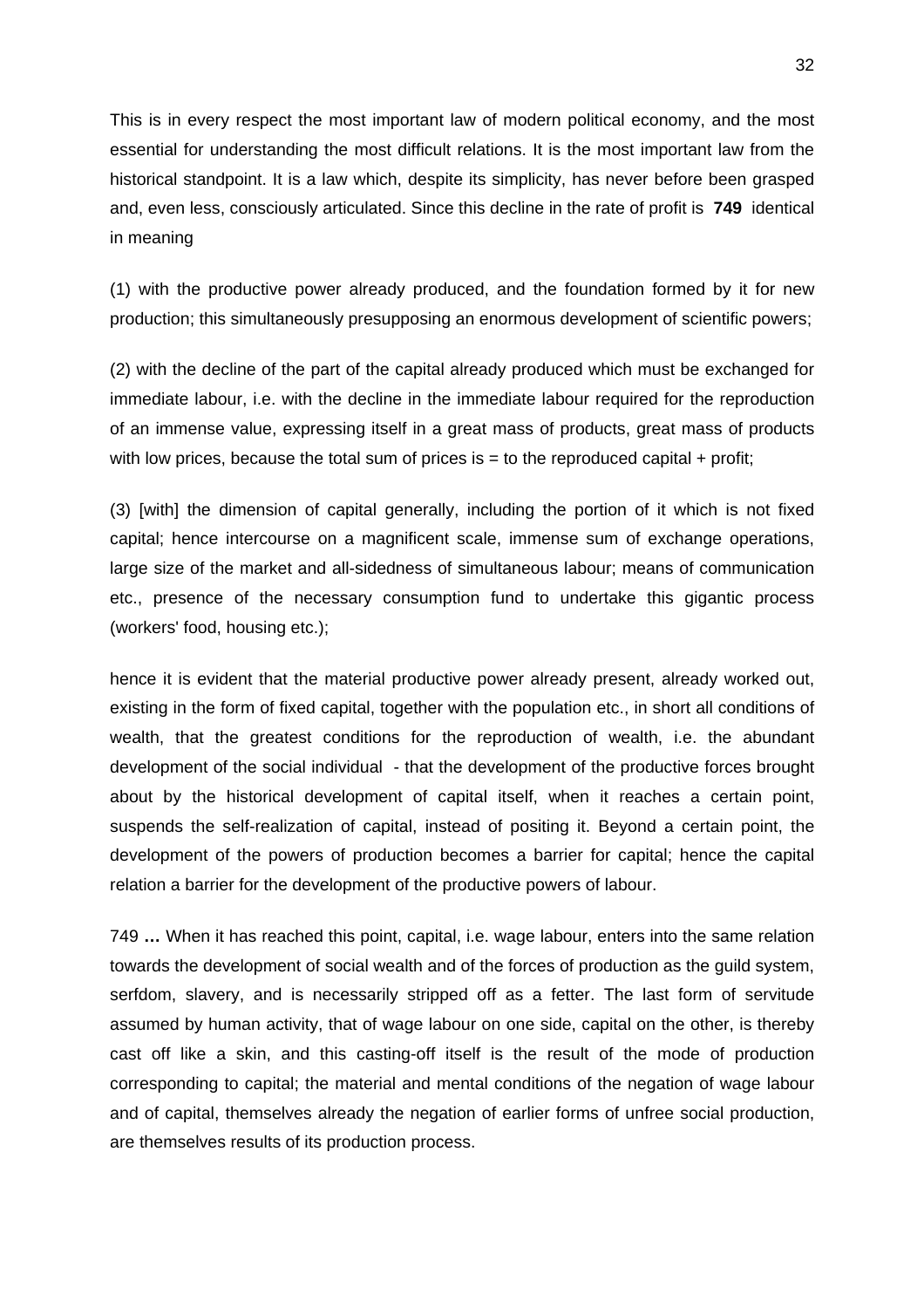**749 …** The growing incompatibility between the productive development of society and its hitherto existing relations of production expresses itself in bitter contradictions, crises, spasms. The violent destruction of capital not by relations external to it, but rather as a condition of its self- **750** preservation, is the most striking form in which advice is given it to be gone and to give room to a higher state of social production.

**750 …** Since this decline of profit signifies the same as the decrease of immediate labour relative to the size of the objectified labour which it reproduces and newly posits, capital will attempt every means of checking the smallness of the relation of living labour to the size of the capital generally, hence also of the surplus value, if expressed as profit, relative to the presupposed capital, by reducing the allotment made to necessary labour and by still more expanding the quantity of surplus labour with regard to the whole labour employed. Hence the highest development of productive power together with the greatest expansion of existing wealth will coincide with depreciation of capital, degradation of the labourer, and a most straitened exhaustion of his vital powers.

These contradictions lead to explosions, cataclysms, crises, in which by momentaneous suspension of labour and annihilation of a great portion of capital the latter is violently reduced to the point where it can go on. These contradictions, of course, lead to explosions, crises, in which momentary suspension of all labour and annihilation of a great part of the capital violently lead it back to the point where it is enabled [to go on] fully employing its productive powers without committing suicide. Yet, these regularly recurring catastrophes lead to their repetition on a higher scale, and finally to its violent overthrow.

There are moments in the developed movement of capital which delay this movement other than by crises; such as e.g. the constant devaluation of a part of the existing capital: the transformation of a great part of capital into fixed capital which does not serve as agency of direct production; unproductive waste of a great portion of capital etc. [ … ] **751** The fall [in the rate of profit] likewise delayed by creation of new branches of production in which more direct labour in relation to capital is needed, or where the productive power of labour is not yet developed, i.e. the productive power of capital. Likewise, monopolies.

## **[ Effective contradictions inherent in social practice ]**

**351 …** We are the last to deny that *capital* contains contradictions. Our purpose, rather, is to develop them fully.

**406 …** These are, then, the contradictions which present themselves of their own accord to a simple, objective, non-partisan view. How they are constantly suspended in the system of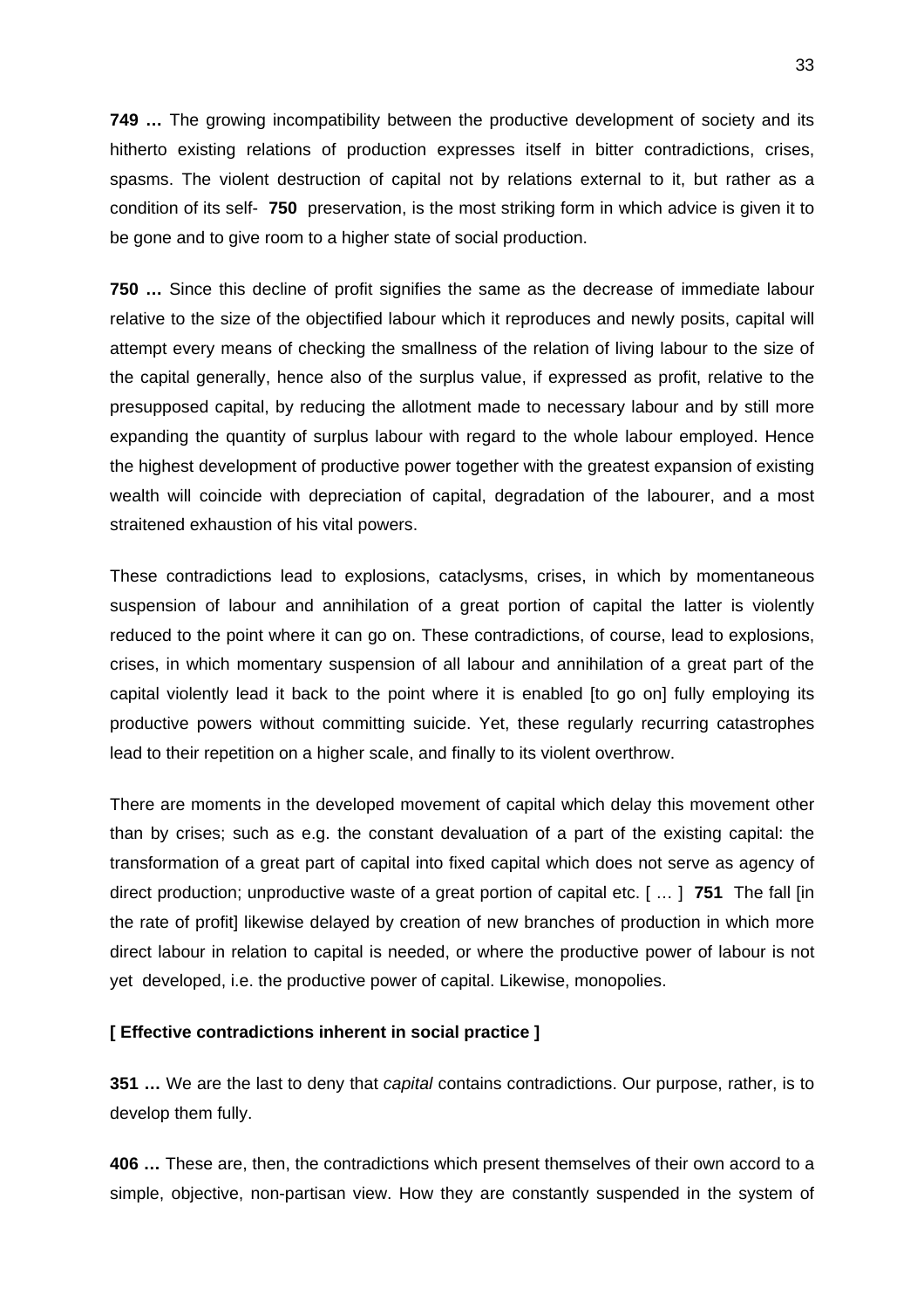production resting on capital, but also constantly created again - and are suspended only by force (although this suspension appears up to a certain point merely as a quiet equilibration) - this is another question. The important thing at present is to take note of the existence of these contradictions.

**706 …** Capital itself is the moving contradiction, [in] that it presses to reduce labour time to a minimum, while it posits labour time, on the other side, as sole measure and source of wealth. Hence it diminishes **602** labour time in the necessary form so as to increase it in the superfluous form; hence posits the superfluous in growing measure as a condition question of life or death - for the necessary. On the one side, then, it calls to life all the powers of science and of nature, as of social combination and of social intercourse, in order to make the creation of wealth independent (relatively) of the labour time employed on it. On the other side, it wants to use labour time as the measuring rod for the giant social forces thereby created, and to confine them within the limits required to maintain the already created value as value. Forces of production and social relations - two different sides of the development of the social individual - appear to capital as mere means, and are merely means for it to produce on its limited foundation. In fact, however, they are the material conditions to blow this foundation sky-high.

**543 …** At a certain point, a development of the forces of material production - which is at the same time a development of the forces of the working class - *suspends capital itself.*

**770 …** The tendency of capital is, of course, to link up absolute with relative surplus value; hence greatest stretching of the working day with greatest number of simultaneous working days, together with reduction of necessary labour time to the minimum, on one side, and of the number of necessary workers to the minimum, on the other. This contradictory requirement, whose development will show itself in different forms as overproduction, overpopulation etc., asserts itself in the form of a process in which the contradictory aspects follow closely upon each other in time. A necessary consequence of them is the greatest possible diversification of the use value of labour - or of the branches of production - so that the production of capital constantly and necessarily creates, on one side, the development of the intensity of the productive power of labour, on the other side, the unlimited diversity of the branches of labour, i.e. thus the most universal wealth, in form and content, of production, bringing all sides of nature under its domination.

**410 …** The whole dispute as to whether *overproduction* is possible and necessary in capitalist production revolves around the point whether the process of the realization of capital within production directly posits its realization in circulation; whether its realization posited in the *production process* is its *real* realization. [ … … ] **411** The attempts made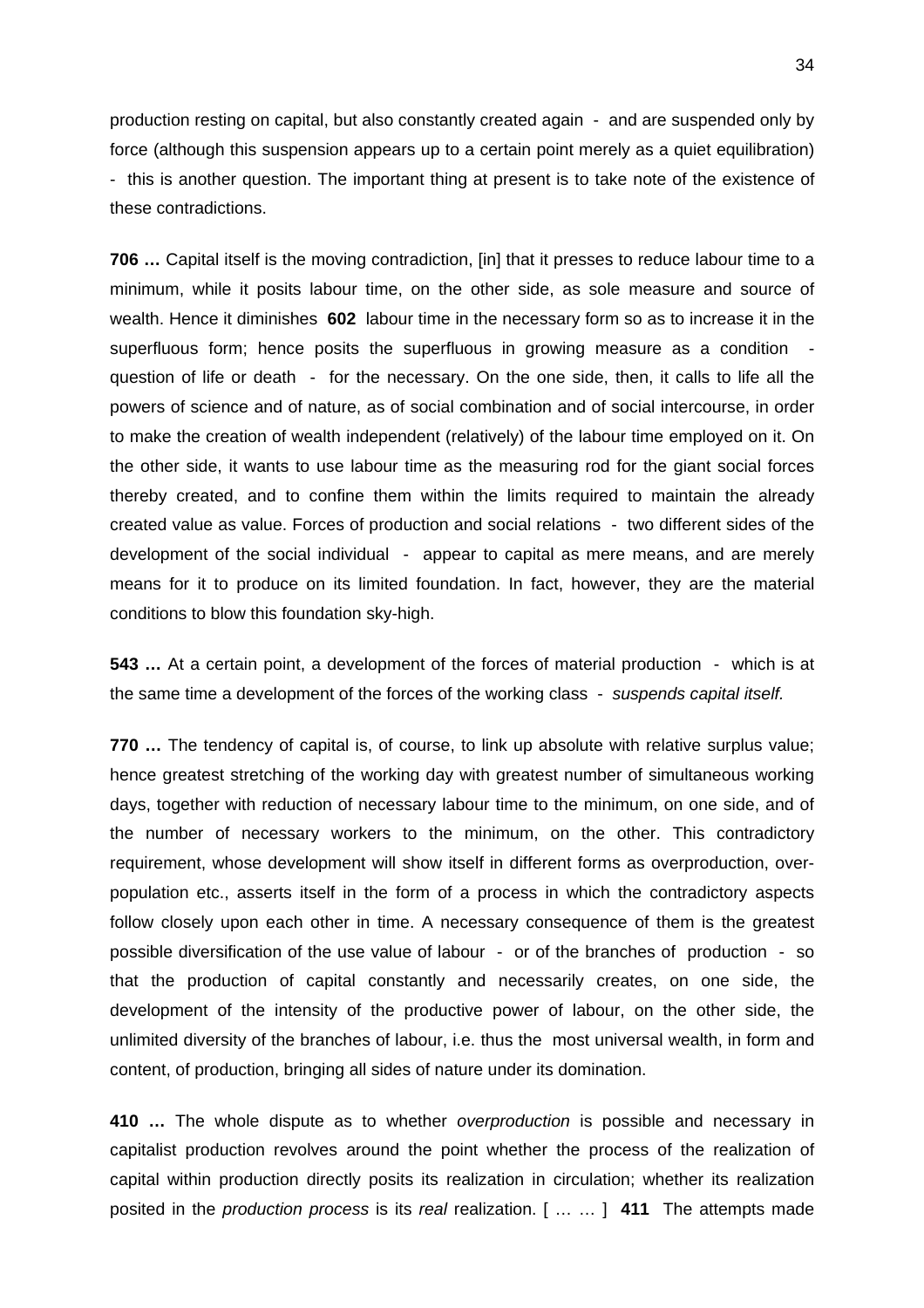from the orthodox economic standpoint to deny that there is g*eneral overproduction* at any given moment are indeed childish.

**416 …** The entire *credit system,* and the over-trading, over-speculation etc. connected with it, rests on the necessity of expanding and leaping over the barrier to circulation and the sphere of exchange. This appears more colossally, classically, in the relations between peoples than in the relations between individuals. Thus e.g. the English forced to *lend* to foreign nations, in order to have them as customers.

**410** … But from the fact that capital posits every such limit as a barrier and hence gets *ideally* beyond it, it does not by any means follow that it has *really o*vercome it, and, since every such barrier contradicts its character, its production moves in contradictions which are constantly overcome but just as constantly posited. Furthermore. The universality towards which it irresistibly strives encounters barriers in its own nature, which will, at a certain stage of its development, allow it to be recognized as being itself the greatest barrier to this tendency, and hence will drive towards its own suspension.

## **[ Completion of world market and initialization of transformation ]**

**264 …** Finally the world market. Encroachment of bourgeois society over the state. Crises. Dissolution of the mode of production and form of society based on exchange value. Real positing of individual labour as social and vice versa.

**407 …** A precondition of production based on capital is therefore *the production of a constantly widening sphere of circulation,*whether the sphere itself is directly expanded or whether *more points within it are created as points of production*. [ … … ] **408** The tendency to create the *world market* is directly given in the concept of capital itself. Every limit appears as a barrier to be overcome. Initially, to subjugate every moment of production itself to exchange and to suspend the production of direct use values not entering into exchange, i.e. precisely to posit production based on capital in place of earlier modes of production, which appear primitive [*naturwüchsig*] from its standpoint.

**160 …** Since [ … ] the autonomization of the world market (in which the activity of each individual is included), increases with the development of monetary relations (exchange value) and vice versa, since the general bond and all-round interdependence in production and consumption increase together with the independence and indifference of the consumers and producers to one another; since this contradiction leads to crises, etc., hence, together with the development of this alienation, and on the same basis, efforts are made to overcome it: [ ... ] lists of current prices, rates of exchange, interconnections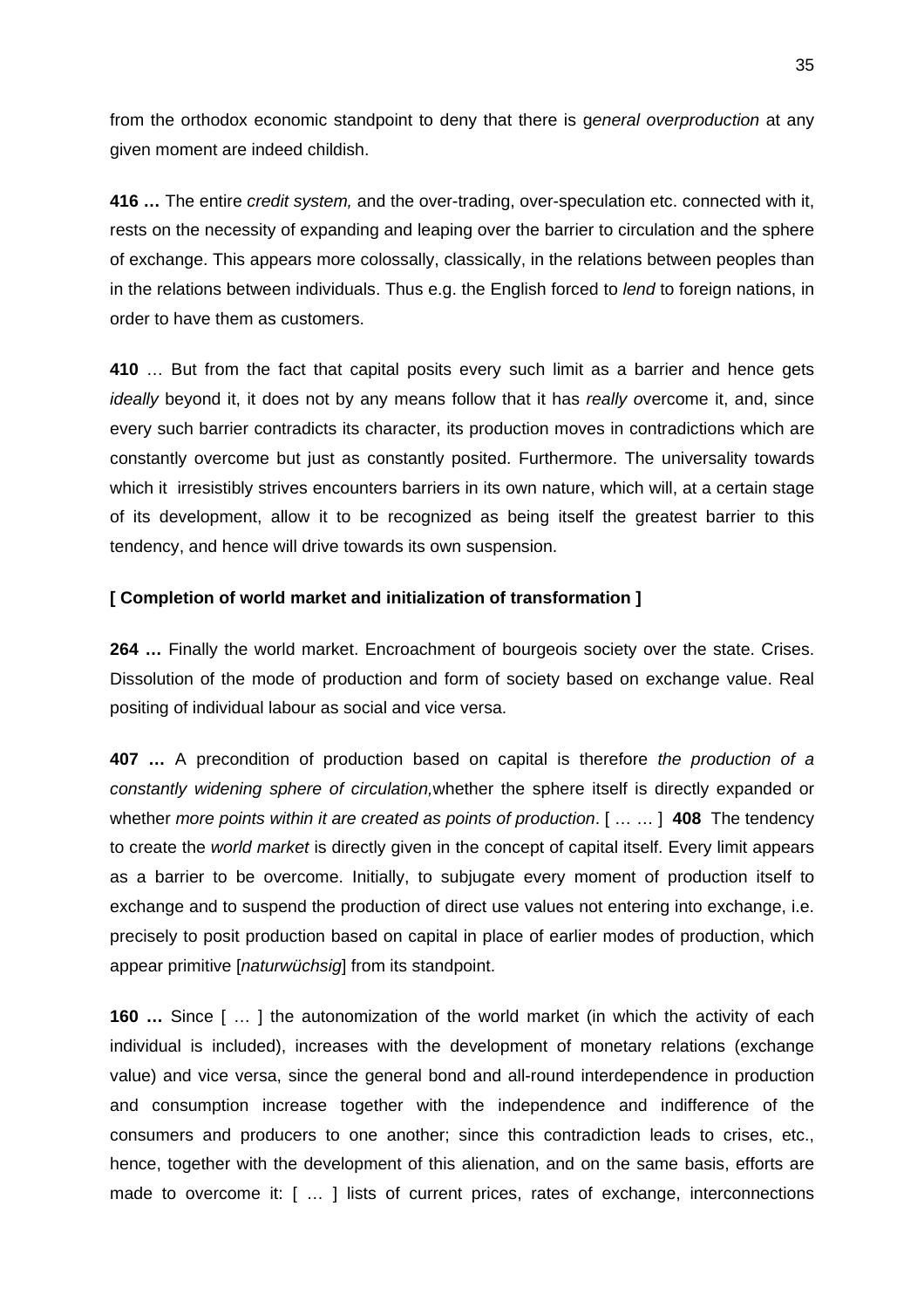between those active in commerce through the mails, telegraphs etc. (the means of communication of course grow at the same time). (This means that, although the total supply and demand are independent of the actions of each individual, everyone attempts to inform himself about them, and this knowledge then reacts back in practice on the total supply and demand.

Although on the given standpoint, alienation is not overcome by these means, nevertheless relations and connections are introduced thereby which include the possibility of suspending the old standpoint.) (The possibility of general statistics, etc.)

**161 …** In the case of the *world market,* the connection of the *individual with all,* but at the same time also the *independence of this connection from the individual,* have developed to such a high level that the formation of the world market already at the same time contains the conditions for going beyond it.

**227** ... the world market [ is the real .. H.M. ] conclusion, in which production is posited as a totality together with all its moments, but within which, at the same time, all contradictions come into play. The world market then, again, forms the presupposition of the whole as well as its substratum. Crises are then the general intimation which points beyond the presupposition, and the urge which drives towards the adoption of a new historic form.

## **[Final result: The suspension of capitalistic economy ]**

**159** … But within bourgeois society, the society that rests on *exchange value,* there arise relations of circulation as well as of production which are so many mines to explode it. (A mass of antithetical forms of the social unity, whose antithetical character can never be abolished through quiet metamorphosis. On the other hand, if we did not find concealed in society as it is the material conditions of production and the corresponding relations of exchange prerequisite for a classless society, then all attempts to explode it would be quixotic.)

**278 …** It must be kept in mind that the new forces of production and relations of production do not develop out of *nothing*, nor drop from the sky, nor from the womb of the self-positing Idea; but from within and in antithesis to the existing development of production and the inherited, traditional relations of property.

**712 …** As the system of bourgeois economy has developed for us only by degrees, so too its negation, which is its ultimate result.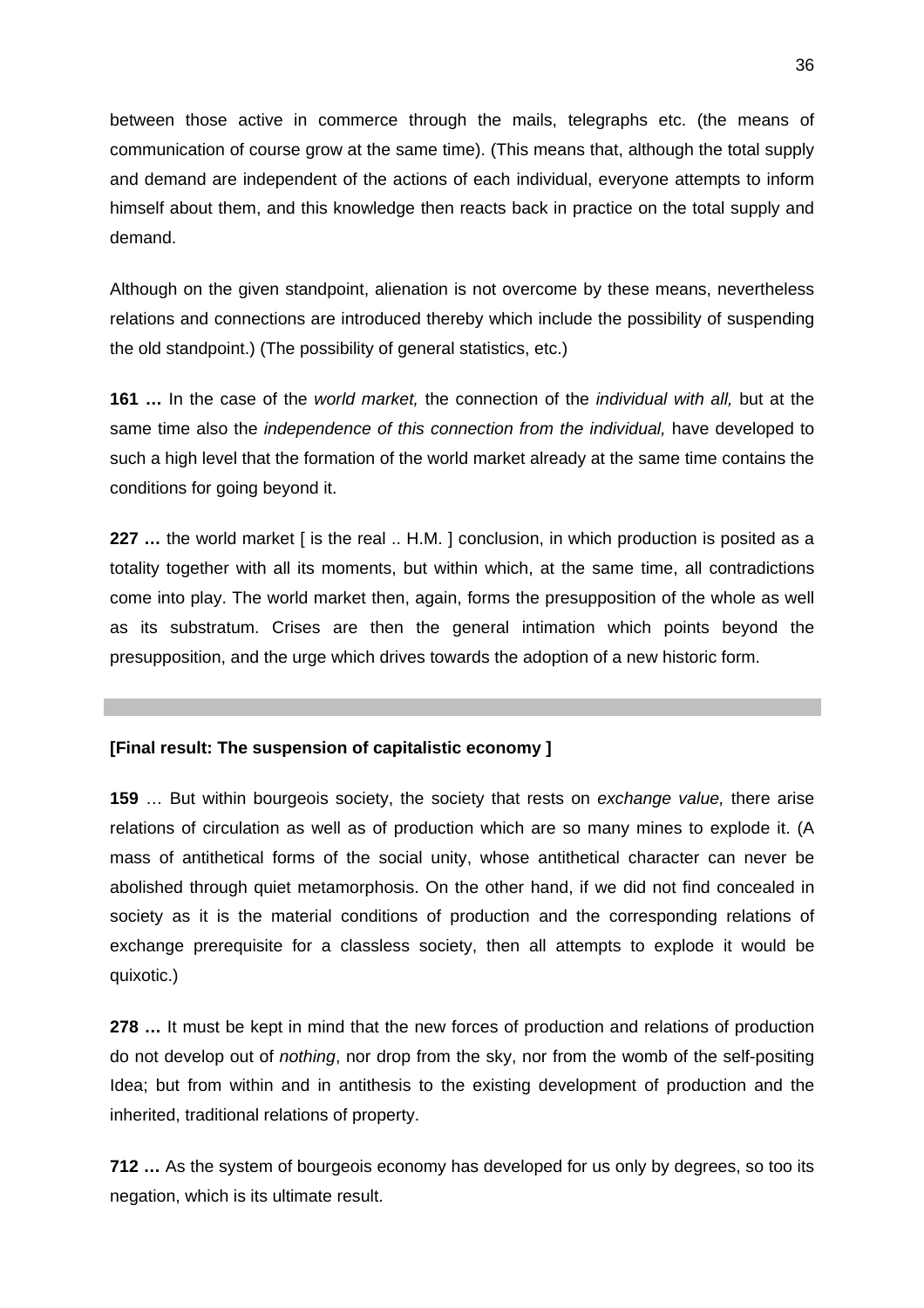#### **[ Capitalistic and communal production ]**

**171 …** The communal character of production would make the product into a communal, general product from the outset. The exchange which originally takes place in production which would not be an exchange of exchange values but of activities, determined by communal needs and communal purposes - would from the outset include the participation of the individual in the communal world of products. On the basis of exchange values, labour is *posited* as general only through *exchange*. But on this foundation it would be *posited* as such before exchange; i.e. the exchange of products would in no way be the *medium* by which the participation of the individual in general production is mediated. Mediation must, of course, take place.

 In the first case, which proceeds from the independent production of individuals - no matter how much these independent **172** productions determine and modify each other *post festum* through their interrelations - mediation takes place through the exchange of commodities, through exchange value and through money; all these are expressions of one and the same relation. In the second case, the *presupposition is itself mediated;* i.e. a communal production, communality, is presupposed as the basis of production. The labour of the individual is posited from the outset as social labour. Thus, whatever the particular material form of the product he creates or helps to create, what he has bought with his labour is not a specific and particular product, but rather a specific share of the communal production. [ …] Instead of a division of labour, such as is necessarily created with the exchange of exchange values, there would take place an organization of labour whose consequence would be the participation of the individual in communal consumption.

#### **[ Social character of production and economic calculation ]**

**172 …** On the basis of communal production, the determination of time remains, of course, essential. The less time the society requires to produce wheat, cattle etc., the more time it wins for other production, material or mental. Just as in the case of an individual, the multiplicity of its development, its enjoyment and **173** its activity depends on economization of time. Economy of time, to this all economy ultimately reduces itself. Society likewise has to distribute its time in a purposeful way, in order to achieve a production adequate to its overall needs; just as the individual has to distribute his time correctly in order to achieve knowledge in proper proportions or in order to satisfy the various demands on his activity.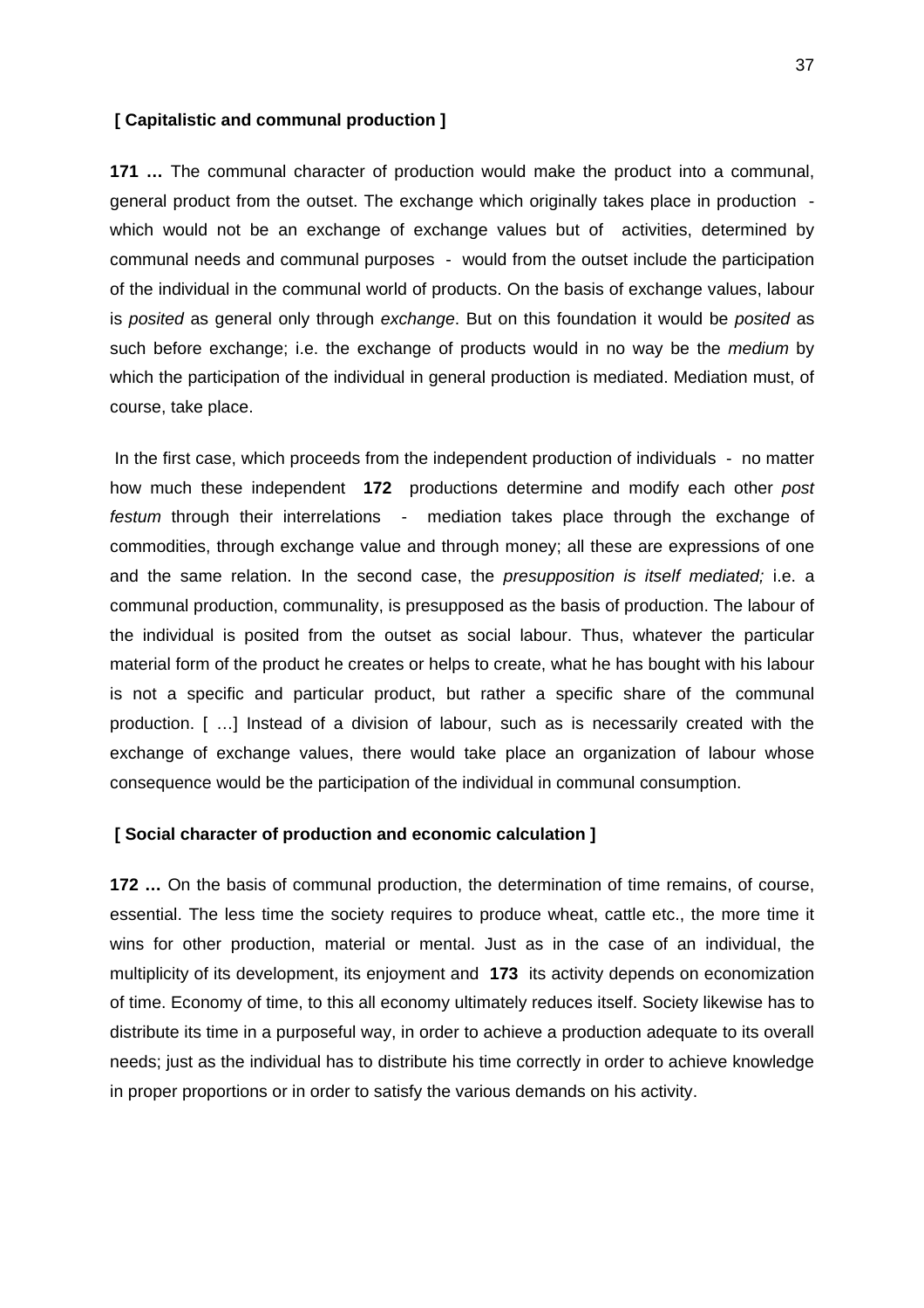Thus, economy of time, along with the planned distribution of labour time among the various branches of production, remains the first economic law on the basis of communal production. It becomes law, there, to an even higher degree. However, this is essentially different from a easurement of exchange values (labour or products) by labour time.

**172 …** the *social character of production* is presupposed, and participation in the world of products, in consumption, is not mediated by the exchange of mutually independent labours or products of labour. It is mediated, rather, by the social conditions of production within which the individual is active.

## **[ Working time, its reduction and working in a higher mode of production ]**

399 …It is a law of capital, as we saw, to create surplus labour, disposable time; it can do this only by setting *necessary labour* in motion—i.e. entering into exchange with the worker. It is its tendency, therefore, to create as much labour as possible; just as it is equally its tendency to reduce necessary labour to a minimum. It is therefore equally a tendency of capital to increase the labouring population, as well as constantly to posit a part of it as surplus population—population which is useless until such time as capital can utilize it. (Hence the correctness of the theory of surplus population and surplus capital.) It is equally a tendency of capital to make human labour (relatively) superfluous, so as to drive it, as human labour, towards infinity.

**701 …** Capital employs machinery, rather, only to the extent that it enables the worker to work a larger part of his time for capital, to relate to a larger part of his time as time which does not belong to him, to work longer for another. Through this process, the amount of labour necessary for the production of a given object is indeed reduced to a minimum, but only in order to realize a maximum of labour in the maximum number of such objects. The first aspect is important, because capital here -- quite unintentionally – reduces human labour, expenditure of energy, to a minimum. This will redound to the benefit of emancipated labour, and is the condition of its emancipation.

**325 …** The great historic quality of capital is to create this *surplus labour*, superfluous labour from the standpoint of mere use value, mere subsistence; and its historic destiny [*Bestimmung*] is fulfilled as soon as, on one side, there has been such a development of needs that surplus labour above and beyond necessity has itself become a general need arising out of individual needs themselves — and, on the other side, when the severe discipline of capital, acting on succeeding generations [*Geschlechter*], has developed general industriousness as the general property of the new species [*Geschlecht]* — and, finally, when the development of the productive powers of labour, which capital incessantly whips onward with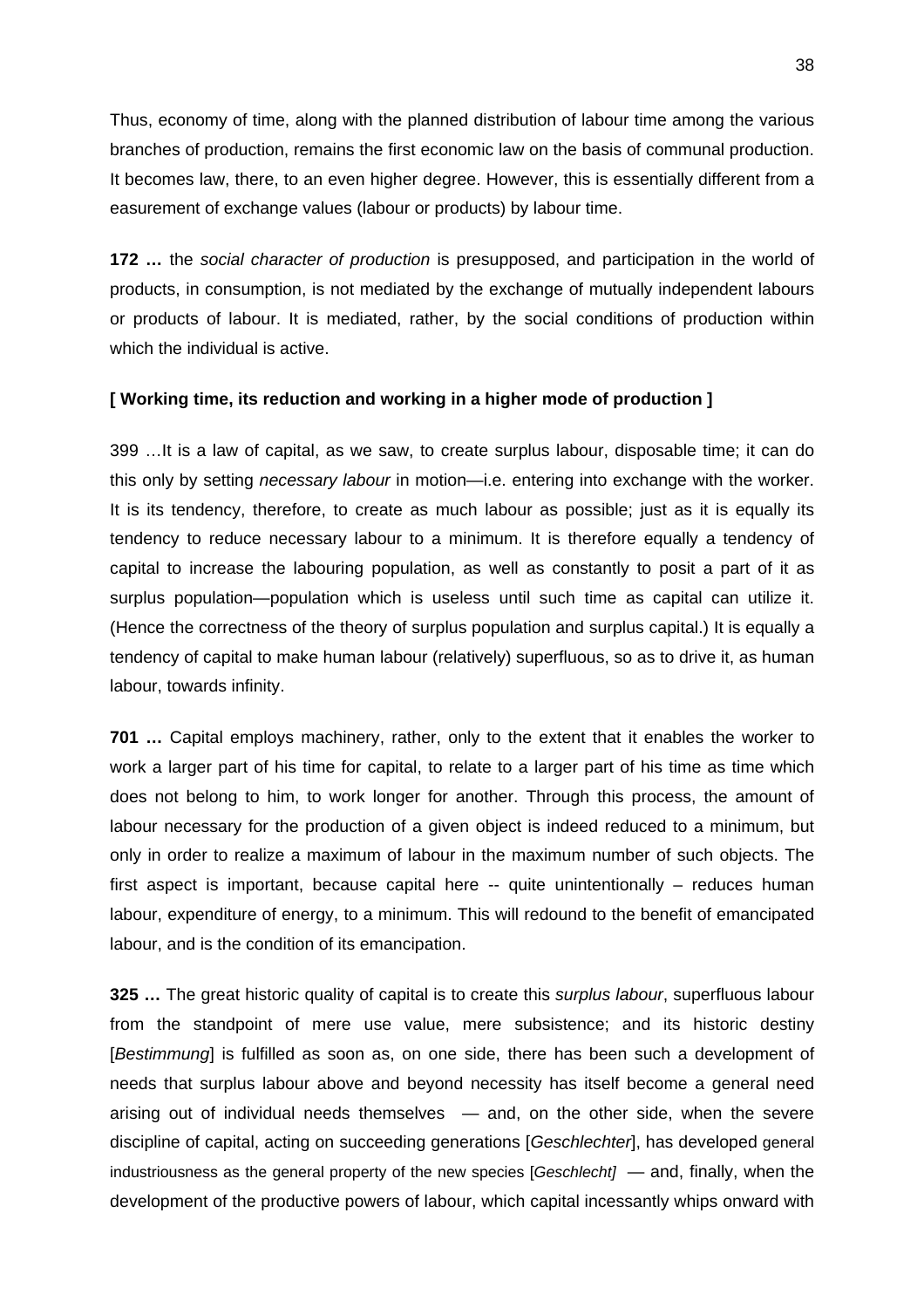its unlimited mania for wealth, and of the sole conditions in which this mania can be realized, have flourished to the stage where the possession and preservation of general wealth require a lesser labour time of society as a whole, and where the labouring society relates scientifically to the process of its progressive reproduction, its reproduction in a constantly greater abundance; hence where labour in which a human being does what a thing could do has ceased. Accordingly, capital and labour relate to each other here like money and commodity; the former is the general form of wealth, the other only the substance destined for immediate consumption.

**325 …** Capital's ceaseless striving towards the general form of wealth drives labour beyond the limits of its natural paltriness [*Naturbedürftigkeit*], and thus creates the material elements for the development of the rich individuality which is as all-sided in its production as in its consumption, and whose labour also therefore appears no longer as labour, but as the full development of activity itself, in which natural necessity in its direct form has disappeared; because a historically created need has taken the place of the natural one. This is why *capital is productive; i.e. an essential relation for the development of the social productive forces.* It ceases to exist as such only where the development of these productive forces themselves encounters its barrier in capital itself.

**711 …** Real economy - saving - consists of the saving of labour time (minimum (and minimization) of production costs); but this saving identical with development of the productive force. Hence in no way *abstinence from consumption,* but rather the development of power, of capabilities of production, and hence both of the capabilities as well as the means of consumption. The capability to consume is a condition of consumption, hence its primary means, and this capability is the development of an individual potential, a force of production. The saving of labour time [is] equal to an increase of free time, i.e. time for the full development of the individual, which in turn reacts back upon the productive power of labour as itself the greatest productive power. From 712 the standpoint of the direct production process it can be regarded as the production of *fixed capital,* this fixed capital being man himself.

It goes without saying, by the way, that direct labour time itself cannot remain in the abstract antithesis to free time in which it appears from the perspective of bourgeois economy. Labour cannot become play, as Fourier would like, although it remains his great contribution to have expressed the suspension not of distribution, but of the mode of production itself, in a higher form, as the ultimate object. Free time - which is both idle time and time for higher activity has naturally transformed its possessor into a different subject, and he then enters into the direct production process as this different subject. This process is then both discipline, as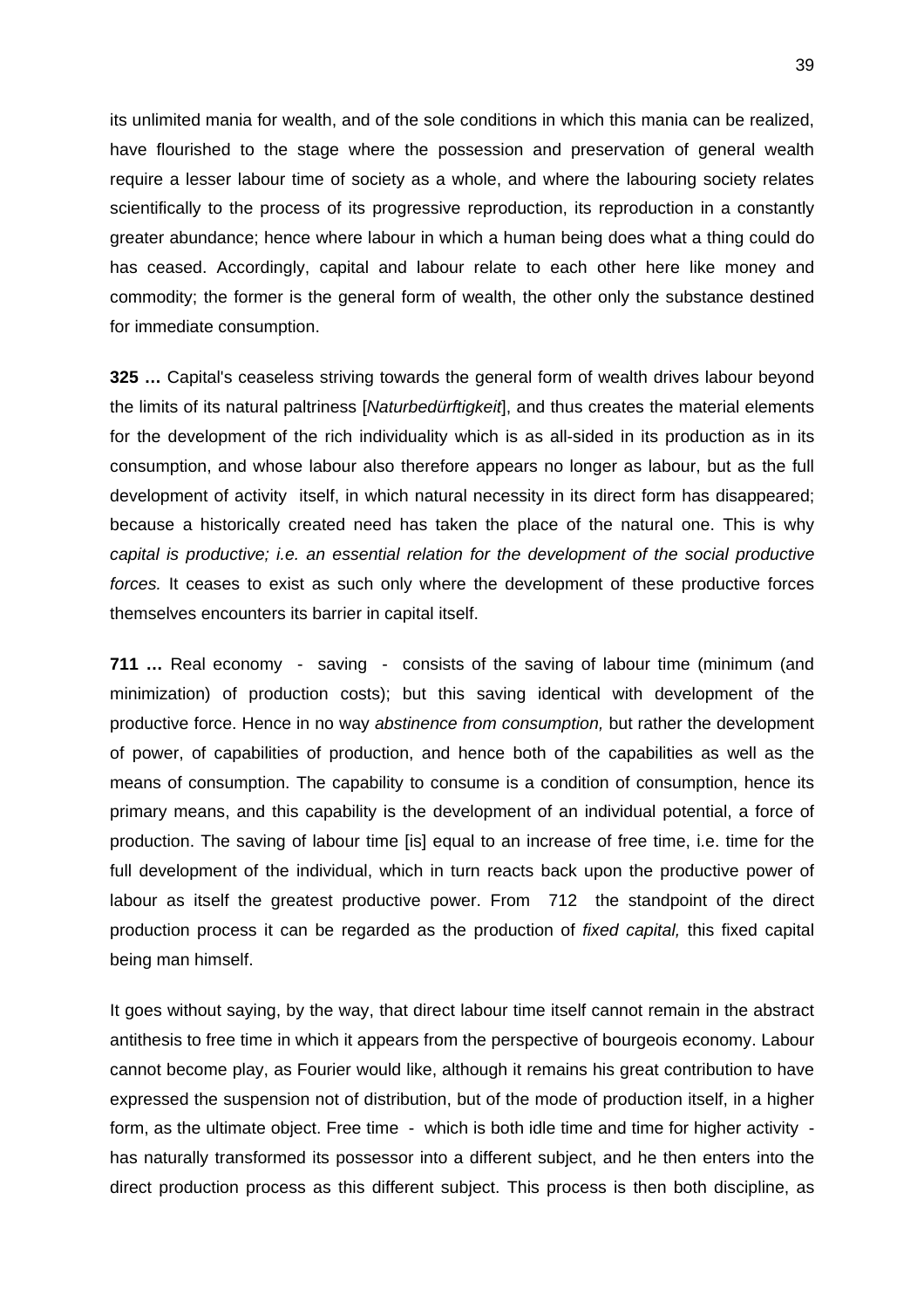regards the human being in the process of becoming; and, at the same time, practice [*Ausübung*], experimental science, materially creative and objectifying science, as regards the human being who has become, in whose head exists the accumulated knowledge of society. For both, in so far as labour requires practical use of the hands and free bodily movement, as in agriculture, at the same time exercise.

#### **[ Social disposable time as measure of real wealth ]**

**708 …** *The creation of a large quantity of disposable time* apart from necessary labour time for society generally and each of its members (i.e. room for the development of the individuals' full productive forces, hence those of society also), this creation of not-labour time appears in the stage of capital, as of all earlier ones, as not-labour time, free time, for a few. What capital adds is that it increases the surplus labour time of the mass by all the means of art and science, because its wealth consists directly in the appropriation of surplus labour time; since *value directly its purpose,* not use value. It is thus, despite itself, instrumental in creating the means of social disposable time, in order to reduce labour time for the whole society to a diminishing minimum, and thus to free everyone's time for their own development. But its tendency always, on the one side, *to create disposable time, on the other, to convert it into surplus labour.* If it succeeds too well at the first, then it suffers from surplus production, and then necessary labour is interrupted, because *no surplus labour can be realized by capital.* 

The more this contradiction develops, the more does it become evident that the growth of the forces of production can no longer be bound up with the appropriation of alien labour, but that the mass of workers must themselves appropriate their own surplus labour. Once they have done so - and *disposable time* thereby ceases to have an *antithetical* existence then, on one side, necessary labour time will be measured by the needs of the social individual, and, on the other, the development of the power of social production will grow so rapidly that, even though production is now calculated for the wealth of all, *disposable time*  will grow for all. For real wealth is the developed productive power of all individuals.

The measure of wealth is then not any longer, in any way, labour time, but rather disposable time. *Labour time as the measure of value* posits wealth itself as founded on poverty, and disposable time as existing *in and because of the antithesis to surplus labour time;* or, the positing of an individual's entire time as labour time, and his degradation therefore to mere worker, subsumption under labour. *The most developed machinery thus* **709** *forces the worker to work longer than the savage does, or than he himself did with the simplest, crudest tools.*